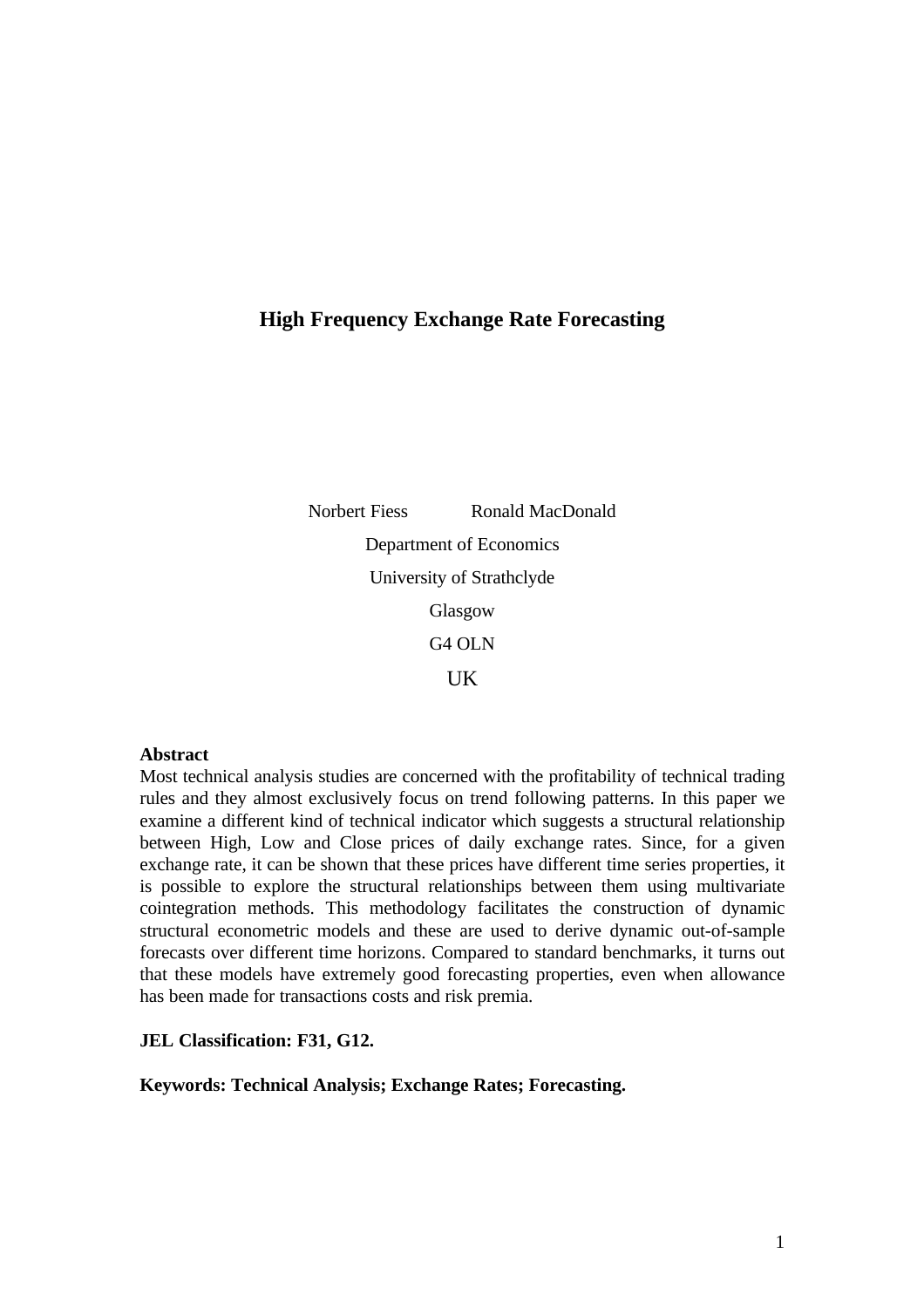Although Technical Analysis<sup>1</sup> is often dismissed by academic time series analysts because of its lack of theoretical underpinnings, its popularity has always been high amongst practitioners. For example, in a recent survey of foreign exchange market participants, Menkhoff (1995) showed that there is widespread use of technical analysis by traders and institutional investors for short to medium-term forecasts. These findings support the results of an earlier survey by Taylor and Allen (1992) of the London foreign exchange market who find that over 90% of dealers use some form of technical analysis in order to derive a short-term forecast. Recent studies also indicate the profitability of technical trading on the basis of simple filter rules (see, for example, Dooley and Shafer (1983), Sweeny (1986) and, more recently, Levich and Thomas  $(1993)^2$ , where profitability is assessed by outperforming a transactions costs adjusted buy-and-hold strategy.<sup>3</sup>

In this paper we seek to take recent academic work on technical analysis one step further. In particular, a common feature of extant studies is that the trendfollowing indicators are normally calculated on a close of price basis. However, a different class of technical indicators, widely used among foreign exchange traders, exploits the fact that certain values for a price series appear to have a higher informational content than others. On a daily basis, these correspond to the two extremes: the highest and lowest prices of the day, and the opening and closing price of the market.<sup>4,5</sup> The difference between High and Low represents the trading range and gives information about the trading activity of a certain period. Given a specific High and Low, the Close price supposedly contains information about the further price

<sup>&</sup>lt;sup>1</sup> That is, the use of a broad class of prediction rules for forecasting financial prices.

<sup>&</sup>lt;sup>2</sup> Schulmeister (1987), Leoni (1989) and Menkhoff and Schlumberger (1995) additionally take moving average based indicators and momentums into consideration.

<sup>&</sup>lt;sup>3</sup> However, Cheung and Wong (1997) and Menkhoff and Schlumberger (1995) show that profits derived from technical trading can diminish substantially if a risk premium is accounted for.

<sup>&</sup>lt;sup>4</sup> Since foreign exchange is traded around the world and around the clock, there exists, unlike for stock markets or futures markets, a closing or an opening price. On a daily basis, the Close price therefore corresponds to 5 pm New York time when trading in NY ceases and Sydney prepares to start its currency trading. On weekdays closing prices are identical to the opening prices, since they are recorded at the same point in time, Open and Close prices differ only on weekends and holidays when there is a considerable length of nontrading in the currency market, i.e. that is for weekend: 5 pm NY time on Friday to 8 am Sydney time on Monday.

<sup>5</sup> Recently Parkinson (1980) and Garman and Klass (1980) have shown that the efficiency of estimators of price volatility can be increased up to eight times if the classical Close priced based estimators are augmented with information embodied in High and Low prices. An additional motivation for this study lies therefore in the fact that the same might hold for point forecasts.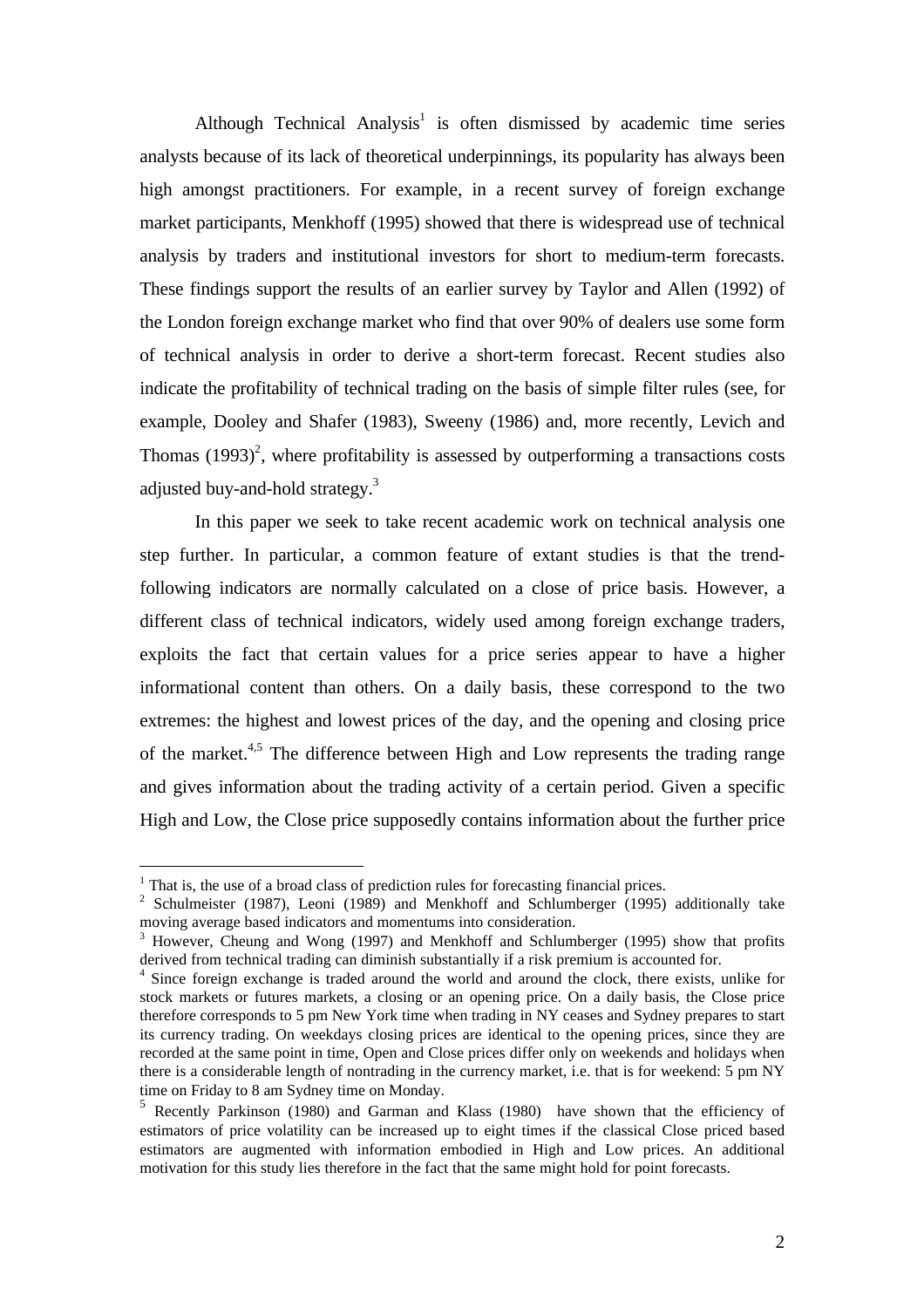development. So-called Candlestick charts are a graphical way of displaying the different constellations between High, Low, Open and Close prices, where each constellation implies a different forecast (see e.g. Feeny, 1989 ).<sup>6</sup> While individual candles provide the chartist with information about the trading activity of a certain time period, combinations of consecutive candles form the basis of specific trading signals. Feeny (1989) distinguishes between 24 different types of individual candles and 34 different candlestick formations; however, non-academic sources claim the existence of more than 100 different candlestick formations.

Since it can be shown that High, Low and Close prices of the same exchange rate series have different time series properties, we propose exploring the structural relationships between these prices using multivariate cointegration methods. We find that by restricting the cointegration space it is possible to empirically identify 'longrun' relationships in the data that coincide with the underlying structure of this class of technical analysis. Further, using dynamic modelling techniques we are able to use the identified structural relationships to derive dynamic out-of-sample forecasts over different time horizons. These models produce a creditable out-of-sample forecasting performance in terms of beating a martingale, and also in terms of their ability to generate significant directional ability. Perhaps most pleasingly our forecasting performance does not disappear when risk and transaction costs are allowed for.

The outline of the remainder of this paper is as follows. In the next section we briefly outline the concept of a stochastic, which is a technical indicator that ties down the relationship between High, Low and Close. In section 3 the data set used in this study is discussed and some preliminary statistics presented. The econometric methodology is presented in section 4 along with our estimated results. The forecasting performance of our models is assessed in section 5 in terms of beating a random walk and directional ability, while in Section 6 the implied profitability of the different exchange rate models is compared to a buy-and-hold strategy. A conclusion is presented in Section 7.

<sup>&</sup>lt;sup>6</sup> Candlestick charts were already used by Japanese rice traders in the 17th century in order to derive profitable trading rules from a special graphical plot of High, Low, Open and Close prices per time unit, which has a certain similarity to candles.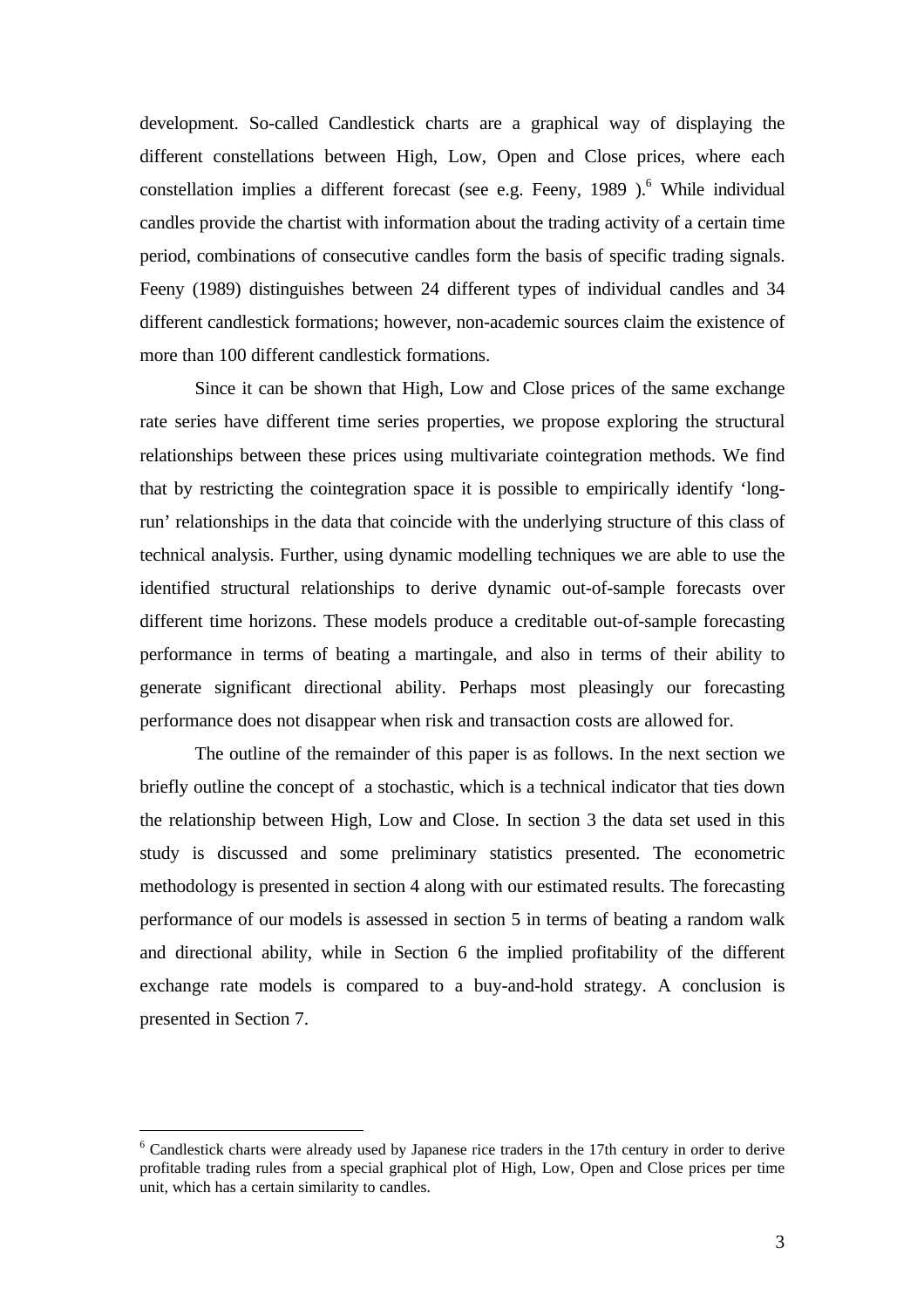### **2. The Stochastics**

Rather than just displaying the relationship in a graphical way, so-called contratrend indicators try to quantify the relationship between High, Low and Close prices in order to generate a clear trading signal.<sup>7</sup> The Stochastics, introduced by William Lane (1991), is a good example of such an indicator. It derives a trading signal using the following formula:

% K = 
$$
100 \left( \frac{C_t - L_t^{\min}}{H_t^{\max} - L_t^{\min}} \right)
$$
  
\n% D =  $\frac{1}{n} \sum_{i=1}^{n} % K_{t-i+1}$  (1)

where C<sub>t</sub> is today's close,  $H_t^{max}$  biggest high of a certain moving period, n, and  $L_t^{min}$  is corresponding lowest low for the same period. Having established these values, %K generates a signal which can take on values between 0 and 100. A common practice among technical analysts is to calculate  $H_t^{\text{max}}$  and  $L_t^{\text{min}}$  over the last 14 periods and  $H_t^{\text{max}}$  -  $L_t^{\text{min}}$  denotes the so-called trading range or spread of a given period and can be interpreted as a basic measure of volatility. Crucio and Goodhard (1992) define trading range as "(...) the price range within which an asset has traded in the past and (which) can be characterised by the maximum and minimum of the series (of various length) of latest prices." The term  $C_t$  -  $L_t^{\min}$  defines the upward potential of a given trading range. The Stochastics thus weight the upward potential of a given period with the volatility of that period. %D represents a smoothed version of %K, where the smoothing factor used is normally 3 periods.

The Stochastics can be traded in many different ways.<sup>8</sup> Since the actual trading techniques used are not of interest in this study the reader is referred to the literature on Technical Analysis. (e.g. Murphy 1986). For our purposes it is simple worth noting that the Stochastics is commonly interpreted as a so-called overbought-undersold

<sup>&</sup>lt;sup>7</sup> Since the trading algorithm of the Stochastics can be quantified, and its predictive power can be investigated using formal statistical method, the signals generated by the Stochastics qualify as Markov times and thus represent well defined forecasts in the sense of Neftci (1991).

<sup>&</sup>lt;sup>8</sup> A more complex way to trade Stochastics is to apply the same technique as described for a moving average cross-over (see e.g. Schulmeister 1987). The intersects between %K and %D are then consequently interpreted as buy and sell signals. A trading signals is considered most powerful, when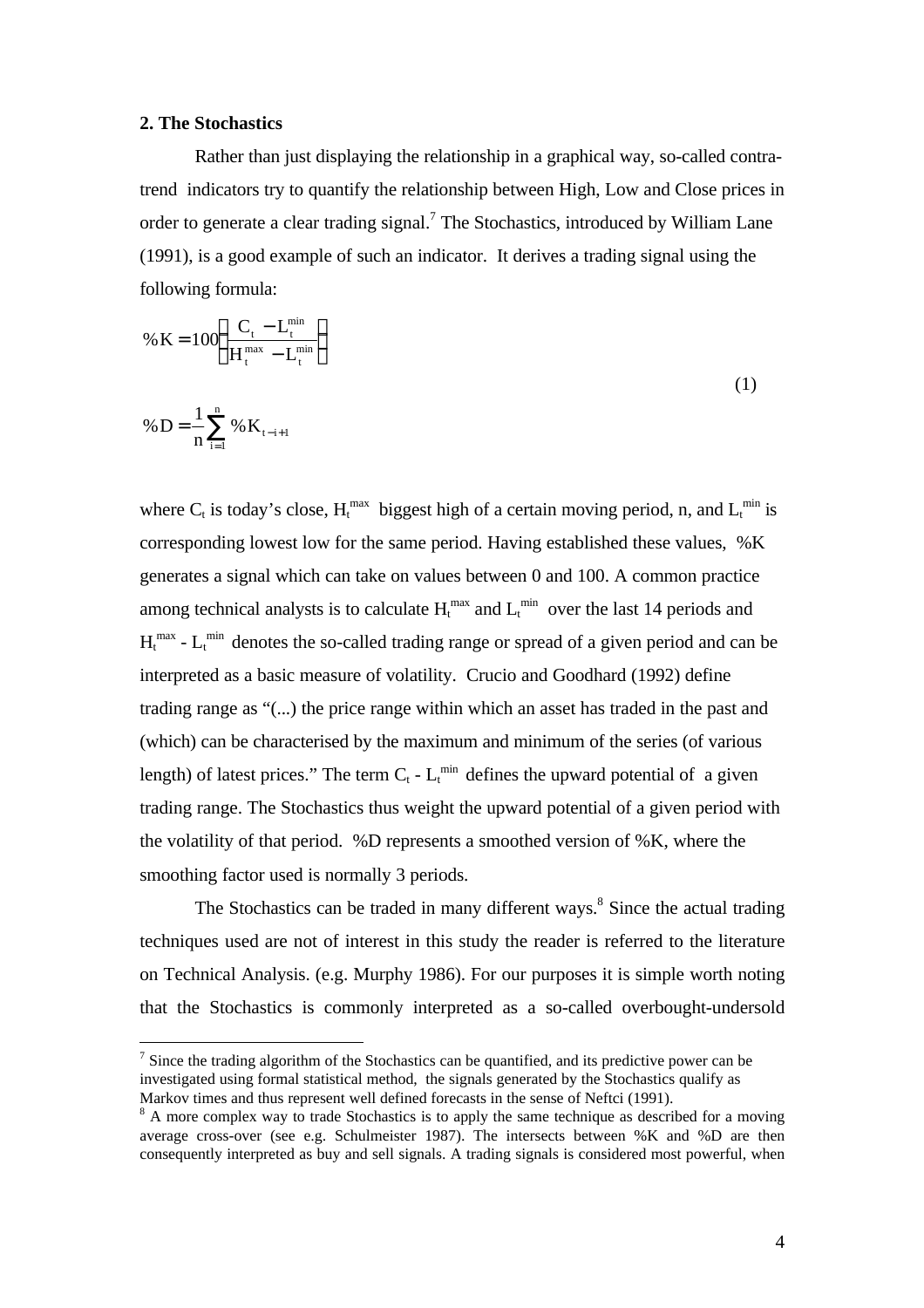indicator. The idea behind overbought-undersold indicators is closely linked to the concept of the trading range. The boundaries of the trading range, given by the maximum and minimum of that period, represent temporary support and resistance levels<sup>9</sup>. For example, DeGrauwe and Decupere (1992) use 11 years of daily exchange rate data for USDDEM and USDJPY to show that certain price levels which coincide with round numbers, such as 1.500 for USDDEM or 100.00 for USDJPY, represent psychological barriers that might initiate buying or selling activity and hence act as substantial support and resistance levels.<sup>10</sup>

Since the Stochastics measure the trading range over a moving period, it should be possible to capture the trading activity over time fairly well. The implication of the overbought / undersold indicators is once the exchange rate comes close to the extremes of the range, a reversion to the centre of the trading range is expected. Stochastic values between 70 and 100 are considered as indicating an overbought situation; that is, currency A has appreciated rather sharply against currency B and now a correction of this "exaggerated" price movement is expected. Stochastic values below 30 are considered as undersold. Both regions have the implication of the expectation of a change in the direction of the price movement. Due to the set up of the Stochastics, values between 30 and 70 correspond to an exchange rate movement close to the middle of the range and therefore no change in the exchange rate is expected. When trading the Stochastics as an overbought-undersold indicator, the exchange rate can be seen as a form of mean-reverting process. However, the mean does not correspond to the absolute sample mean but to the average of the periodic extremes, thus taking the concept of temporary support and resistance levels into consideration.

is corresponds with the overbought-undersold indication of the Stochastics, i.e. when a sell signal occurs in the overbought region and a buy signal in the oversold area.

<sup>&</sup>lt;sup>9</sup> Edwards and Magee (1966, p.211) provide a definition of support and resistance that link support and resistance to supply and demand and thus selling and buying activity of speculative assets.

 $10$  Many other ways to determine support and resistance levels can be found in the technical analysis literature. However, all have the common property that, once established, they coincide with local maxima and minima and thus confine the trading until enough buying or selling interest is gathered in order to break through the upper or lower boundary of the present trading range and then consequently establish a new trading range, where - in the case of a break-out through the top of the trading range - former top levels (resistance levels) will now become new bottom levels (support levels). (see Edwards and Megee, 1966, p.213)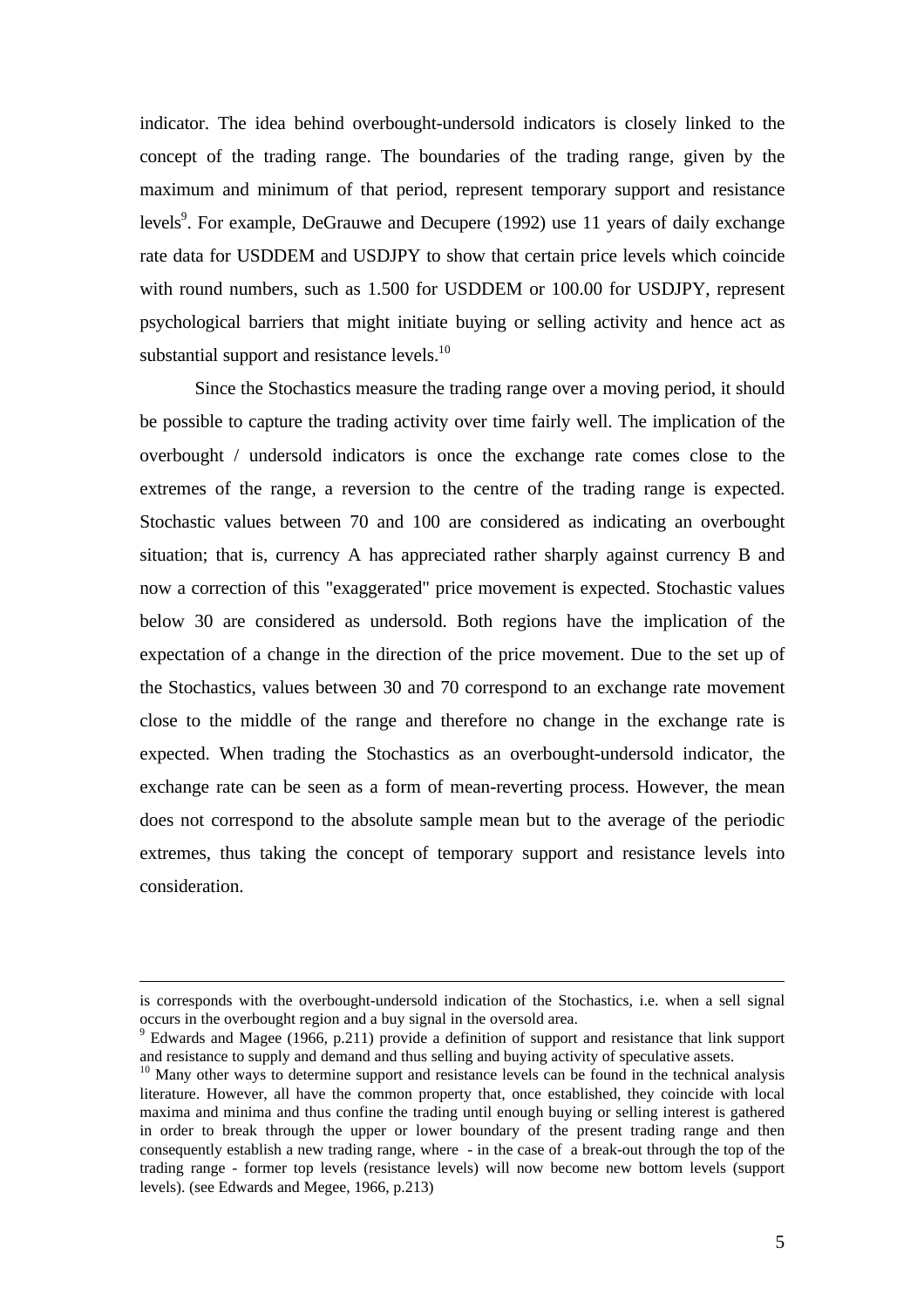By setting  $%K = 50$  in (1) and re-arranging yields:

$$
H_t^{\max} - L_t^{\min} = 2(C_t - L_t^{\min}). \tag{2}
$$

Adding  $L_t^{\min}$  twice to both sides of the equation and re-arranging yields:

$$
C_t = 0.5(H_t^{\max} + L_t^{\min}) = 0.5 H_t^{\max} + 0.5 L_t^{\min},
$$

or

$$
C_t - 0.5 H_t^{\min} - 0.5 L_t^{\min} = 0,
$$
\n(3)

which translates into vector form as:

$$
(1,-0.5,-0.5,0). \t\t(3')
$$

The Stochastics thus establish a structural relationship between today's Close and the Maximum and Minimum price of a moving period, measured as the highest High and lowest Low. This structural relationship represents a testable hypothesis and we demonstrate in the next section that it is possible to identify a long-run relationship in the exchange rate data that comes close to the empirical counterpart. By incorporating this cointegrating relationship into short-run dynamic models we are then able to present out-of sample forecasts based on the dynamic representation of the exchange rate system. We take a good forecasting performance of our model as an indication that Technical Analysis methods can be thought of as capturing any latent Granger causality that exists in the data.

### **3. Data Sources and Preliminary Statistics.**

Daily data for the High, Low, Open and Close prices for the US Dollar/German Mark (USDDEM), US Dollar/Japanese Yen (USDJPY) and Pound Sterling/US Dollar (GBPUSD) were used. The period studied was from August 1986 to August 1996 for USDDEM and USDJPY, yielding 2770 observations for each series. For GBPUSD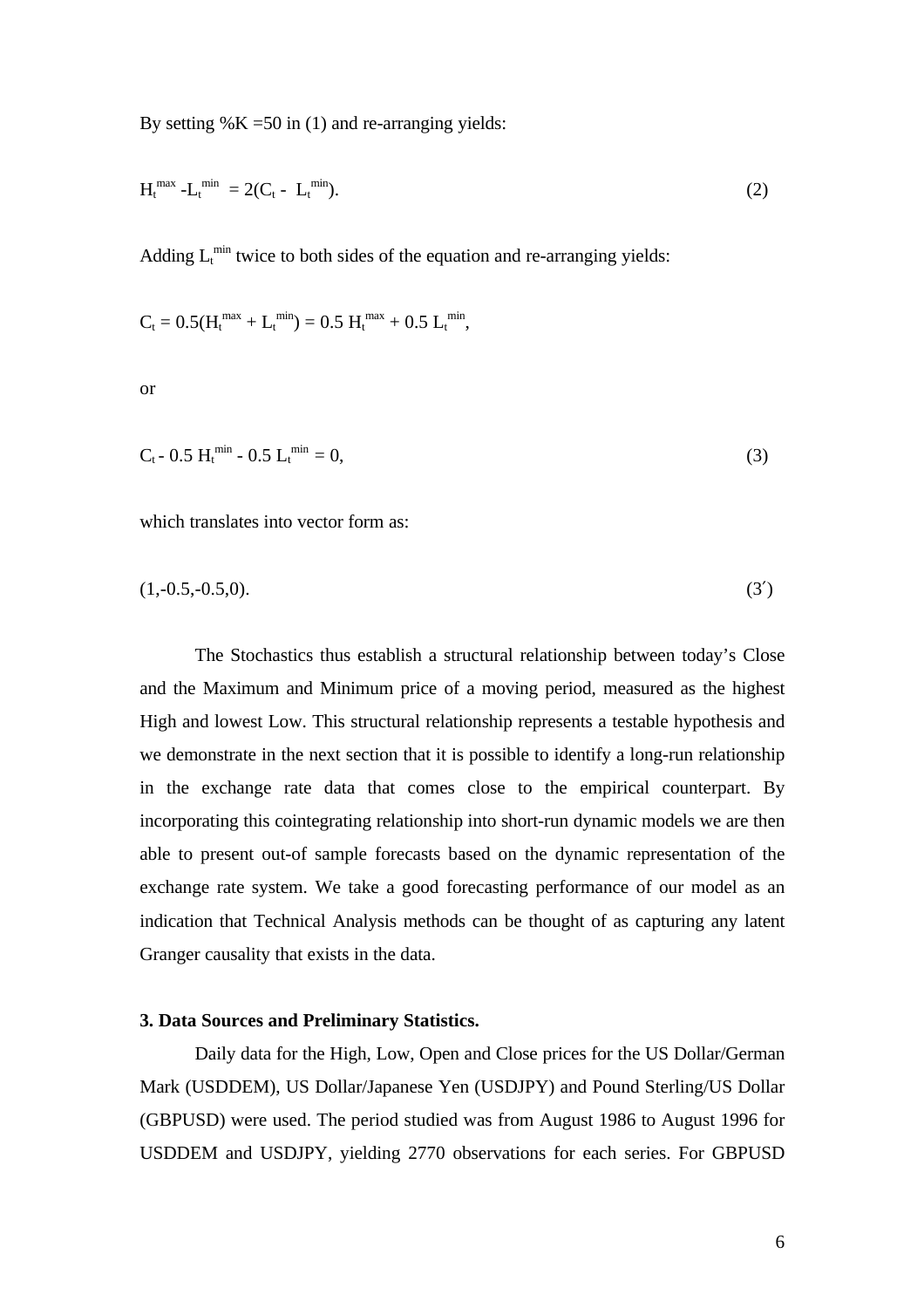only data from August 1989 to August 1986 was available, producing 1890 observations. The data was log-transformed and checked for outliers and missing observations. Obvious outliers were removed and missing observations in the series were closed by linear interpolation. The data set was obtained from Knight Ridder Financial Ltd.

The currency pairs selected for this study comprise the three most actively traded currencies. The average daily turnover for these three currency pairs in April 1995 comprised more than half (50.4%) of the total foreign exchange market turnover.<sup>11</sup> According to the Bank of International Settlements, the daily average of foreign exchange market turnover in April 1995, net of local and cross-border interdealer double counting, totalled for all currency pairs to 1136.9 billions US dollar. Trading in USDDEM had a percentage share of 22.3%, USDJPY of 21.3% and GBPUSD of 6.8%.

Since non-stationarity is a pre-condition of cointegration, the daily data for the three exchange rate series on High, Low, Open and Close prices was tested for unit roots using an Augmented Dickey Fuller (ADF) and Phillips Perron tests. USDJPY and GBPUSD appeared to be I(1) since the null hypothesis of a unit root could not be rejected for either of the eight series at the 5% level, and the first differences proved to be stationary. The results of the ADF test are presented in the appendix, in Tables 1 to 6. However, USDDEM appeared to be borderline stationary under the conventional ADF test and the Phillips Perron test. When considering heteroskedasticity-consistent standard errors in the ADF test, the null hypothesis for a unit root could not be rejected for USDDEM.<sup>12</sup> All three currencies therefore proved to be  $I(1)$  and

<sup>&</sup>lt;sup>11</sup> Bank of International Settlements (BIS), 1996, table F-4.

<sup>&</sup>lt;sup>12</sup> The borderline nonstationarity of USDDEM could be due to heteroskedasticity in the residuals and/or due to additive outliers. Since heteroskedasticity in the residuals of an otherwise properly specified linear model leads to inconsistent covariance matrix estimates, and thus faulty statistical inference (White, 1980), and since the presence of additive outliers move standard inference towards stationarity (Hoeck, 1995), the unit root hypothesis could be wrongly rejected. An easy remedy for these problems is the combination of the OLS-based ADF with heteroskedasticity-consistent standard errors (robusterrors), a procedure proposed by Lucas (1995) in order to yield more robust standard DF t-statistics and also to provide protection against the distortive effect of additive outliers.<sup>12</sup> The inclusion of heteroskedasticity consistent standard errors yields different critical values for the DF test statistics, however, since these values converge with increasing sample size towards the standard DF test statistics, these values did not prove critical for our sample. An alternative approach is to use maximum likelihood estimators which have, in general, a higher robustness than OLS estimators; see Lucas(1995), Hoeck(1995).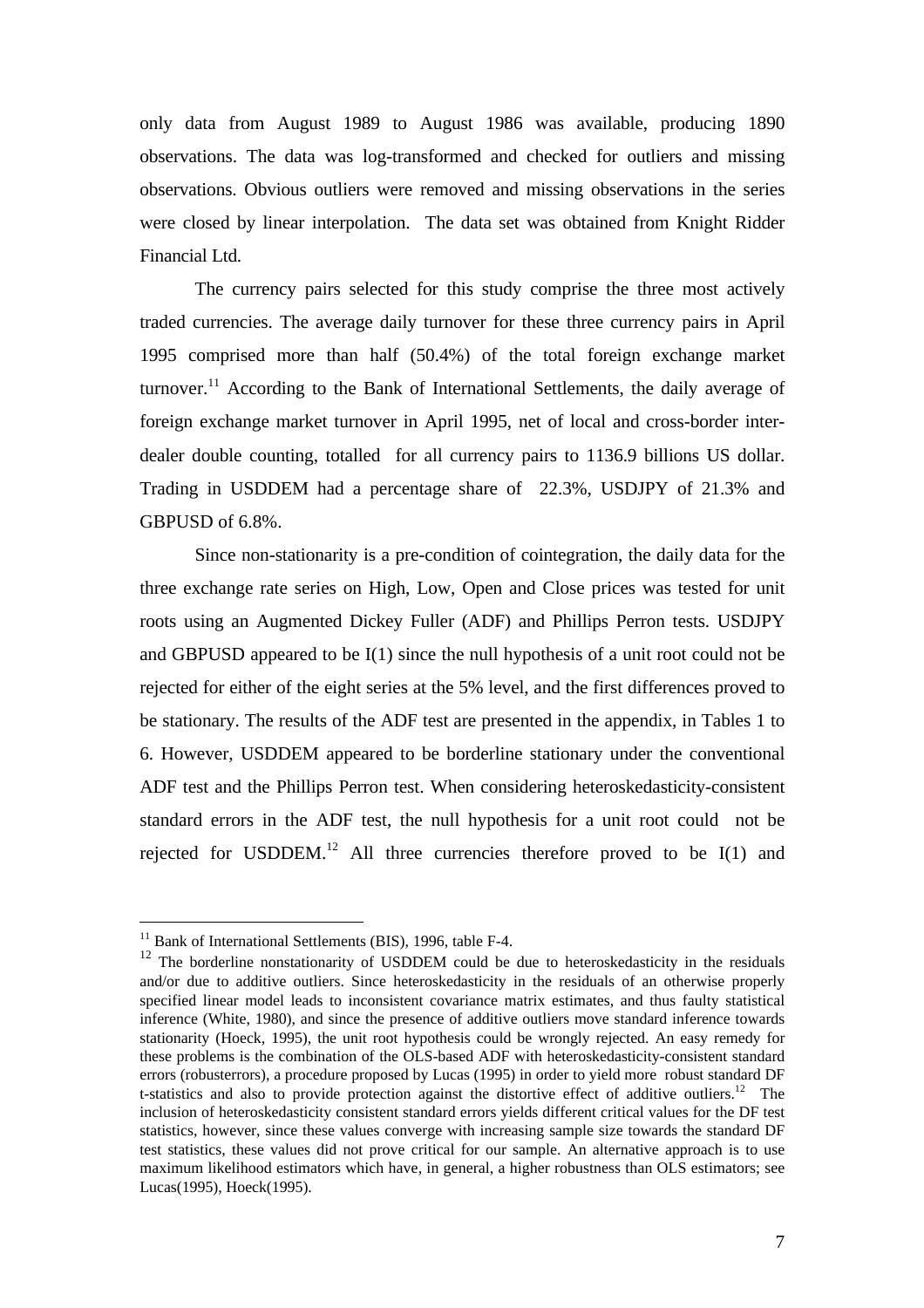integrated of the same order and thus satisfy an important precondition of cointegration.

Clearly, a cointegration analysis is only meaningful if the time series properties of the variables under consideration have different time series properties. Since High, Low and Close prices are drawn from the same time series, one might argue that these would share the same (indeed identical) time series properties and hence finding a cointegrating vector is an expected feature. It is, however, exactly this point that presents the motivation of our analysis: High, Low and Close prices of the same time series have different time series properties. Looking at daily exchange rate data, then according to Takens' delay time concept (Takens 1981), the Open series represents an embedding of the Close series since Open and Close are always recorded at the same points in time; i.e. the opening and closing time of the corresponding market.<sup>13</sup> Low and High prices, however, carry different information - they do not coincide with a certain times of the day but with the extreme prices of the trading day. Since Low and High prices do not occur at specific time of the day, neither Low nor High series can therefore be expressed as an embedding of the Close series. Thus, High, Low and Close should not have the same dynamic characteristics and it should be possible to treat them as three different discrete time series.

One way to illustrate the different dynamics of the High, Low and Close is to look at the difference between the autocorrelation function (ACF) of the differences of these series. If High, Low and Close had the same time series properties, the difference between the series should follow a white noise process: the ACF between the differences of High and Close, High and Close and Close and Low should therefore decay immediately to zero. However, this is not the case as Figure 1, which represents the plot of the ACF of the difference between the High and the Close prices for the first 500 lags of GBPUSD, demonstrates. The slow decay of the ACF is significant and hence the difference between the three series are structural and not random in

<sup>&</sup>lt;sup>13</sup> Takens theorem states (Takens 1981) that if  $x(t)$  is a discrete representation of a continuous time series, by applying delay time co-ordinates, a different discrete time series  $y_t = g(x_t)$  can be constructed that has the same dynamic characteristics as  $x(t)$ .  $y_t^m = (y_t, y_{t+m},...,y_{t+m-1})$  is then called an m-embedding of x(t).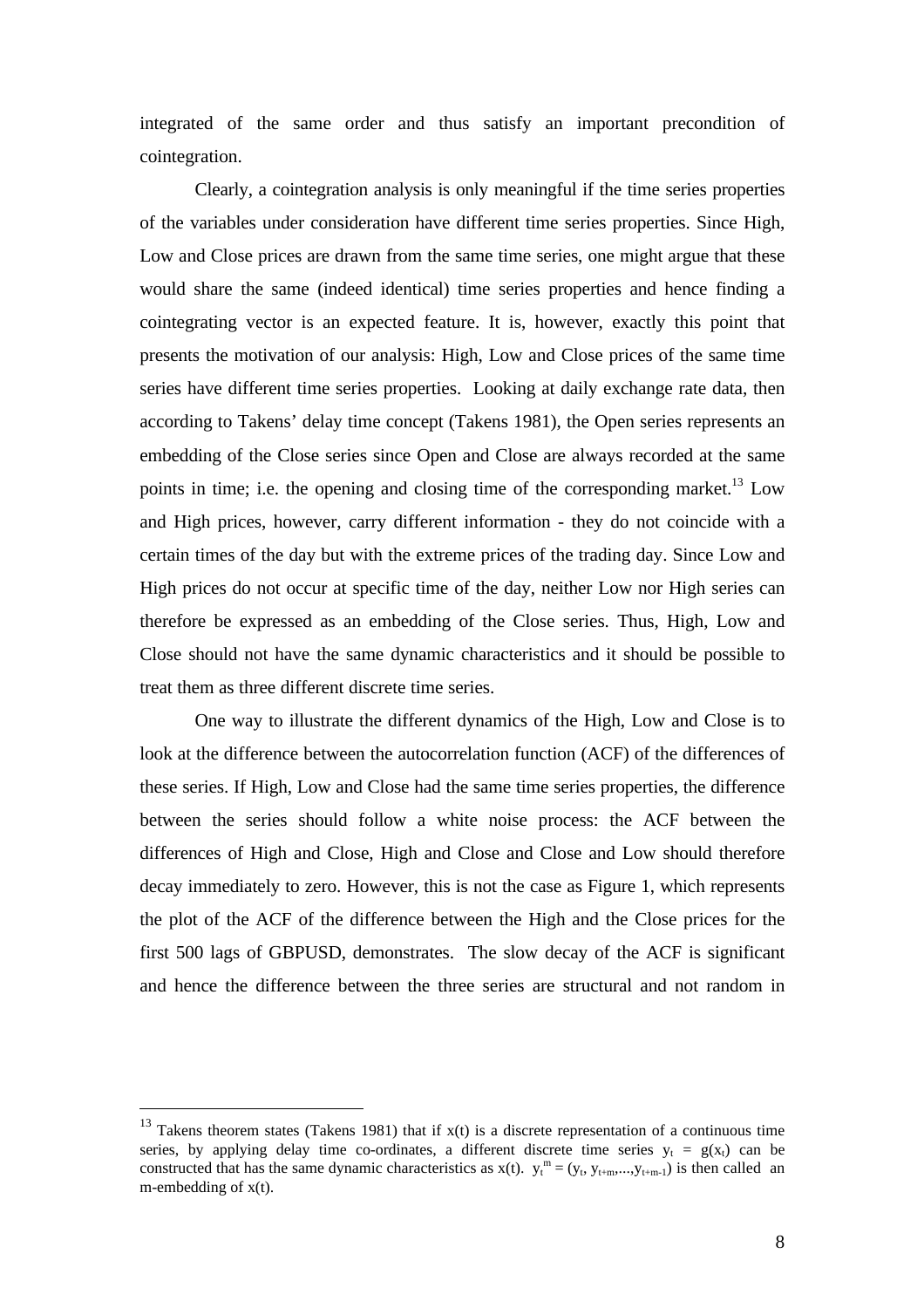nature. It takes roughly around 100 lags for both series before the ACF becomes zero for the first time. $14$ 

Another indication for the different time series properties can be derived from the results of the Augmented Dickey Fuller unit root test for the different time series. The results of the ADF test, presented in the appendix, show that different lag lengths have to be included in order to yield zero correlation in the residuals. The different lag lengths for High, Low and Close and the same lag lengths of Close and Open series reflect the different degree of serial correlation in the residuals and hence support the different time series properties hypothesis.<sup>15</sup>



Figure 1

 $14$  The ACF for the differences between the High, Low and Close series show similar results for USDDEM and USDJPY and are therefore not presented here in order to save space.

<sup>&</sup>lt;sup>15</sup> The ACF of the difference between High and Low (figure 3) shows a particularly slow decay and thus reflects a high degree of structural relationship between these two series. This, however, is not surprising since the absolute difference between High and Low denotes a simple measurement of daily volatility and a slowly decaying ACF therefore indicates the presence of autoregressive conditional heteroskedasticity (ARCH), a feature of daily exchange rates widely accepted within the foreign exchange market microstructure theory. See, for example, Baillie and Bollerslev (1989) and the references therein.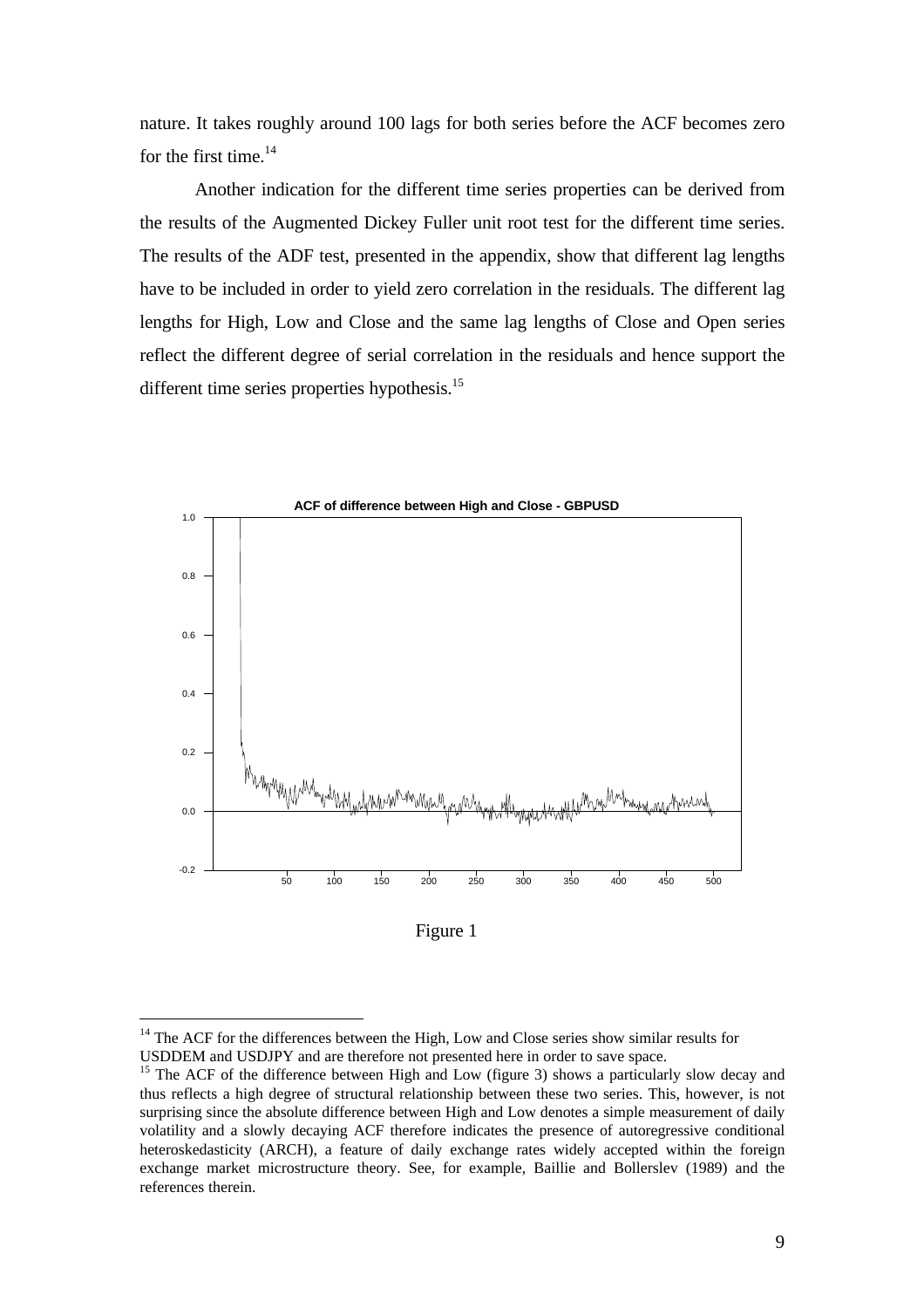### **4. Econometric Methods and Results**

### **4.1 Structural Econometric Modelling.**

The modelling strategy applied follows recent developments in the econometric literature, in particular the work of Clements and Mizon (1991), Hendry and Mizon (1993) and Johansen (1988), and we label it structural econometric modelling (SEM).<sup>16</sup> Via a series of testable restrictions and reductions, this modelling strategy transforms an initial VAR in levels into a set of linear structural equations that incorporate both long and short-run dynamics.<sup>17</sup>

Starting from an unrestricted vector autoregressive model (VAR), the hypothesis of cointegration is formulated as a hypothesis of reduced rank of the longrun impact matrix Π. The VAR is generated by the vector  $z_t$ , which defines the potential endogenous variables of the model. Taking first differences the VAR can be transformed into

$$
\Delta z_{t} = \Gamma_{1} \Delta z_{t-1} + \ldots + \Gamma_{k-1} \Delta z_{t-k-1} + \Pi z_{t-k} + \psi D_{t} + \varepsilon_{t}, \qquad \varepsilon_{t} \sim IN(0, \Sigma) \tag{4}
$$

where the estimates of  $\Gamma_i = -(I - A_1 - ... - A_i), (i = 1, ..., k - 1)$  describe the short-run dynamics to changes in  $z_t$  and  $\Pi = -(I - A_1 - ... - A_i)$  captures the long-run adjustments, and *D* contains deterministic terms.

This modelling strategy involves the transformation of the initial VAR into a constrained VAR (CVAR) by placing restrictions on the cointegration space. Secondly, the CVAR is then made more parsimonious (PVAR) by successively removing insignificant short-term variables, based on F-tests, until all remaining variables are significant at the 5% level. This PVAR is then transformed into a simultaneous equation model (SEM) by determining the short-term causality amongst the system variables. In order to reduce the dimensionality of the system further, by increasing robustness to changes, the individual equations are then finally estimated

 $16$  A recent application of this modelling technique in the field of exchange rate economics is MacDonald and Marsh (1996).

<sup>&</sup>lt;sup>17</sup> While Clement and Mizon (1991) and Hendry and Mizon (1993) do not suggest a particular stratgey to identify the short-run dynamics, Johansen and Juselius (1994) identify the short-run independently from the long-run following an exploartive identification processs. Hsiao (1997) stresses, however, the necessity of identifying the long and short-run structure simultaneously. Since no consensus about the identification problem of the short and long run dynamics has been reached as yet, we decided to follow the first two approaches.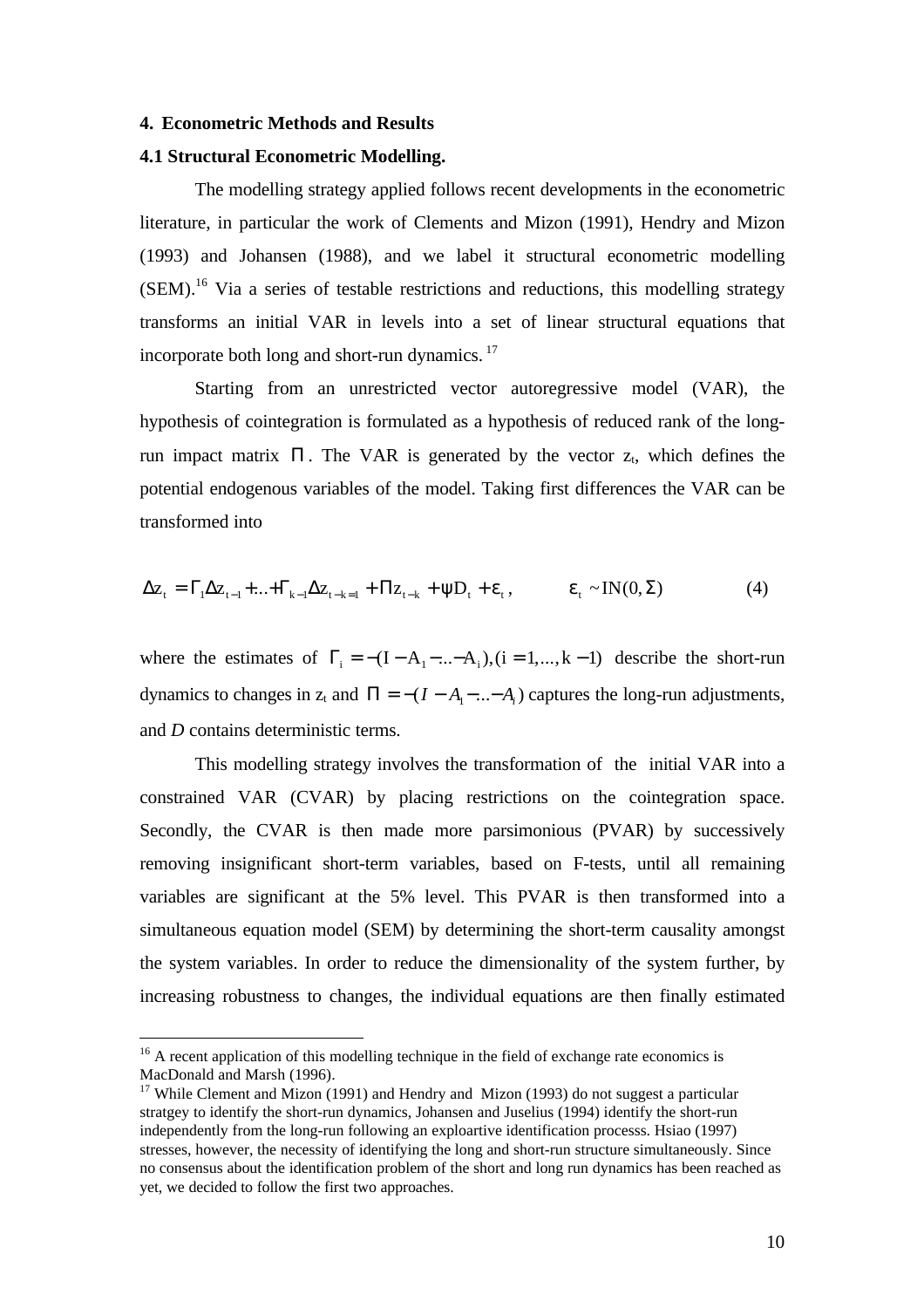with Full Information Maximum Likelihood estimation (FIML). Considering the datadriven nature of the identification procedure, an important test statistic is the ability of the SEM to parsimoniously encompass the PVAR (see Clements and Mizon (1991)). A specific set of equations represents an acceptable parameterisation of the original VAR, if it contains roughly the same information as the PVAR from which it was derived given the restrictions imposed

### **4.2. Cointegration and the Stochastics**

The Stochastics establishes a structural relationship between the Close of today and the Maximum and Minimum price of a moving period, measured as the highest High and the lowest Low. Specifying a VAR with the data vector  $z_t = (C_t, H_t^{max}, L_t^{min})$ for USDDEM, USDJPY and GBPUSD and testing for cointegration between the three variables should reveal if the Stochastics intuitively exploits Granger causality between these three series. Each VAR included a constant in the cointegration space and 15 lags of each of the variables, which was sufficient to produce random errors.<sup>18, 19</sup>

The estimates of  $\lambda_{\text{max}}$  and  $\lambda_{\text{trace}}$  for the three currencies, reported in Table 2, indicate up to two significant cointegration vectors for USDJPY and GBPUSD and up to three for USDEM. However, based on a graphical inspection of the cointegration relationships, and on an analysis of the companion matrix, we used only the first two vectors for USDDEM.

### USDDEM.

| `able | ۰. |
|-------|----|
|-------|----|

| Null                            | Alternative |                                |                                                                                              |               | 95%            | 90%            |
|---------------------------------|-------------|--------------------------------|----------------------------------------------------------------------------------------------|---------------|----------------|----------------|
| <b>Hypothesis</b>               | Hypothesis  | USDDEM                         | <b>USDJPY</b>                                                                                | <b>GPBUSD</b> | Critical Value | Critical Value |
| $\lambda$ <sub>trace</sub> test |             |                                | $\lambda_{\text{trace}}$ value $\lambda_{\text{trace}}$ value $\lambda_{\text{trace}}$ value |               |                |                |
| $r = 0$                         | r > 0       | 274.15                         | 285.44                                                                                       | 208.63        | 35.10          | 31.88          |
| $r \boldsymbol{\delta} 1$       | r > 1       | 60.24                          | 59.75                                                                                        | 39.92         | 20.17          | 17.79          |
| $r \, \mathbf{6} \, 2$          | r > 2       | 9.30                           | 6.52                                                                                         | 5.03          | 9.10           | 7.50           |
| $\lambda$ <sub>max</sub> test   |             | $\lambda$ <sub>max</sub> value | $\lambda_{\text{max}}$ value $\lambda_{\text{max}}$ value                                    |               |                |                |

 $18$  The deterministic components of the VAR were defined according to the rank test suggested in Johansen (1992). The rank test facilitates defining the deterministic components of the model together with the rank of the cointegration matrix using the so-called Pantula principle. The rank test suggests the inclusion of a constant in the cointegration space for all three currencies and gave evidence for three cointegration vectors in the case of USDDEM and two for USDJPY and GBPUSD.

<sup>&</sup>lt;sup>19</sup> The model specifications for the three models are presented in the appendix in table 7.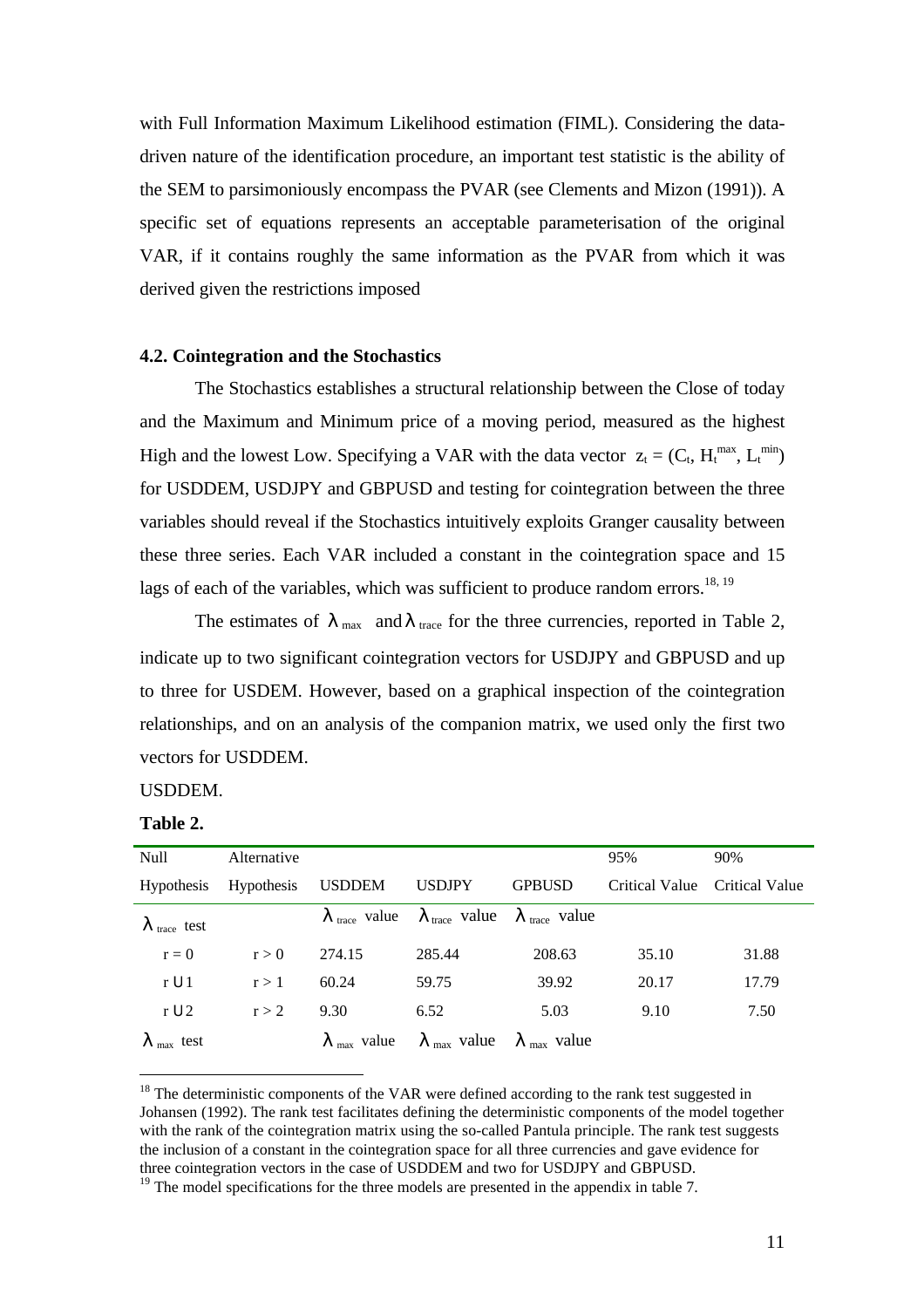|                      | $r = 0$ $r = 1$ 213.91 |                       | 225.69 | 168.71 | 21.90 | 14.09 |
|----------------------|------------------------|-----------------------|--------|--------|-------|-------|
|                      |                        | $r = 1$ $r = 2$ 50.94 | 53.23  | 34.89  | 15.25 | 10.29 |
| $r = 2$ $r = 3$ 9.30 |                        |                       | 6.52   | 5.03   | 9.10  | 7.50  |

Normalising the first vector on the first element and the second on the third yields the following estimates for β (Table 3) and *a* (Table 4):

|  | Table 3 |  |  |  |
|--|---------|--|--|--|
|--|---------|--|--|--|

|          | <b>USDDEM</b>  |           | <b>USDJPY</b> |                        | <b>GBPUSD</b> |           |
|----------|----------------|-----------|---------------|------------------------|---------------|-----------|
|          | $\mathbf{p}_1$ | $\beta_2$ | $\beta_1$     | $\lambda$<br>$\beta_2$ | $\beta_1$     | $\beta_2$ |
| Close    | 1.000          | 0.652     | 1.000         | 0.042                  | 1.000         | 0.794     |
| Maximum  | $-0.481$       | $-1.609$  | $-0.508$      | 1.000                  | $-0.488$      | 1.000     |
| Minimum  | $-0.518$       | 1.000     | $-0.491$      | $-1.041$               | $-0.519$      | $-1.929$  |
| Constant | $-0.001$       | 0.031     | $-0.006$      | $-0.043$               | 0.002         | 0.013     |

Table 4:

|         | <b>USDDEM</b> |                  | <b>USDJPY</b> |                  | <b>GBPUSD</b> |                  |
|---------|---------------|------------------|---------------|------------------|---------------|------------------|
|         | $\alpha_1$    | $\hat{\alpha}_2$ | $\alpha_1$    | $\hat{\alpha}_2$ | $\alpha_1$    | $\hat{\alpha}_2$ |
| Close   | $-0.112$      | $-0.016$         | $-0.077$      | 0.003            | $-0.124$      | $-0.009$         |
|         | (-2.462)      | $(-2.129)$       | $(-1.70)$     | (0.35)           | $(-2.11)$     | $(-1.06)$        |
| Maximum | 0.134         | 0.016            | 0.183         | $-0.020$         | 0.250         | $-0.014$         |
|         | (9.251)       | (4.708)          | (9.28)        | $(-5.06)$        | (9.94)        | $(-3.73)$        |
| Minimum | 0.183         | $-0.018$         | 0.169         | 0.025            | 0.250         | 0.019            |
|         | (9.251)       | $(-5.430)$       | (7.81)        | (5.61)           | (3.50)        | (4.07)           |

t-values in brackets

The results for USDDEM give evidence for two cointegration relationships in the data set comprising  $C_t$ ,  $H_t^{max}$  and  $L_t^{min}$ . In the presence of multiple cointegrating vectors, it is now common practice to try to interpret these vectors in an economically and statistically meaningful way. In order to test if these theoretical values are indeed identifying we performed several hypothesis tests. According to Johansen (1992) and Johansen and Juselius (1994) a system is exactly, or just, identified if  $k = r-1$ restrictions are placed on each cointegration vector and the rank condition for generic identification is satisfied. Generic identification requires in the case of two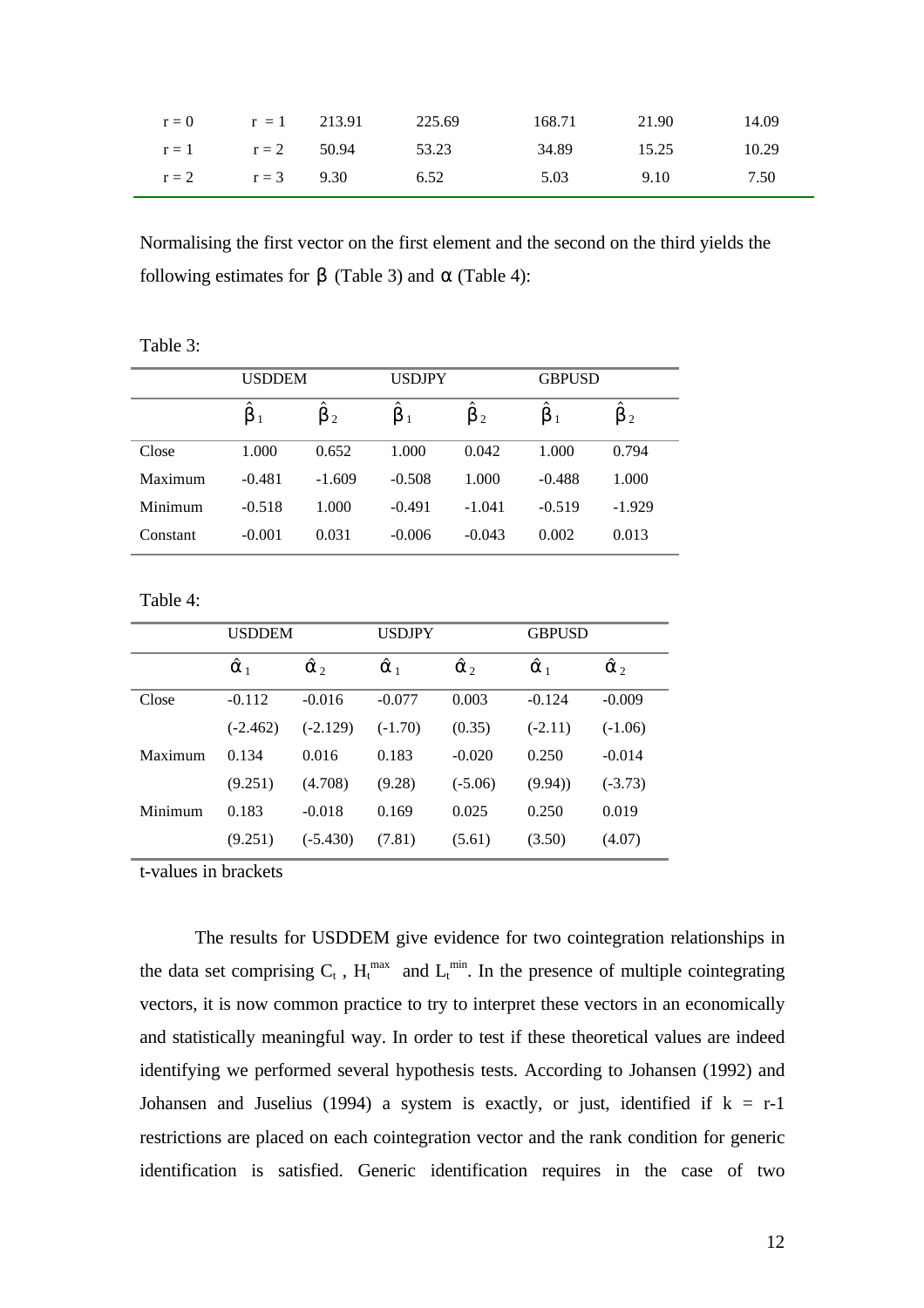cointegration vectors that the rank condition rank  $(R_i^H_i) \ge 1$  for i,  $j = 1,2$  and  $i \ne j$  is fulfilled. Where  $R_i$  is the orthogonal complement of  $H_i$ , thus that  $R_i$  and  $H_i$  are both of full rank and satisfy the conditions  $R_i$  'H<sub>i</sub> =0,  $R_i$ 'b<sub>i</sub> = 0 and b<sub>i</sub> = H<sub>i</sub>  $\varphi_i$ .  $R_i$  are p\*k matrices and H<sub>i</sub> are p∗s matrices with  $k + s = p$ . If more than  $k = r - 1$  restrictions are placed on each cointegration vector then it is possible to test with a LR test whether these overidentifying restrictions are valid and thus restrict the variation of the parameters. If the overidentifying restrictions satisfy the rank condition and the LR test is passed successfully than each cointegration vector is said to be uniquely identified.

Since the data in this model was constructed imposing the relationship  $C_t$  =  $0.5(H<sub>t</sub><sup>max</sup> + L<sub>t</sub><sup>min</sup>)$ , the estimated coefficients of the normalised first cointegration vector should be close to their theoretical values  $(1, -0.5, -0.5, 0)$ . We attempt to interpret the second vector as a structural relationship of the form  $H_t^{max}$  -  $L_t^{min}$  = constant, i.e. a stationary spread between the periodic High and Low prices. In vector form, the second cointegration vector should be of the form  $(0,1,-1,*)$ .

A test of the first cointegration being equal to (1,-0.5, -0.5,0 ) entails three restrictions on the first cointegration space. A test of the second cointegration being described by (0,1,-1,\*) places two restrictions on the second cointegration vector. A joint test of these restrictions is implemented as follows:

$$
H_1' = \begin{vmatrix} 1 & -0.5 & -0.5 & 0 \end{vmatrix} \text{ and } H_2' = \begin{vmatrix} 0 & 1 & -1 & 0 \ 0 & 0 & 0 & 1 \end{vmatrix}
$$
  
with  $R_1' = \begin{vmatrix} 1 & 1 & 1 & 0 \ 0 & 1 & -1 & 0 \ 0 & 0 & 0 & 1 \end{vmatrix}$  and  $R_2' = \begin{vmatrix} 0 & 1 & 1 & 0 \ 1 & 0 & 0 & 0 \end{vmatrix}$  (5)

The LR test of this model specification has  $a \chi^2$  distribution with 3 degrees of freedom. For USDDEM the calculated value of  $\chi^2$  = 4.24 has a p-value of 0.24. Since the rank condition of generic identification is satisfied the statistical model specified by these restrictions is uniquely identifying<sup>20</sup>. The estimated value of the coefficient of the

rank  $(R_1'H_2)$  rank  $(R_2'H_1)$ 

<sup>&</sup>lt;sup>20</sup> Rank Verification of the Rank Condition of Generic Identification of the Long Run Structure: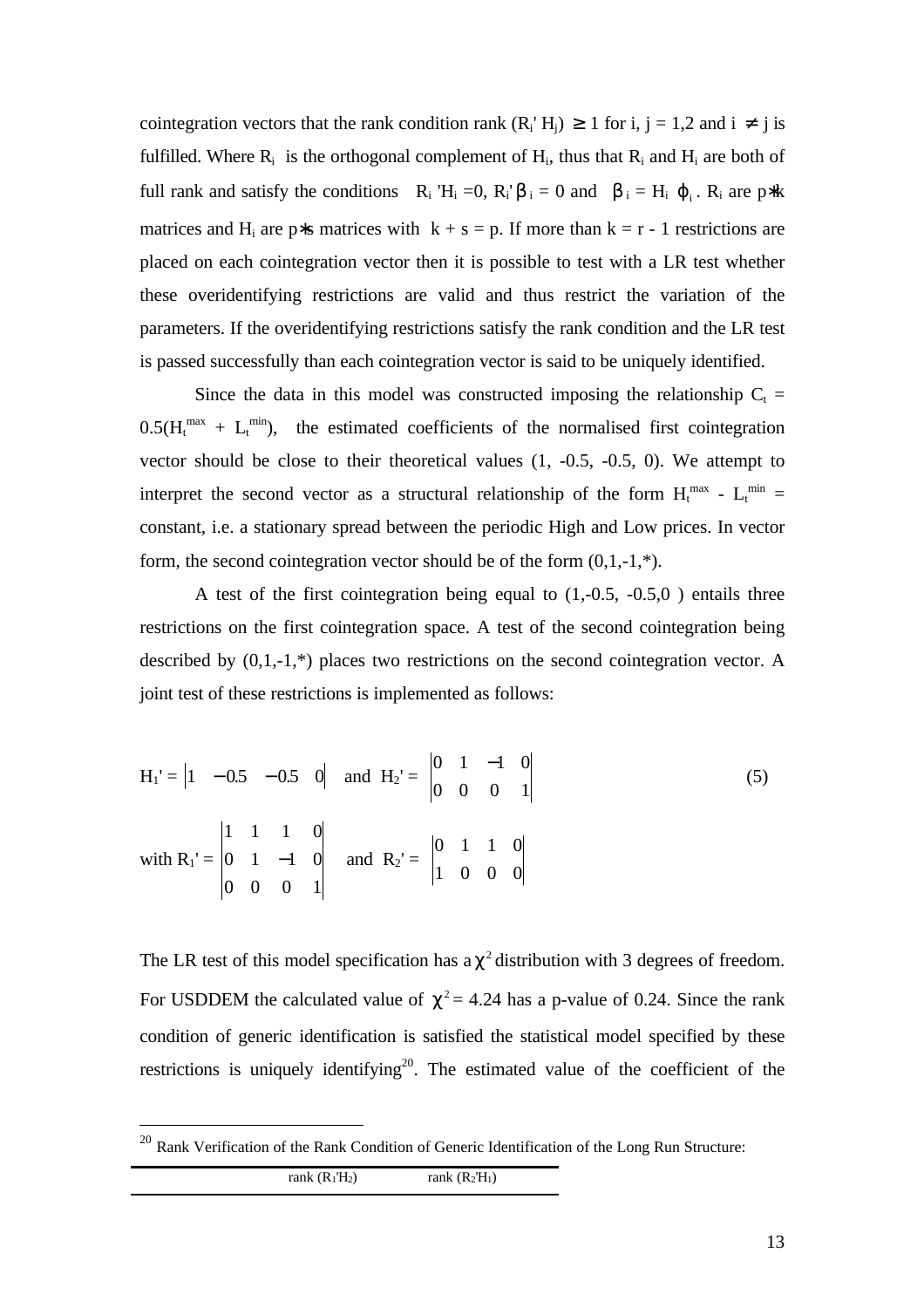constant in the second cointegration vector, which is the only freely estimated parameter in the cointegration space, is - 0.041. This parameter value suggests that the spread between  $H_t^{\text{max}}$  and  $L_t^{\text{min}}$  equals 0.041, or 4.1% since log transformed values of the levels were used. The actual average spread between  $H_t^{\text{max}}$  and  $L_t^{\text{min}}$  over the period August 1989 - August 1996 was 70 basis points, which translates into 3.8% in log terms. Since the coefficient of the constant has an associated standard error of 0.002, a Wald test of the form

$$
\left(\frac{-0.041 - (-0.038)}{0.002}\right)^2 = 2.25
$$

can be used to test the hypothesis that the estimated value equals its empirical counterparts. The Wald statistic, which is asymptotically distributed as  $\chi^2$ , does not reject this hypothesis since  $\chi^2_{0.95} = 3.84$ .

The results of the tests for USDJPY indicate the existence of a similar structural relationship to USDDEM, since the null hypothesis of the first vector being given by  $(1,-0.5,-0.5,0)$  and the second being equal to  $(0,1,-1,*)$  could not be rejected  $(\chi^2(2) = 1.25, \text{ p-value } = 0.53)$ . While the normalised estimates of the cointegration vectors for GBPUSD also seem to suggest a similar structural specification to the cointegration vectors of USDDEM and USDJPY, the LR tests for GBPUSD failed to accept the hypothesis that the first cointegration vector can be identified by (1,-0.5,- 0.5,0). However, the less restrictive test of  $(1,-0.5, -0.5, *)$  being part of the first cointegration vector was accepted. The Likelihood Ratio test of this hypothesis is  $\chi^2$ (1) and the calculated value of  $\chi^2$  =3.70 has a p-value of 0.05 and is significant at conventional levels. Since the second cointegration vector of GBPUSD could not be identified as  $(0,1,-1,*)$ , no evidence for a constant spread between the periodic Highs and Lows could be found for the period. We interpret this as reflective of the sharp depreciation of the Pound against the Dollar after the UK's decision to leave the ERM in August 1992.

| Test VI:  |   |  |
|-----------|---|--|
| Test VII: | - |  |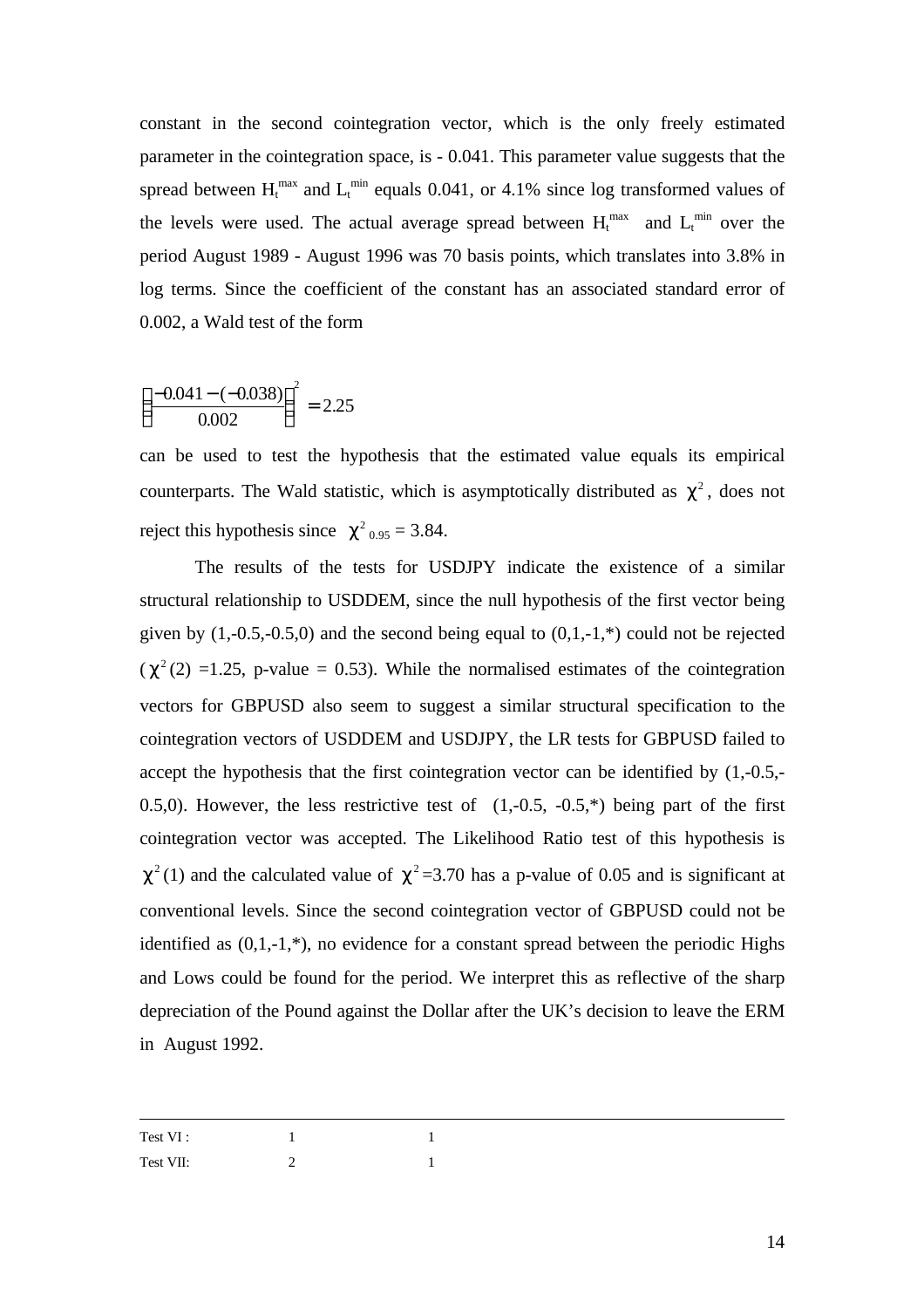The cointegration space for our three exchange rate models is therefore, in the terminology of Johansen and Juselius (1994), not only empirically but also economically identified in the sense that the estimated coefficients can be interpreted from an economical point of view<sup>21</sup>.

### **4.3 Structural Econometric Forecasting Models**

 $\overline{a}$ 

We now use our identified cointegration relationships to derive short-run dynamic forecasting models for USDDEM and USDJPY using the SEM method discussed above. Using the identified long-run relationship from the previous section, we generated a CVAR and then a PVAR. Compared to the CVAR, the latter systems, have 43 less variables for USDDEM and 42 less for USDJPY. Given the data-driven nature of the identifiaction procedure, an important test statistic is the ability of the SEM to parsimoniously encompass the PVAR (see Clements and Mizon (1991)). A specific set of equations is taken to represent an acceptable parameterisation of the original VAR, if it contains roughly the same information as the PVAR from which it was derived, given the restrictions imposed. As can be seen in Tables 5 to 6, each of our models easily passes the Clement-Mizon LR test of over-identifying restrictions.

The identified model structures reveals that  $\Delta$  max and  $\Delta$  min have an immediate impact on  $\Delta$  cl, while  $\Delta$  max and  $\Delta$  min can be identified as AR(1) processes. This model structure is in line with the identified theoretical relationship embodied in the first cointegration vector which assumes that today's Close is affected by today's periodic Maximum and Minimum. Since the Maximum and Minimum series correspond to local Maxima and Minima of the High price and Low price series, it is not surprising that  $\Delta$  cl does not enter either  $\Delta$  max or  $\Delta$  min.

Since the error correction components are highly significant in almost all system equations, it is clear that a single equation reduced form modelling strategy would not have been appropriate. An additional advantage of using a structural

 $21$  It is interesting to note that the structural relationships that were identified in the data constructed from the Close and the periodic High and Low series  $(C_t, H_t^{\text{max}}, L_t^{\text{min}})$  could not be identified in a data set constructed from daily Close, High and Low series. The Johansen cointegration method revealed also two cointegration vectors for this data set. But even though the cointegration vectors in the data had coefficients quite similar to the two cointegration vectors for USDDEM in the  $C_t$ ,  $H_t^{max}$ ,  $L_t^{min}$  model, the data for  $C_t$ ,  $H_t$ ,  $L_t$  failed to accept the hypothesis of vector (1,-0.5, -0.5,\*) being part of the cointegration space for all three currencies. This suggests that the relationship  $C = 0.5(H + L)$ only holds for periodic High and Low prices of the currencies studied and not for daily High and Low prices and that the cointegration relations between daily data of High, Low and Close seem to follow more complicated dynamics.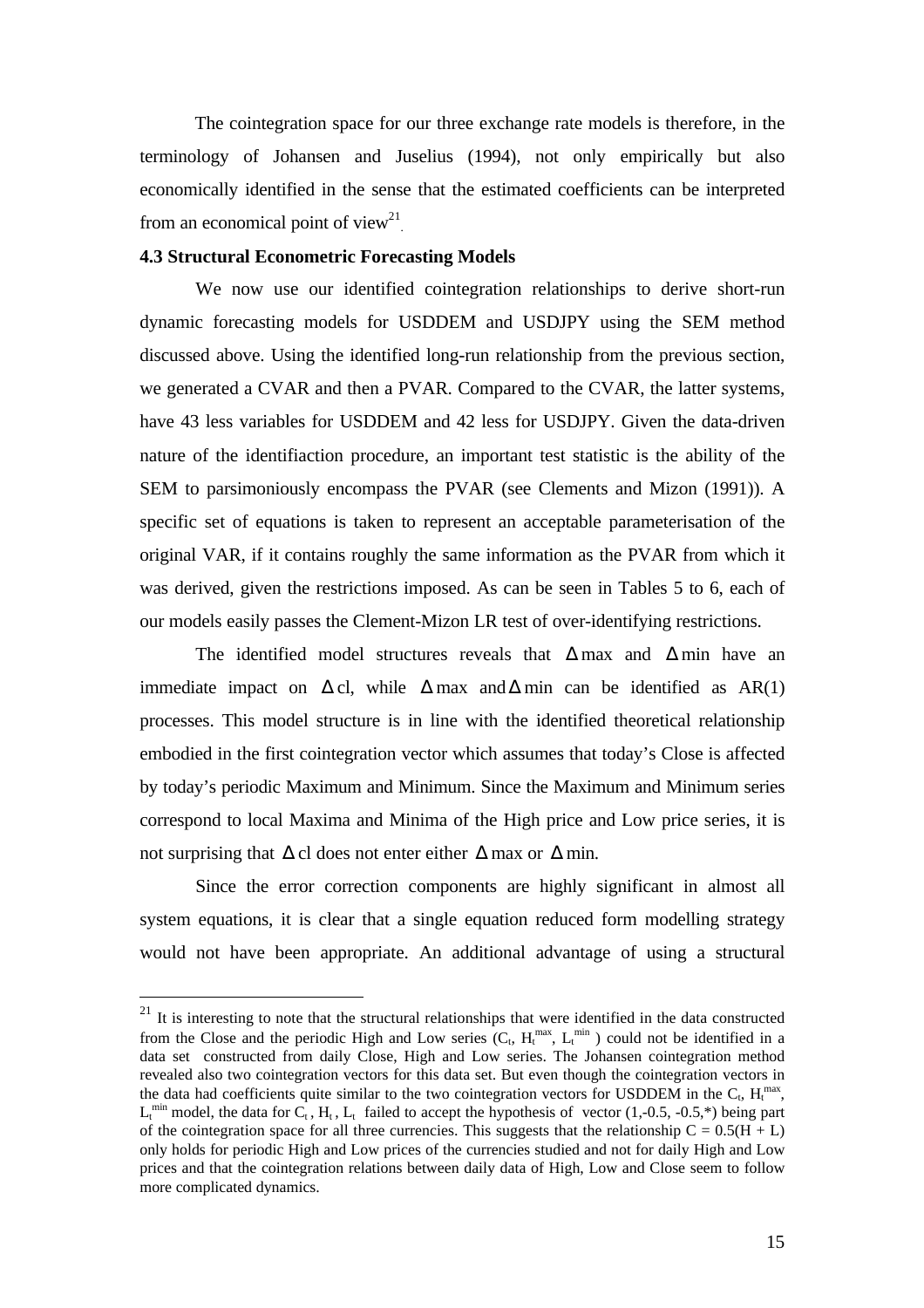equation approach, rather than a single equation reduced form modelling strategy, is that only the first provides us with a closed system that faciliates computation of fully dynamic multi-step ahead forecasts. The forecasted values of each variable are in this case fed back into the system to provide the basis for the forecasts of subsequent periods. As such, no unfair advantage is given to the model over the random walk.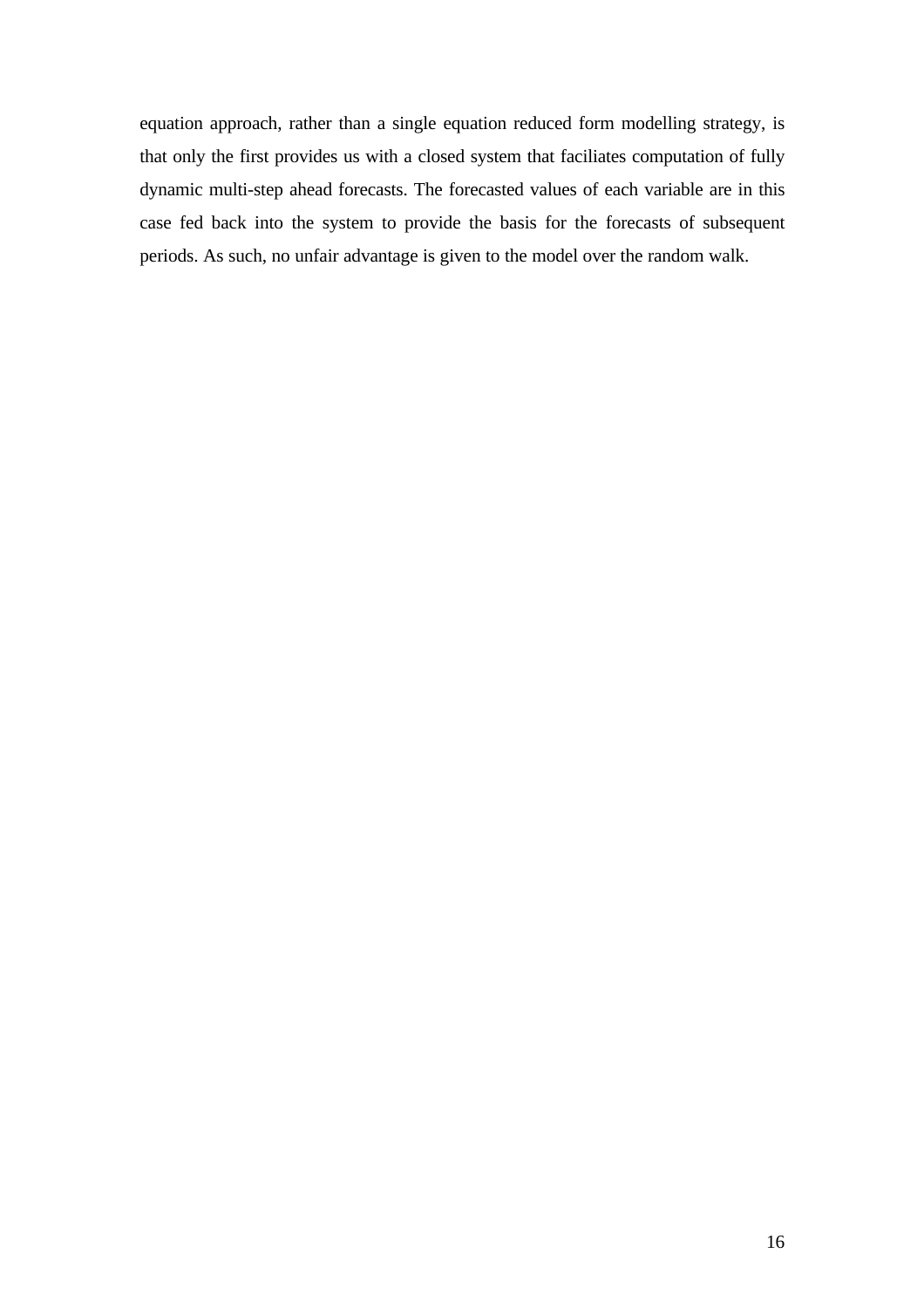|              | Δcl  | $\Delta$ max | $\Delta$ min | $\Delta$ Cl <sub>t-1</sub> | $\Delta$ max <sub>t-1</sub> | $\Delta$ min <sub>t-1</sub> | $Ecm1_{t-1}$ | $Ecm2_{t-1}$ |
|--------------|------|--------------|--------------|----------------------------|-----------------------------|-----------------------------|--------------|--------------|
| $\Delta$ cl  | $-1$ | 0.7976       | 1.0035       |                            |                             |                             | $-0.1977$    |              |
|              |      | (4.4)        | (6.2)        |                            |                             |                             | $(-6.8)$     |              |
| $\Delta$ max |      | $-1$         |              |                            | 0.1895                      |                             | 0.0874       | $-0.0277$    |
|              |      |              |              |                            | (9.7)                       |                             | (17.5)       | (6.9)        |
| $\Delta$ min |      |              | $-1$         |                            |                             | 0.2432                      | 0.0802       | 0.0224       |
|              |      |              |              |                            |                             | (12.5)                      | (16.6)       | (5.8)        |

Table 5: SEM estimates for USDDEM

LR Test of over-identifying restrictions  $Chi^2(9) = 10.6$  [0.30]

Residual Correlation:  $R = \begin{bmatrix} -1 \\ -1 \end{bmatrix}$  $-0.1586 \mathsf{I}$ L  $\mathsf{I}$  $\mathsf{I}$  $\overline{\phantom{a}}$  $\overline{\phantom{a}}$  $\overline{\phantom{a}}$  $\overline{\phantom{a}}$ 1 0.087 1  $0.1586 -0.004$  1 .  $.1586 -0.$ 

### Table 6: FIML Estimation for USDJPY

|              | $\Delta$ cl | $\Delta$ max | $\Delta$ min | $\Delta$ Cl <sub>t-1</sub> | $\Delta$ max <sub>t-1</sub> | $\Delta$ min <sub>t-1</sub> | $Ecm1_{t-1}$ | $Ecm2_{t-1}$ |
|--------------|-------------|--------------|--------------|----------------------------|-----------------------------|-----------------------------|--------------|--------------|
| $\Delta$ cl  | $-1$        | 0.4234       | 0.9968       |                            |                             |                             | $-0.1700$    | $-0.0189$    |
|              |             | (2.6)        | (5.6)        |                            |                             |                             | $(-5.8)$     | $(-2.2)$     |
| $\Delta$ max |             | $-1$         |              |                            | 0.229                       |                             | 0.0822       | $-0.0252$    |
|              |             |              |              |                            | (11.9)                      |                             | $(-6.7)$     | (15.5)       |
| $\Delta$ min |             |              | $-1$         |                            |                             | 0.2030                      | 0.0994       | 0.0271       |
|              |             |              |              |                            |                             | (10.22)                     | (17.3)       | (5.7)        |

LR test of over-identifying restrictions  $Chi^2(8) = 14.39$  [0.072]

Residual Correlcation: *R* = −  $\mathsf{I}$ L  $\mathsf{I}$  $\mathsf{I}$  $\overline{\phantom{a}}$ J  $\overline{\phantom{a}}$ I 1 0 0743 1  $0.0116$   $-0.1268$  1 .  $.0116 - 0.$ 

### **5. Out-of-Sample Forecasting Results.**

The forecasting models were estimated over the first 2500 data observations and their forecasting ability compared to a random walk (with and without drift) over the remaining sample, thus sparing roughly 10% of the total sample for forecasting. The drift component for the random walk model was estimated as the mean of the absolute changes of the Close series. Even though our model is able to forecast the Close, the periodic High (Max) and the periodic Low (Min) prices *n*-steps into the future, only forecasts of the Close series were considered. Only these forecasts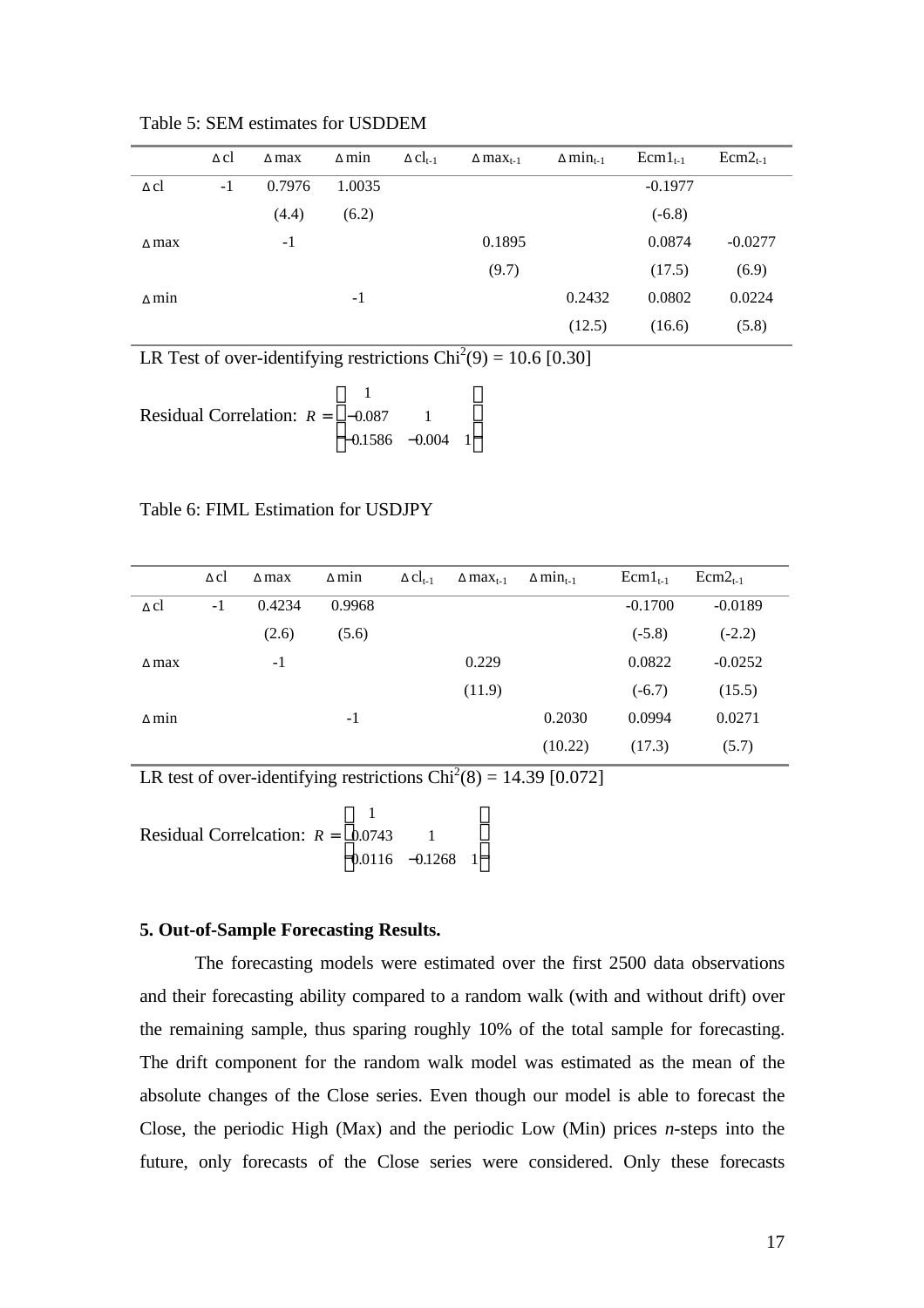represent a "true" forecasts in that they assign a certain value to a specific point in time, i.e. a forecast of tomorrow's Close represents a forecast of tomorrow's spot rate at 1700 hours. A forecast of the Max or Min, however, does not reveal any information at which time of day this value is to be expected and thus is of little use under market timing considerations.

Since the classic paper of Meese and Rogoff (1983), the crucial factor in determining the worth of an exchange rate model is how well it forecasts in an out-ofsample context relative to a random walk, using the metric of root mean square errors (RMSEs). In Table 4, the Theil statistics are calculated as the ratio of the RMSE of the forecasting model over the RMSE of a driftless random walk<sup>22</sup>; a value equal to one indicates equal forecasting accuracy, a value smaller than one indicates that the forecasting model outperforms the random walk and a value bigger than one indicates that the model does worse than the random walk in respect of root mean square error minimisation. The significance of the Theil statistics are tested using the Diebold-Mariano procedure (1995). This tests the null hypothesis of equal forecasting accuracy of two alternative forecasting models by regressing the difference of the RMSE of the two alternative forecasts on a constant. The Newey and West correction for heteroscedasticity and serial correlation (induced by overlapping observations with multi-step forecasts) is used to adjust the standard errors.

From an investor's point of view a forecast that correctly predicts the direction of change is more useful than RMSE minimisation and so we also present a test of directional forecasting ability. The significance of the directional forecasts were tested using the regression-based Cumby-Modest (1987) statistics, which are robust to moving average errors. According to the Cumby-Modest approach a model provides value if it correctly predicts the sign of subsequent large changes, even if it gets the direction wrong on average.

As can be seen from Table 4, the USDDEM model performs very well, compared to the random walk forecast. Even though the Theil statistics indicate more accurate forecasts of the naive model for USDDEM over a horizon of 3 days, this does not prove significant using the Diebold-Mariano statistics. The USDDEM model outperforms the random walk forecast in a time horizon of more than 4 days, however,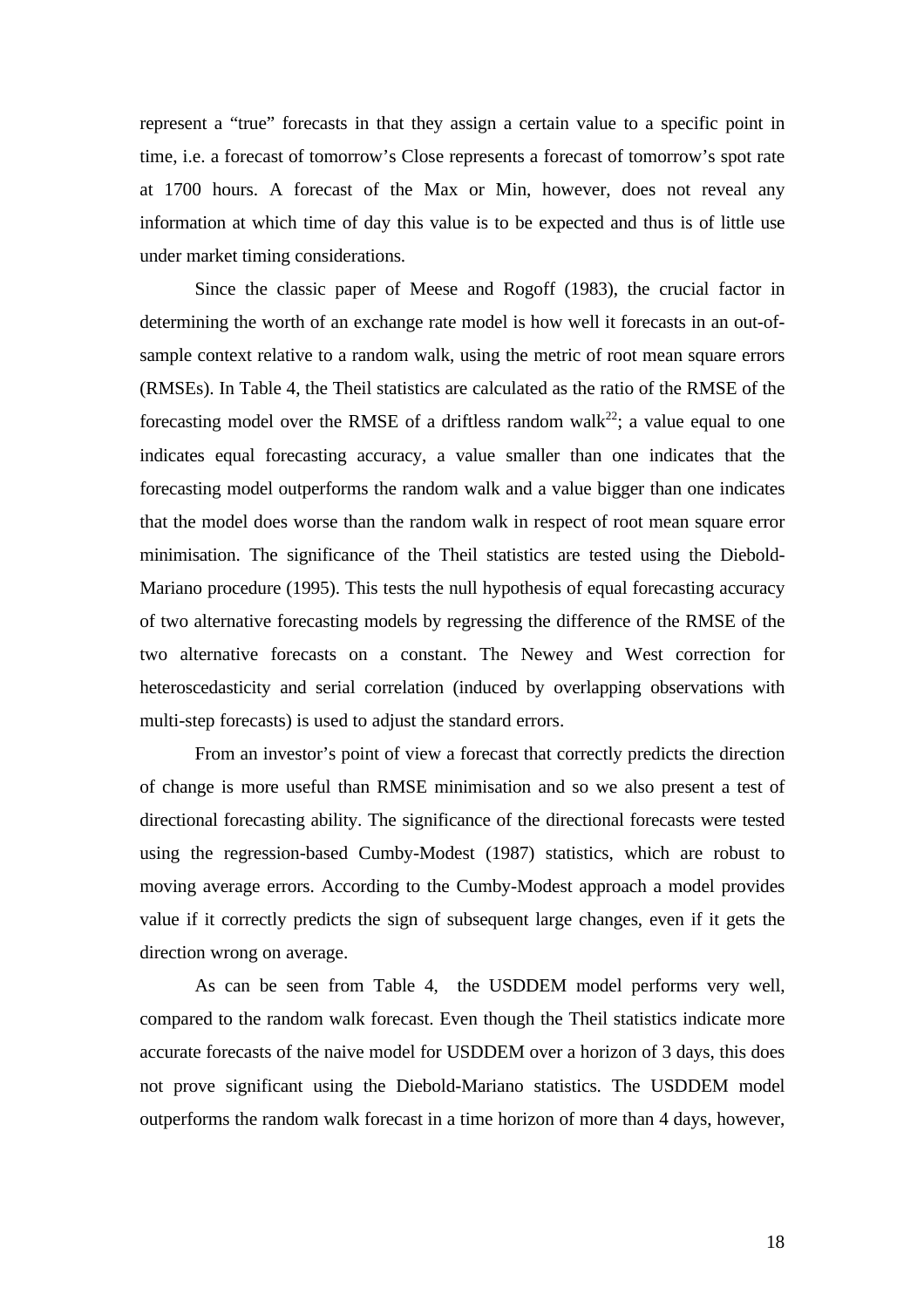since the Theil statistics are again not significant, these results should only be taken as indicative. Table 5 reports the proportion of exchange rate changes for which the model gets the direction of change correct. The USDDEM model clearly outperforms the forecast based on a random walk with drift. The USDDEM model gets the direction right in all but one case, with percentages lying between 51.3% and 55.8%. The one-day ahead forecast is significant at the 10% level according to the Cumby-Modest statistics. This indicates that a forecast based on a model derived from considerations common to Technical Analysis is able to outperform a random walk on a time horizon as short as a day. The declining forecasting ability over time of the Technical Analysis models seems to be consistent with the view that Chartists tend to revise their forecasts on a daily basis. It also corresponds to the relative importance given to Technical Analysis as a means of forecasting by respondents in a survey of the London foreign exchange market by Talyor and Allan (1994).

According to Taylor and Allan, Chart Analysis appears to exercise its greatest influence when market participants are formulating forecasts or trading decisions for the short-term horizon. Around 90% of their respondents reported using Technical Analysis in a time span of less than one week, while the weight given to Technical Analysis in the longer term sharply declines in favour of Fundamental Analysis.<sup>23</sup>

 $^{22}$ Since the random walk model with drift had a bigger RMSE than the driftless random walk over all time horizons, it was decided to use the latter as a benchmark for our model forecasts.

 $23$  However, Menkhoff (1995) fails to reproduce the same results in a survey of the German Foreign exchange market. The number of respondents relying on Technical Analysis in a time horizon of less than a week (40%) lies far below the figure quoted by Taylor and Allan. Menkhoff also fails to find evidence that the weight given to technical analysis when formulating trading decisions is declining over time. Only from a time horizon of 6 month onwards does fundamental analysis gain the upperhand. Menkhoff claims that the discrepancy between the two surveys could be partly due to the fact that his respondents could allocate their preferences between three alternatives (Flow Analysis, Technical Analysis and Fundamental Analysis) and not just between two (Technical Analysis and Fundamental Analysis) as in the Taylor and Allan survey, where respondents might have classified Flow analysis as a form of Technical analysis. However, the discrepancy between the two surveys could also indicate a difference in the market microstructure of the London and Frankfurt foreign exchange market.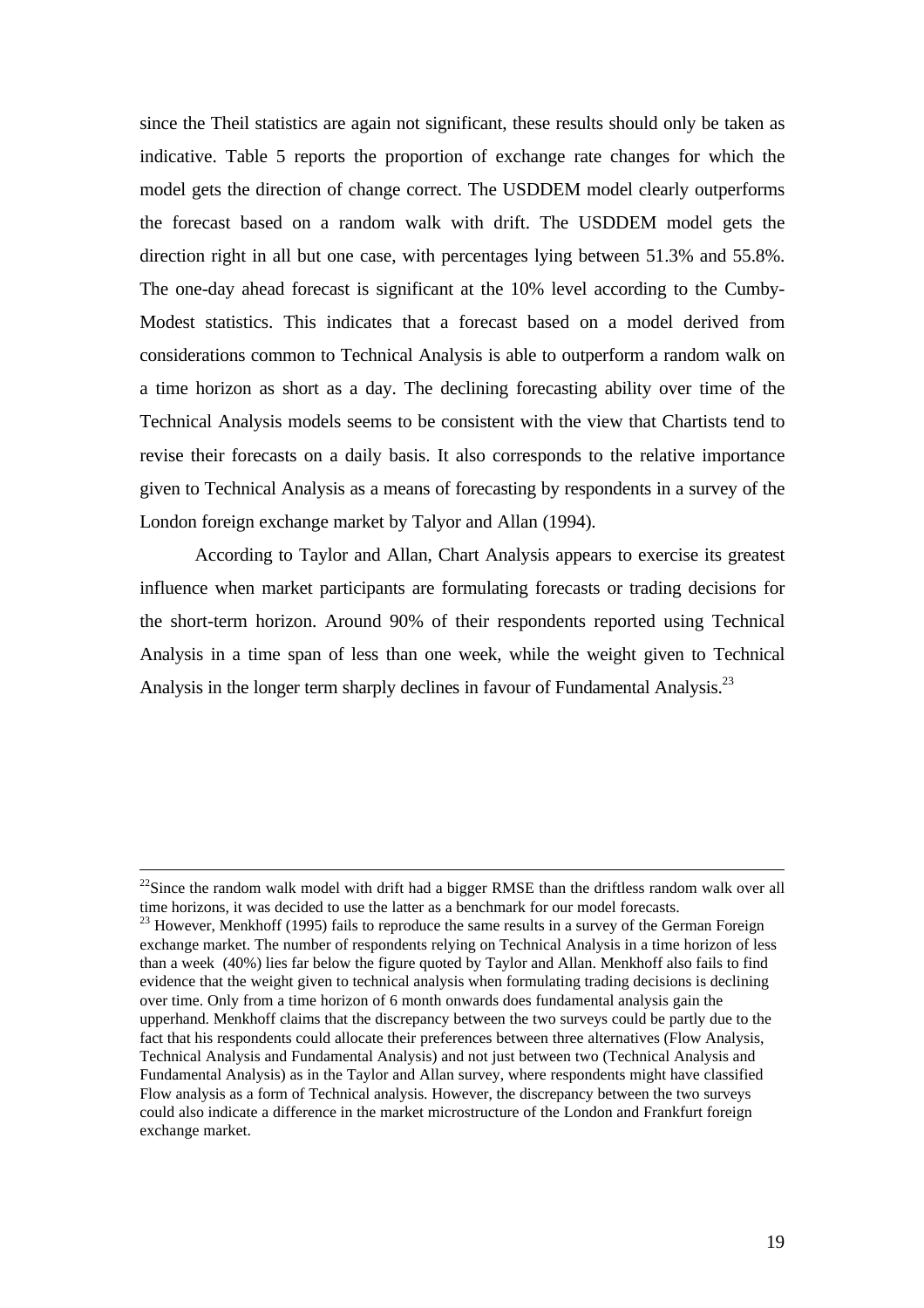|                | <b>USDDEM</b> | <b>USDJPY</b> |
|----------------|---------------|---------------|
| <b>USDDEM</b>  | Model 1       | Model 1       |
| 1              | 1.012         | 0.995         |
| 2              | 1.008         | 0.985         |
| 3              | 1.003         | 0.985         |
| $\overline{4}$ | 0.999         | $0.985$ *     |
| 5              | 0.999         | $0.995***$    |
| 6              | 0.991         | 0.986         |
| 7              | 0.997         | 0.986         |
| 8              | 0.999         | 0.991         |
| 9              | 0.996         | 0.989         |
| 10             | $0.995$ *     | 0.993         |
|                |               |               |

Table 4: RMSE of driftless Random Walk and Theil statistics

Significance according to the Diebold Mariano procedure is indicated by \* for the 10% level and by \*\* for the 5% level.

|                | <b>USDDEM</b> |             | <b>USDJPY</b> |             |
|----------------|---------------|-------------|---------------|-------------|
|                | Model         | Random Walk | Model         | Random Walk |
| 1              | $0.558*$      | 0.478       | $0.573***$    | 0.419       |
| $\overline{2}$ | 0.538         | 0.478       | $0.560*$      | 0.419       |
| 3              | 0.528         | 0.467       | 0.547         | 0.405       |
| $\overline{4}$ | 0.533         | 0.484       | 0.561         | 0.459       |
| 5              | 0.527         | 0.461       | 0.545         | 0.361       |
| 6              | 0.516         | 0.467       | 0.547         | 0.370       |
| $\overline{7}$ | 0.519         | 0.481       | 0.545         | 0.355       |
| 8              | 0.490         | 0.490       | 0.570         | 0.372       |
| 9              | 0.513         | 0.496       | 0.554         | 0.400       |
| 10             | 0.550         | 0.504       | 0.531         | 0.377       |

Table 5: Directional Forecasting Performance

Directional forecasts that are significant according to the Cumby Modest statistics

is indicated with \* for the 10% level and with \* \* for the 5% level.

The results for USDJPY, also reported in Table 4 and 5, are even more encouraging. The Theil statistics indicate a more accurate forecast performance of the USDJPY model over the random walk alternative for all time horizons: however, only the Theil statistics for the 3, 4 and 5 day ahead forecast are significant according to the Diebold-Mariano procedure. The USDJPY model also shows good directional forecasting ability, correctly predicting the direction of change between 53.1% and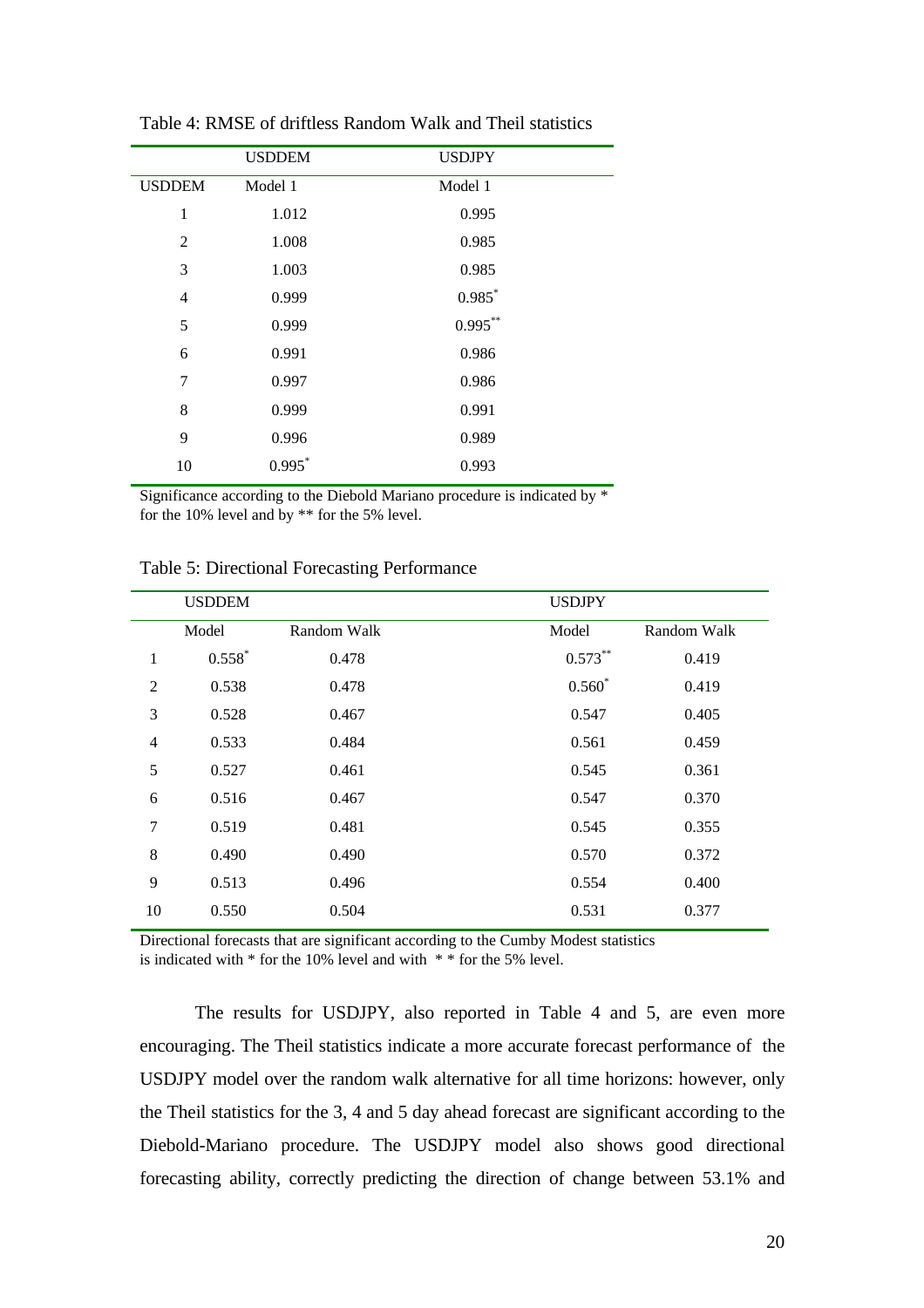57.3% over all time horizons. Again, as for USDDEM, the one-day ahead forecast yields the best result with a 57.3% strike, which is significant at the 5% level according to the Cumby-Modest statistics.<sup>24</sup>

It is interesting to compare the forecasting performance of the two empirically identified cointegration vectors to the non-identified cointegration vectors, since restricting the cointegration space changes the short-run dynamics of the system.<sup>25</sup> Considering the fact that exactly identifying cointegration vectors entail more restrictions on the cointegration space than just simply determining the cointegration rank, one would expect that a forecasting model based on non-identified cointegration vectors is less robust to changes and hence is more affected if the exchange rate has different features during the estimation period as in an out-of sample forecasting period. This is the case in our forecasting experiment where the beginning of the out-of sample forecasting period coincides with a change in the long-term trend of the dollar. Table 6 shows that the identified cointegration vectors yield the better forecasts for USDDEM as well as USDJPY. The model based on the non-identified cointegration relationships still gets the direction right in more than 50% of all cases and clearly does better than the model without error correction parts. However, it cannot match the results of the identified cointegration vectors. According to both test statistics of directional forecasting, it can clearly be seen that only the models with the identified *ecms* are able to significicantly outperform the random walk. These results are encouraging since the good out-of sample performance of these models might also persist in an out-of sample experiment that does not directly succeed the in-sample estimation period.

 $24$  While the directional forecasts of model 3 are with exception of the 2 and 5 day ahead forecasts, all significant according to the test statistics proposed by Dacorogna et al., only the one day ahead forecast is significant according to the Cumby-Modest statistics. Since not correcting the Cumby-Modest statistics for serial correlation yielded that same results as the test proposed by Dacorogna et al. , the importance of correcting for serial correlation can clearly be seen.

 $^{25}$  FIML estimation of the system containing the non-identified cointegration vectors is not given here, since the same set of linear equation, even though with slightly different coefficients, was found for both pairs of cointegration vectors. The coefficients for the two pairs of the error correction parts varied slightly as expected.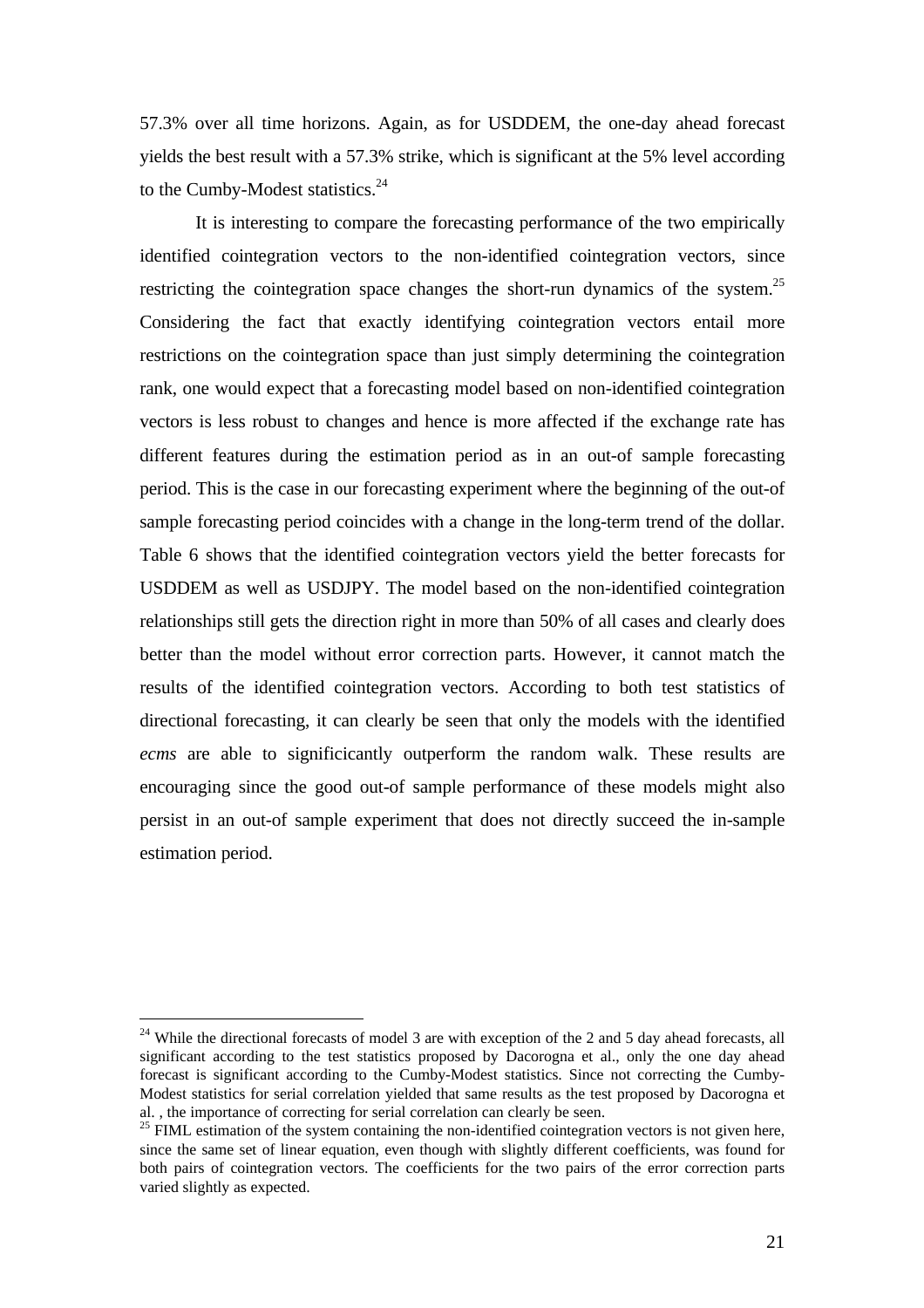| Table 6: |  |
|----------|--|
|----------|--|

|                  | Model          | Model               | Model   | RW with drift |
|------------------|----------------|---------------------|---------|---------------|
|                  | (without ecms) | (unidentified ecms) |         |               |
| <b>USDDEM</b>    |                |                     |         |               |
| Direction        | 0.481          | 0.548               | 0.558   | 0.478         |
| <b>RMSE</b>      | 0.00509        | 0.00506             | 0.00506 | 0.00501       |
| <b>MAE</b>       | 0.00367        | 0.00363             | 0.00362 | 0.00357       |
| <b>USDJPY</b>    |                |                     |         |               |
| <b>Direction</b> | 0.526          | 0.536               | 0.573   | 0.419         |
| <b>RMSE</b>      | 0.00643        | 0.00639             | 0.00636 | 0.00641       |
| <b>MAE</b>       | 0.00450        | 0.00448             | 0.00446 | 0.00446       |

 By relaxing the independence assumption of subsequent returns of the Hendriksson-Merton (1981) test, the Cumby-Modest statistics evaluate the probability of profitable directional forecasts rather than the probability of correct directional forecasts. The Cumby-Modest statistics take not only the sign, but also the amplitude of the forecasting signal into consideration. A forecasting signal that is significant according to these statistics should, on average, predict large enough changes in the exchange rate that allow the accommodation of transaction costs and risk premia. In the last section of this paper we therefore present a profitability analysis of our forecasting models.

### **6. Assessing the profitability of the forecasting models**

In this section we test the profitability of our forecasting model. Since the stochastics is a trading rule, rather than a forecasting model, we view this as a more appropriate method of assessment than the acadmic industry's benchmark, the random walk.<sup>26</sup>In order to construct profitability estimates, our forecasting model has to be transformed into a trading model by defining a vector that issues exactly defined trading signals. Since our models work most successfully at the one-day ahead horizon, a Buy signal (Long position) is issued if the one-day ahead forecast exceeds the current Close  $c_t$  and a Sell signal (Short position) is given if tomorrow's forecast lies below the current Close  $c_t$ .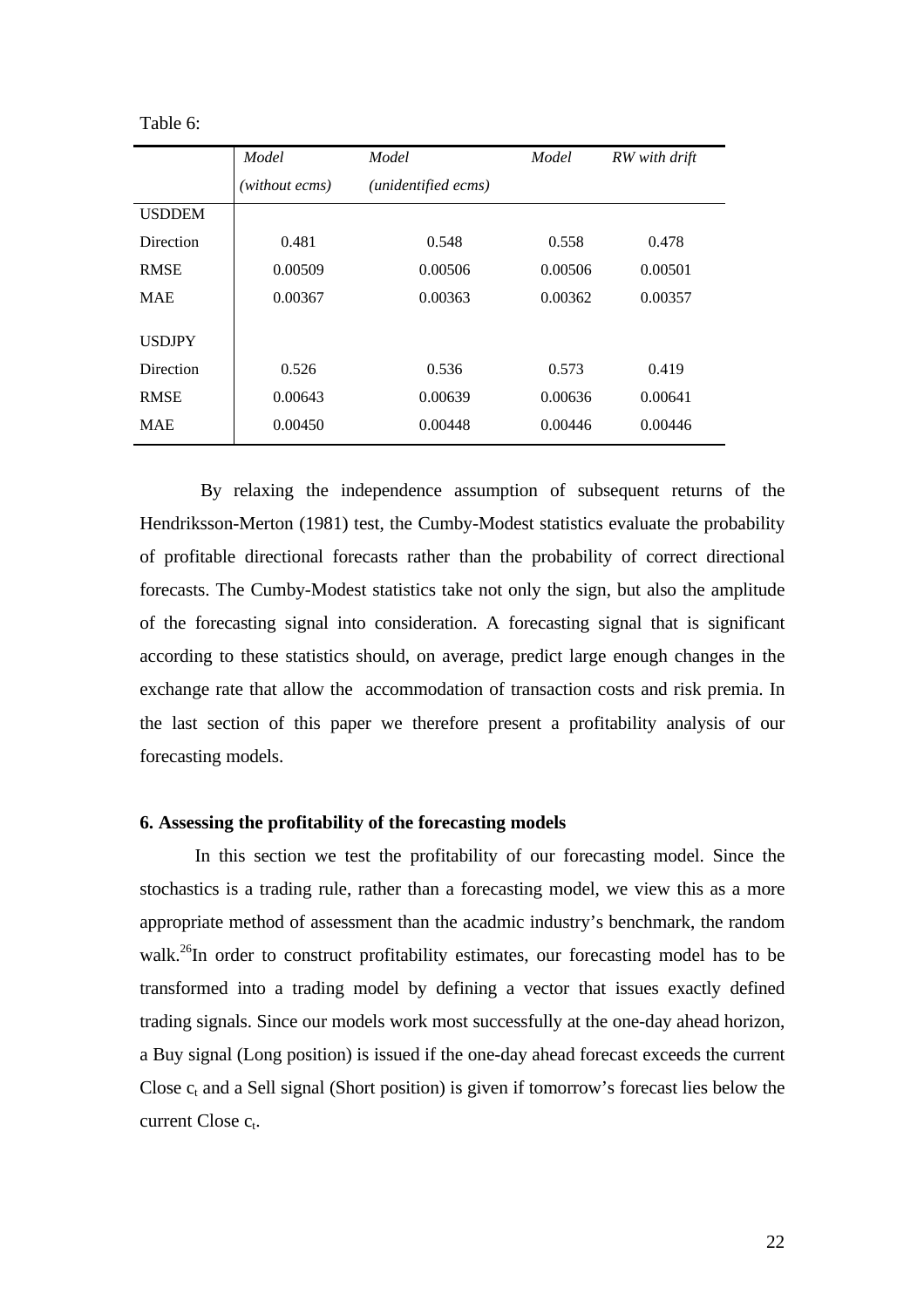$$
p_{\text{Long}} = F(\hat{c}_t | \hat{c}_t > c_t)
$$
  

$$
p_{\text{Short}} = F(\hat{c}_t | \hat{c}_t < c_t)
$$

 $\overline{a}$ 

The Stochastics, on the other hand, can be traded in many different ways. However, since all of these strategies are effectively variations of the following two strategies, we focus on them here. (1) Concentrating on %K alone, the Stochastics can be treated as a so-called Overbought-Undersold Indicator, where a Buy signal is given if the Stochastics fall below values of 30 and a Sell signal arises if the Stochastics rise above 70 (Stochastics 70/30). (2) Alternatively, many traders use the intersection between %K with its smoothed version %D as a trading system (Stochastics Crossover). In this case, a Long signal is given, if %K rises above %D and a Short signal corresponds to a fall of %K below %D.

Since the Stochastics belong to the family of contra-trend indicators and the majority of studies about technical analysis focus on trend-following trading systems, a simple trend-following trading model based on a 10 and a 20 day Moving Average was additionally taken into consideration. This trading model issues a Long signal if the 10 day Moving Average rises above the 20 day Moving Average. A Short signal occurs if the shorter term Moving Average falls below the longer term Moving Average.

Since we did not choose the 10/20 day specification of the MA nor the 14 day specification of the Stochastics on grounds of profitable *ex post* optimisation, the *ex ante* application of these two specific technical trading rules comes close to a real world experiment. We assess the profitability of the 4 different trading models starting from the simple profitability of following the trading signals and then add further aspects to the analysis, by including a Buy & Hold benchmark and considering various aspects of risk.

 $26$  As explained earlier, the Stochastics calculates an indicator that reveals over-bought and undersold situations. The Stochastics formula does not allow derivation of a point forecast.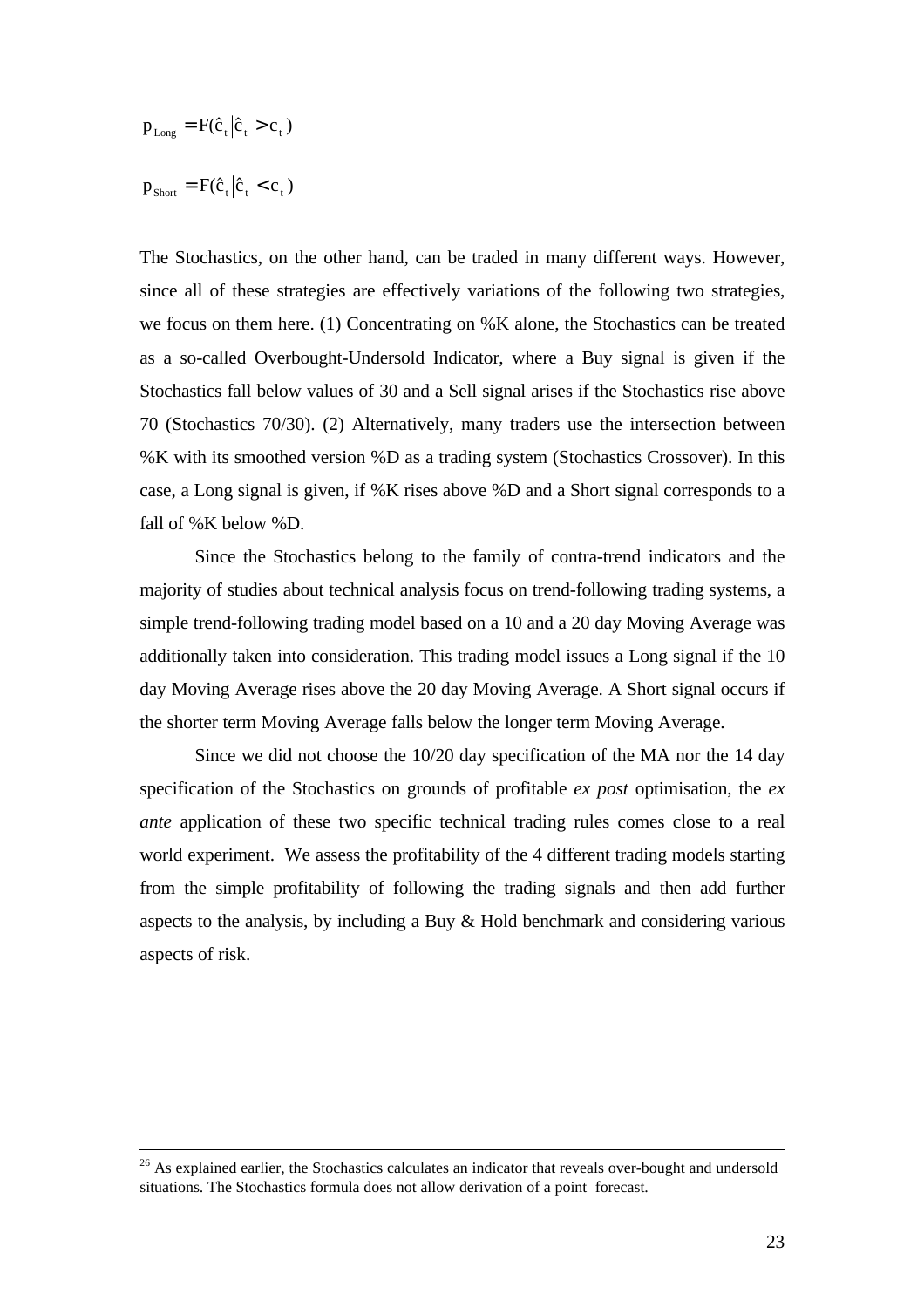

### **6.i Profitability**

 $\overline{a}$ 

Assuming a 1 US\$ investment per trading signal and excluding the reinvestment of speculative profits, our profitability calculations take three components into consideration: the absolute return, the interest rate differential and transaction costs.

1) The absolute return is calculated as the cumulative sum of single returns,  $p_i$ , where single returns are measured as the log-ratio of the exchange rate between opening,  $s_{t0}$  and closing,  $s_{t1}$ , a foreign currency position:<sup>27</sup>  $p_i=ln(s_{t1}/s_{t0})$ 

 $27$  We follow the traditional practice in the field and measure returns in log-forms.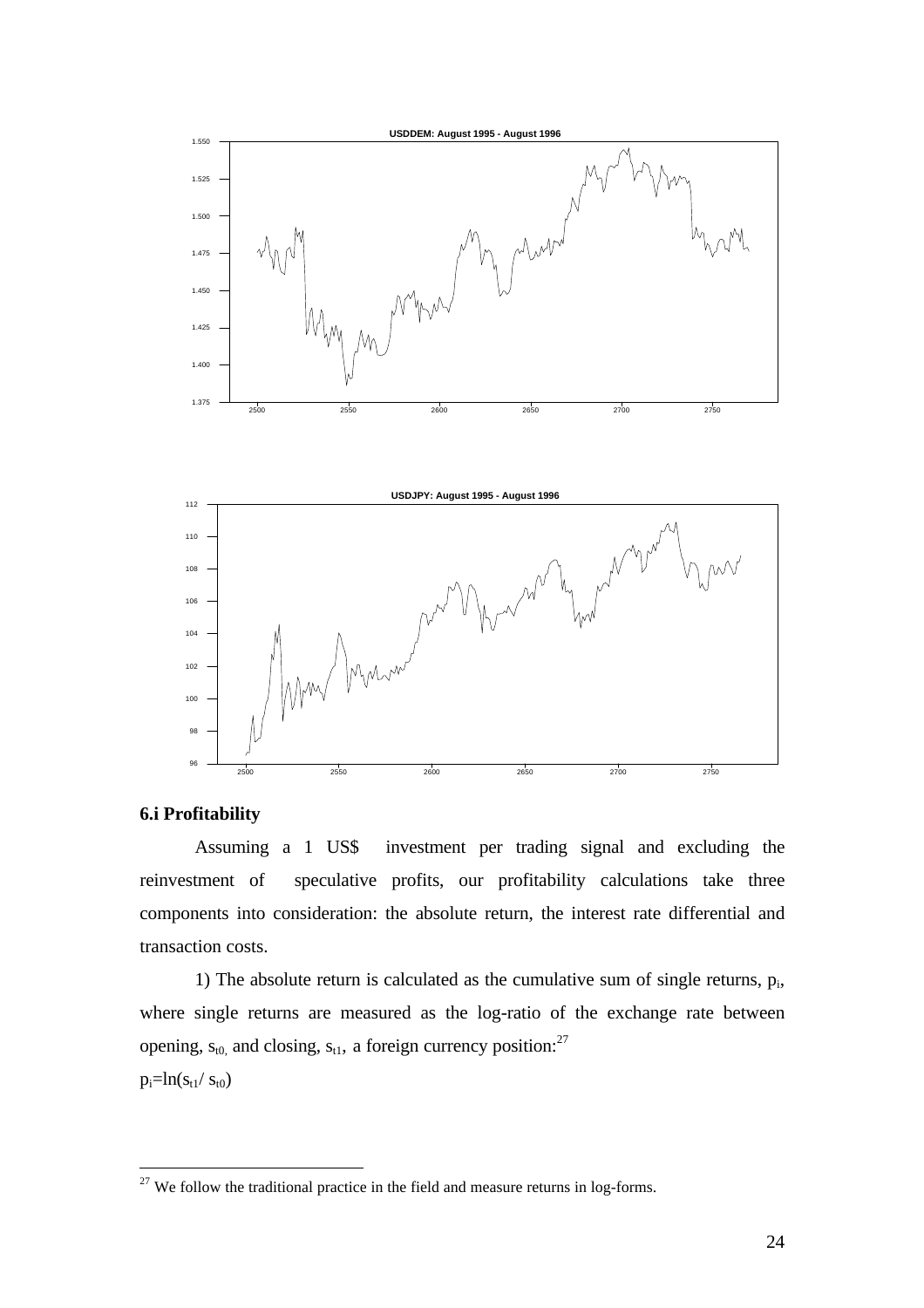Since the trading models are active for different time spans, the absolute returns are made comparable by calculating an annualised rate of return:

$$
R_i = 100 \frac{1 \text{ Year}}{D_i} \sum r_i ,
$$

where a year is taken to comprise  $262$  business days and  $D_i$  denotes the cumulative duration of all open positions in days;

2) The net interest rate effect accounts for the fact that a dollar Long position earns dollar interest, pays DM interest in the case of USDDEM, and pays Yen interest in the case of USDJPY. The net interest effect of opening in a dollar Long position in USDDEM consists of the interest rate differential  $(r_{usd}-r_{dem})$ . The net interest effect of a Short position is given by  $-(r_{\text{usd}}-r_{\text{dem}})$ . Following Schulmeister (1986), the overall interest effect  $i_i$  of holding currency positions in USDDEM can be approximated as:<sup>28</sup>

$$
i_i = \frac{(r_{usd} - r_{dem})(D_L - D_S)}{D_{L+S}}
$$

*L S*

+

Using 3 month Eurocurrency market rates, the interest differential for USDDEM averaged 1.93 % over the out-of sample period and 5.01% for USDJPY, thus resulting in a discount to the total annual rate of return for trading models with more Short than Long positions and in a premium in the opposite case.

3) The level of the transaction costs is estimated in line with other studies as the percentage bid-ask spread of interbank quotes. The interbank quotation of bid and ask rates for USDDEM and USDJPY shows a usual spread of 3 base points (BP), i.e. 1.5560-1.5563 DM or 104.30 to 104.33 YEN per US\$. Given an exchange rate of 1.50 DM and 100 Yen per 1 US\$, estimated transaction costs per round trip, and thus per trading signal, are 0.02% for USDDEM and 0.03% of USDJPY.<sup>29</sup>

The level of transaction costs assumed here are slightly lower than the figures used by Sweeny (1986), Schulmeister (1987) and Menkhoff (1995), reflecting the

 $\overline{a}$  $2<sup>28</sup>$  The overall interest effect of holding currency positions in USDJPY is likewise calculated as  $i_i = \frac{(r_{usd} - r_{yen})(D_L - D)}{T}$  $E_i = \frac{(V_{usd} - V_{yen})(D_L - D_S)}{D_{L+S}}$  $=\frac{(r_{usd} - r_{yen})(D_L (r_{usd} - r_{ven}) (D_L - D_S)$ 

<sup>&</sup>lt;sup>29</sup> According to Demsetz (1968) the bid-ask spread corresponds to the costs of two transactions. Since the trading strategies investigated here involve switching from Short to Long position or vice versa, i.e. a neutral positions are excluded. Each trading signal involves the closing of the starting position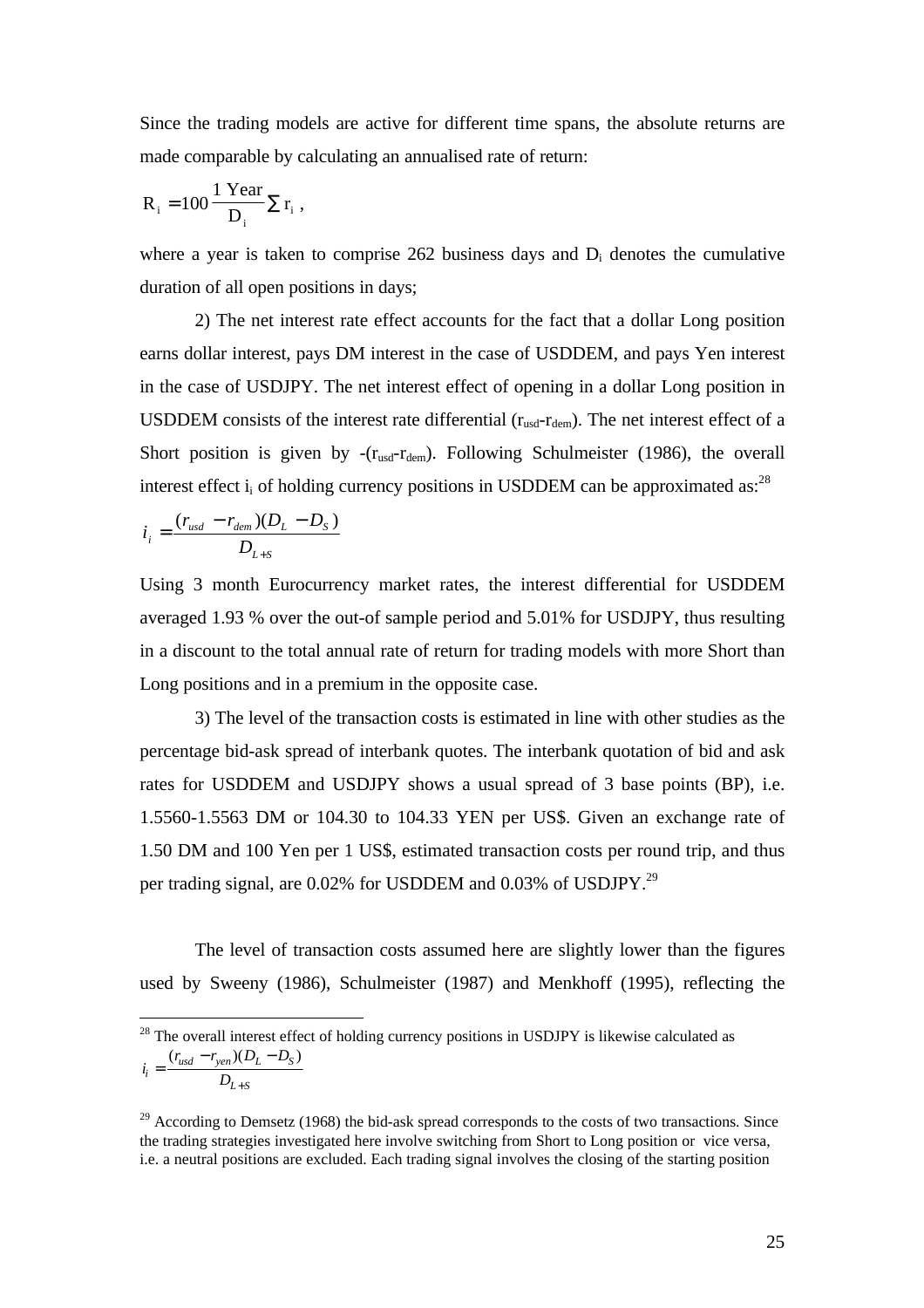declining spread in foreign exchange markets. However, they are still higher than figures quoted by bankers who told us in interviews that transactions costs average around 100 DM per spot transaction and around 200 DM per forward transaction for USDDEM as well as USDJPY.<sup>30, 31</sup>

### **6.ii Buy & Hold**

 $\overline{a}$ 

The profits from technical analysis are generally compared to a Buy & Hold strategy, where Buy & Hold is considered an investment in a particular currency. The profits of Buy & Hold for USDDEM and USDJPY are calculated as the difference in the exchange rate at the beginning and end of the forecasting period, acknowledging the net interest rate effect of investing in foreign rather than domestic money. As can be seen from Figure 1 and 2, following a Buy & Hold strategy for USDDEM does not result in a substantial profit, in effect the exchange rate increased by only 90 basis points over the sample. Only higher US interest rates left the investor with an annualised return rate of 2.05%. The appreciation of the dollar against the Yen in the forecasting period from 96.50 Yen to 108.25 Yen per US\$ makes Buy & Hold more profitable for USDJPY. The resulting annualised rate of return of 16.25% establishes a difficult test criterion for our technical trading rules.

On pure profitability considerations, our model yields by far the highest annualised return rates with 9.52% for USDDEM and 20.20% for USDJPY. While the Stochastics 70/30 also leaves the investor with a substantial annualised rate of return of 6.18% for USDDEM and 5.56% for USDJPY, the Stochastics Crossover and the Moving Average 10/20 trading model have a pure performance in comparison. While the MA 10/20 fails to provide any profits for USDDEM (-5.29%), it seems, however, to be quite profitable for USDJPY (6.75%). Following the trading signals of the Stochastics Crossover results in effect in a loss for USDDEM (-4.44%) as well as USDJPY (-10.25%).

and the opening of the opposite at the same point in time. Thus each trading signal requires tow transactions.

<sup>&</sup>lt;sup>30</sup> Assuming transaction costs of 100 DM, selling or buying of 5 bn US \$ thus amounts to 0.0014%, i.e. not even 1 BP. This might explain the custom of foreign exchange dealers to quote sometimes a zero spread to good customers. Since the level of transaction costs can be crucial for the profitability of a trading model, the returns of the different trading models are calculated inclusive and exclusive of transaction costs.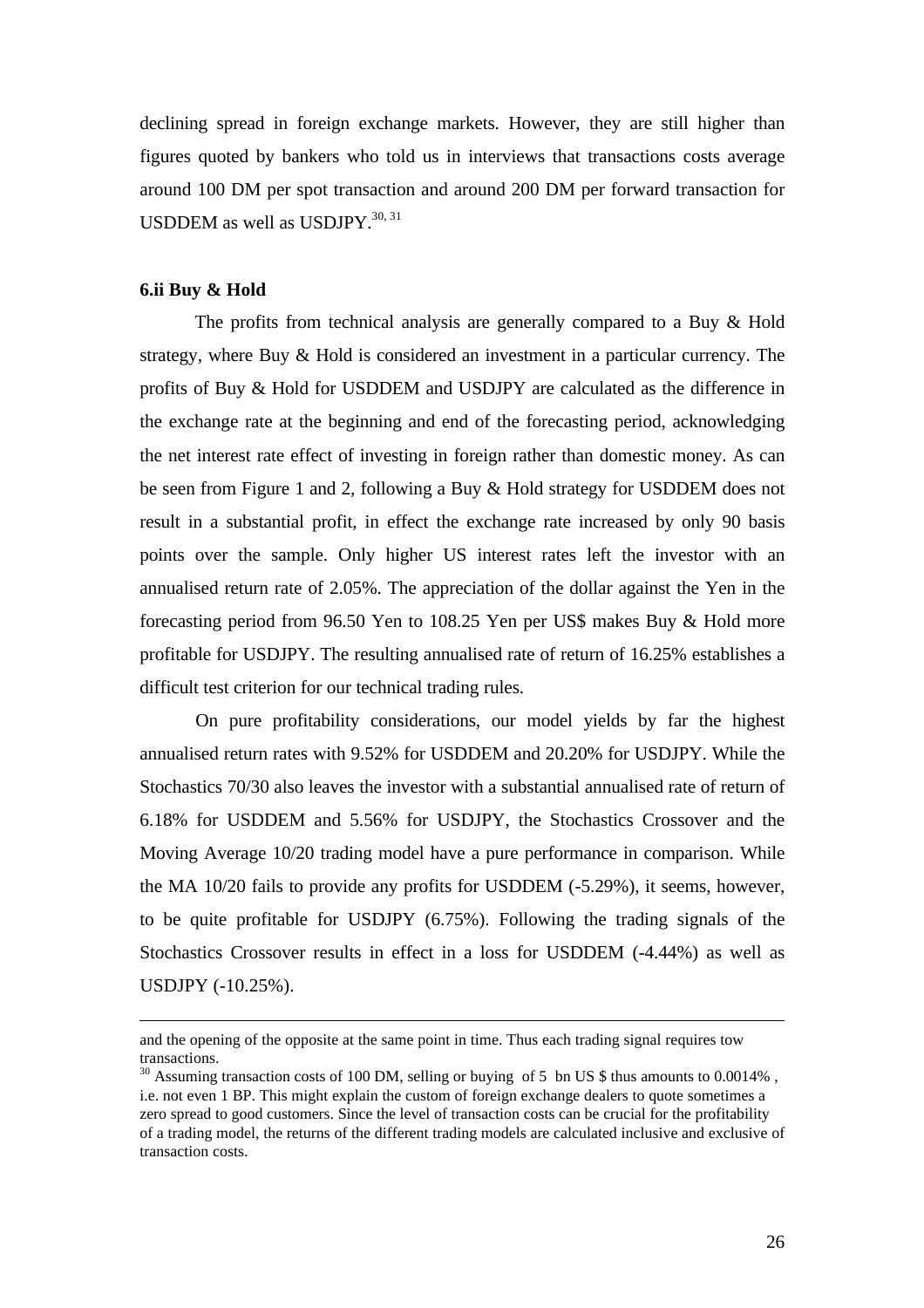When the profitability of the different models is compared to a simple Buy&Hold stratgey, the picture changes. While our models have no problem beating Buy&Hold for USDDEM as well as USDJPY, Stochastics 70/30 and MA10/20, that seemed to be doing well for USDJPY on pure profitability considerations both fail to outperform the Buy&Hold benchmark of 16.25%.

Taking the returns of Buy&Hold as a measure of the underlying trend rates in the data (Poole, 1967), it can be see that the high excess returns of our models cannot be explained by a positive trend alone. In fact, the profitability of our models seems to be unrelated to the underlying trend in the currency, since our model yields a high rate of profitability in a trending (as in the case of USDDEM) as well as in trendless (as in the case of USDJPY) markets. The profitability of the trendfollowing MA 10/20 is, however, clearly linked to the underlying trend in the sample. MA10/20 profits in a market with a strong trend (USDJPY) and does appallingly in a trendless market (USDDEM).

|                                 | Model     | <b>Stochastics</b><br>(70/30) | <b>Stochastics</b><br>Crossover | Ma 10/20  |
|---------------------------------|-----------|-------------------------------|---------------------------------|-----------|
| <b>USDDEM:</b>                  |           |                               |                                 |           |
| days long                       | 139 (53%) | 137 (53%)                     | 119 (49%)                       | 121 (49%) |
| days short                      | 123 (47%) | 122 (47%)                     | 125 (51%)                       | 116(51%)  |
| annual rate                     | 11.4%     | 6.70%                         | $-1.81%$                        | $-0.20%$  |
| - incl. transaction costs       | 9.4%      | 6.33%                         | $-4.39\%$                       | $-5.55%$  |
| - incl. trans $\&$ net interest | 9.52%     | 6.18%                         | $-4.44\%$                       | $-5.29%$  |
| <b>USDJPY:</b>                  |           |                               |                                 |           |
| days long                       | 137 (52%) | 86 (35%)                      | 118 (49%)                       | 138 (61%) |
| days short                      | 125 (48%) | 161 (65%)                     | 122 (51%)                       | 87 (39%)  |
| annual rate                     | 22.3%     | 7.63%                         | $-3.86\%$                       | 5.83%     |
| - incl. transaction costs       | 20.0%     | 7.17%                         | $-10.15%$                       | 5.43%     |
| - incl. trans $\&$ net interest | 20.2%     | 5.56%                         | $-10.25%$                       | 6.75%     |

Table 8: Profitability Profile of USDDEM and USDJPY trading models

 $31$  Thiessen (1995) reports similar figures. According to Thiessen, the transaction costs lie between 80-120 DM per transaction, if a broker is involved, additionally 20DM per 1bn US\$ have to be paid.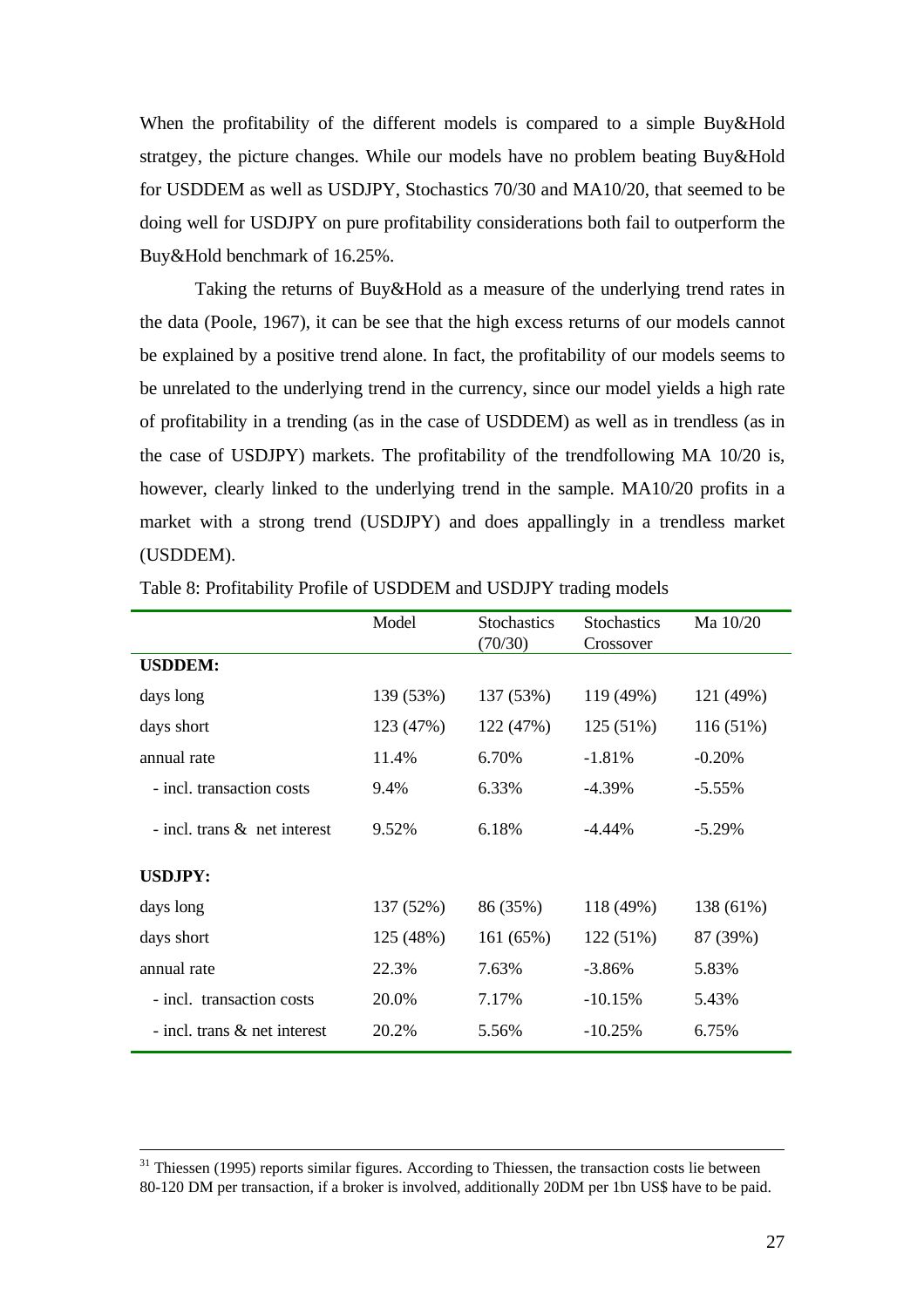### **6.iii Risk Adjustment**

Since the persisting profitability of our models could be explained by a risk premium, we go one step further and adjust the profits of the different trading rules for risk. Levich and Thomas (1993) show that the total return from following a trading strategy will overstate the true excess return, if a risk premium is present, especially if currencies exhibit prolonged trends. In order to derive the true excess return, we follow the methodology proposed by Sweeny (1986) and Levich and Thomas (1993), and estimate the risk premium as a constant over the sample period and equal to the returns from a Buy&Hold strategy. Adjusting the risk premium further for the fraction of days we are long in foreign currency (1-*f*) and short in foreign currency (*f*), the expected excess return of following a specific trading rule is calculated as:

 $R^* = (1-f) RP - fRP$ .

Levich and Thomas (1993) find that if the percentage of days Long and Short are in a 45-55% range and/ or the Risk Premium is close to zero, a constant risk premium has a negligible effect on the total return. While the estimated risk premium for USDDEM is small with only 0.0205 and not significant (t-value: 0.25), the risk premium for USDJPY is quite high with 0.1625 and borderline significant at the 10% level (t-value:1.60). The fraction of days Long and Short is close to 50% for our model forecast and for the Stochastics Crossover for both currencies. The expected return of these two trading strategies is therefore close to zero and our earlier results are thus almost unaffected by including a risk premium. However, in the case of USDJPY, matters are quite different for the Stochastics 70/30 and the MA 10/20 model. The clear discrepancy between Long and Short positions demand an adjustment of the total return in these cases. The expected rate of return of the MA 10/20 is 0.036 (annualised: 4.14%), adjusting the annualised rate of return of 6.75% accordingly yields a far lower true rate of return of only 2.61%. Since, according to Thomas and Levich, the trading models accumulate the risk premium over the fraction of days long and release the risk premium over the days short, the higher fraction of days short (61%) for the Stochastics 70/30 results therefore in an the expected negative rate of return of -0.049 (annualised: -5.2%). The effectively realised rate of return of 5.56% must be viewed within this context.

The expected negative return of the Stochastics 70/30 might actually be explained by a known weakpoint of the Stochastics. By construction, this indicator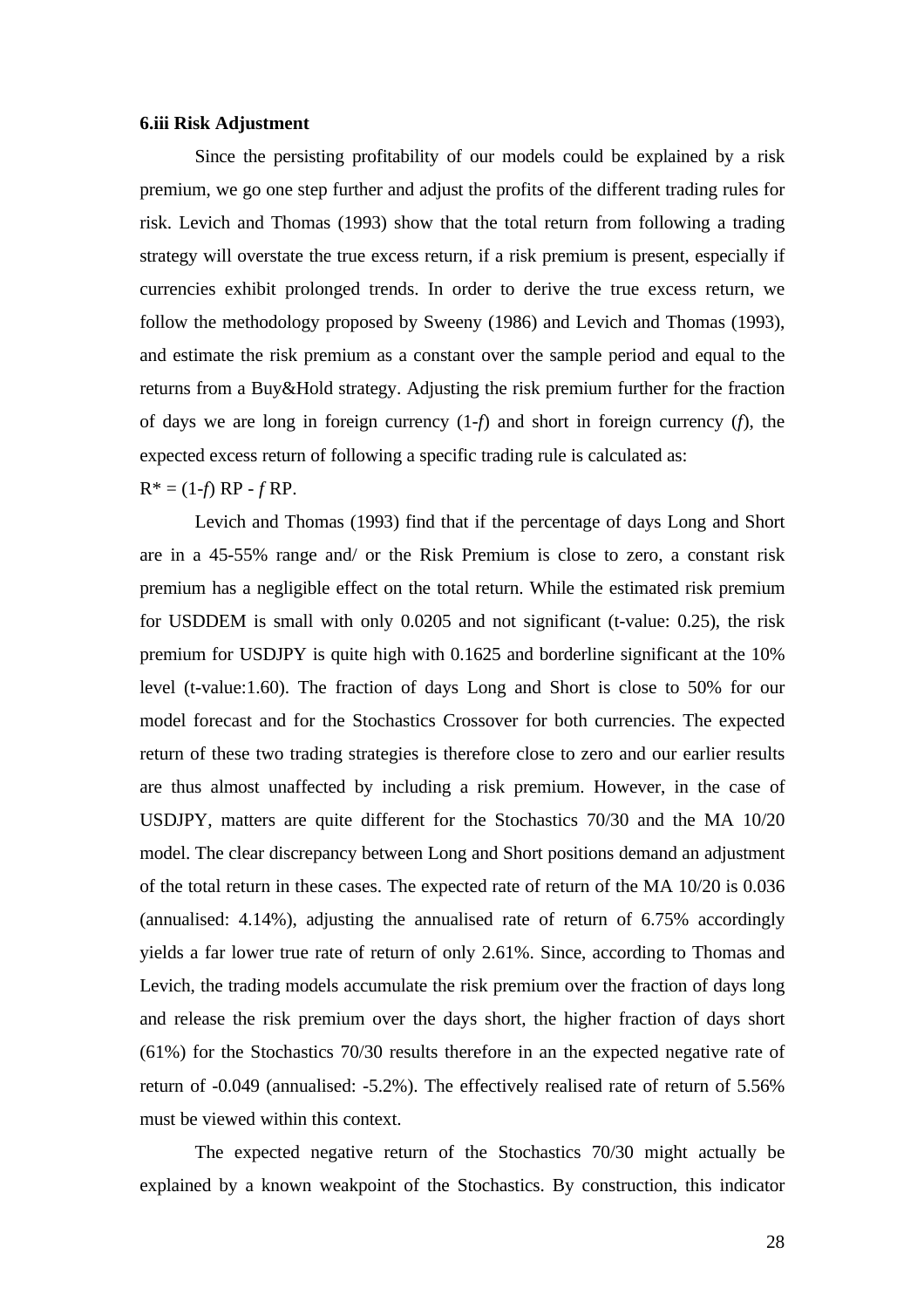tends to give the wrong signals in a market situation with a pronounced trend. LeBeau and Lucas (1992) advise therefore not to use this indicator in such a market situation. If the exchange rate exhibits a strong upward trend, as in the case of USDJPY in the out-of sample forecasting period, the Stochastics 70/30 will frequenlty wrongly indicate an overbought situation and thus a Short position. It is interesting to note that our model does not seem to share this weakpoint with the Stochastics. The reason for this is that the Stochastics derives a trading signal based on the assumption that the exchange rate exhibits mean reverting tendencies within the actual trading range, marked by Max and Min prices. The Stochastic does not provide a point forecast of the Close series. Our modelling strategy differs in the respect that we incorporated the mean-reverting tendency of high freqeuncy exchange rates (*ecm1*) within a trading range (*ecm2*) into structural simultaneous equations for the Close, Max and Min series in order to derive a point forecast for the Close series and then, in a next step, to generate a trading signal.

Since Parkinson (1980) and Garman and Klass (1980) have shown that the efficiency of estimators of price volatility can be substantially increased if the classical Close priced based estimators are augmented with information embodied in High and Low prices, our results seem to suggest that the same holds for point forecasts.

### **7. Conclusion**

In this paper we have taken the relationship suggested by the technical indicator known as a stochastic to establish cointegration relationships in daily exchange rate data consisting of Close, periodic High and periodic Low prices. Using the dynamic modelling strategy of Clement and Mizon (1991) and Hendry and Mizon (1993) and Johansen (1988) we were able to derive fully dynamic forecasting models for USDDEM and USDJPY, which proved to significantly outperform a random walk, in an out-of sample forecasting experiment, at a time horizon as short as one day, and the models were also demonstrated to have directional forecasting ability.

By transforming our forecasting model into a trading model we were further able to investigate the model's profitability. The results were compared to a Buy&Hold benchmark, as well as to three different trading strategies commonly used by Technical Analysts. Two of these technical indicators represented variations of the Stochastics and thus allowed us to directly compare the forecasting performance of our model to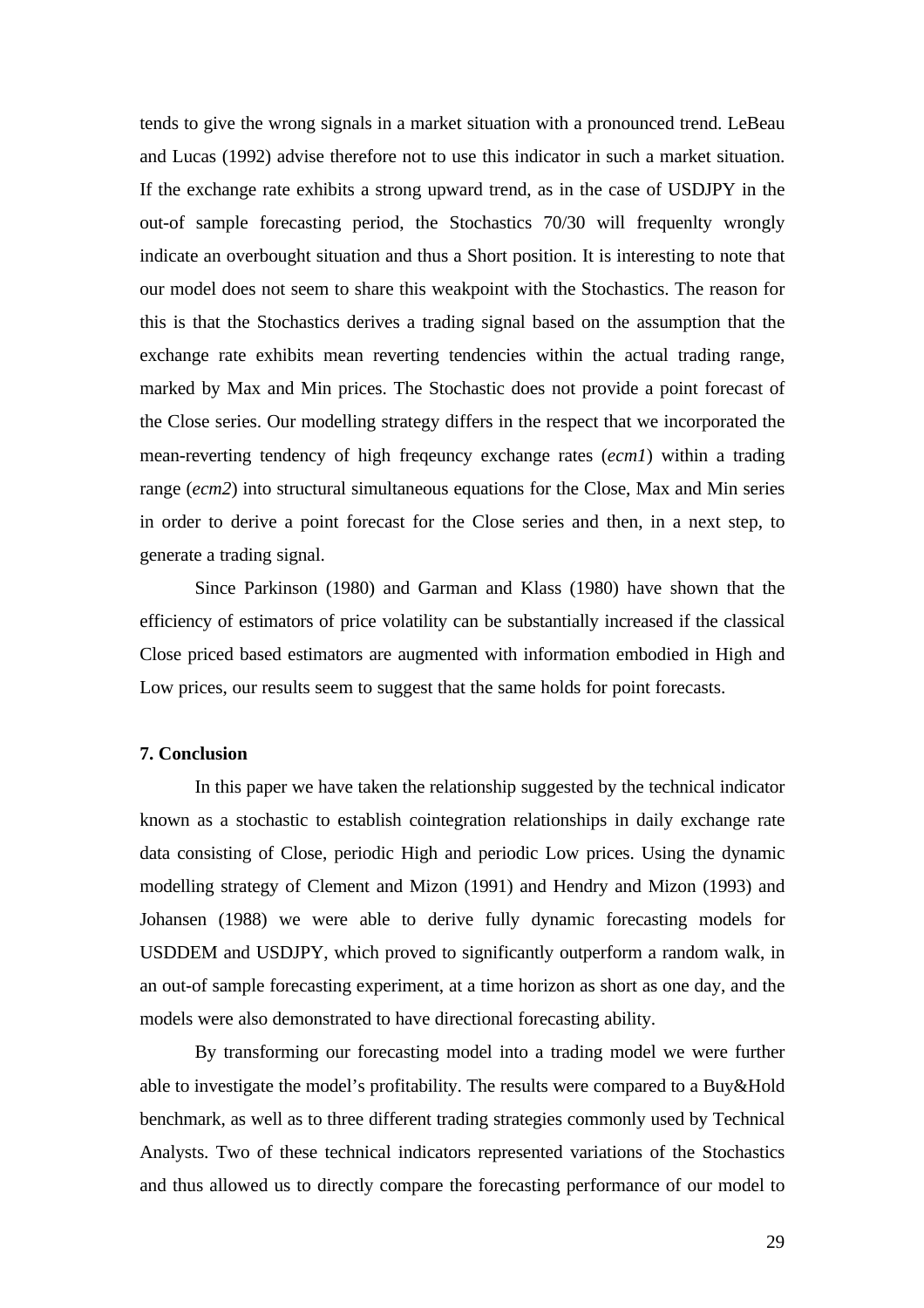its generic root. The third trading system was an arbitrarily chosen moving average system, which represents the class of trend-following trading models widely used by technical analysts.

The results of our profitability study showed that while the arbitrarily chosen technical indicators had problems in beating the Buy&Hold strategy, our models had no difficulties in passing this criterion for both currencies. Adjusting for risk, using the methodology proposed by Thomas and Levich (1993), also had no substantial effect on the profitability of our models. Even though the trading strategy of the traditional stochastics and moving average models resulted in a quite high annualised rate of return, they could not match the performance of our models. The dynamic modelling strategy utilised in this paper must therefore possess an important informational advantage over such models and, indeed, our forecasting analysis revealed that the good forecasting performance of our models is directly linked to the inclusion of error correction components.

We of course appreciate that our relatively small sample size means that we have to be extremely careful in interpreting our results. However, although this might be a serious short-coming for the persistent profitability analysis of the three Technical Trading Models, the high dealing frequency of our models meant that we were able to analyse 250 trading signals, which is in fact similar to the number of trading signals studied in the 'long-term' studies of Schulmeister (1987) and Menkhoff (1995). Since the profitability of our models persisted in two completely different market situations, we assign a certain statistical meaningfulness to our results.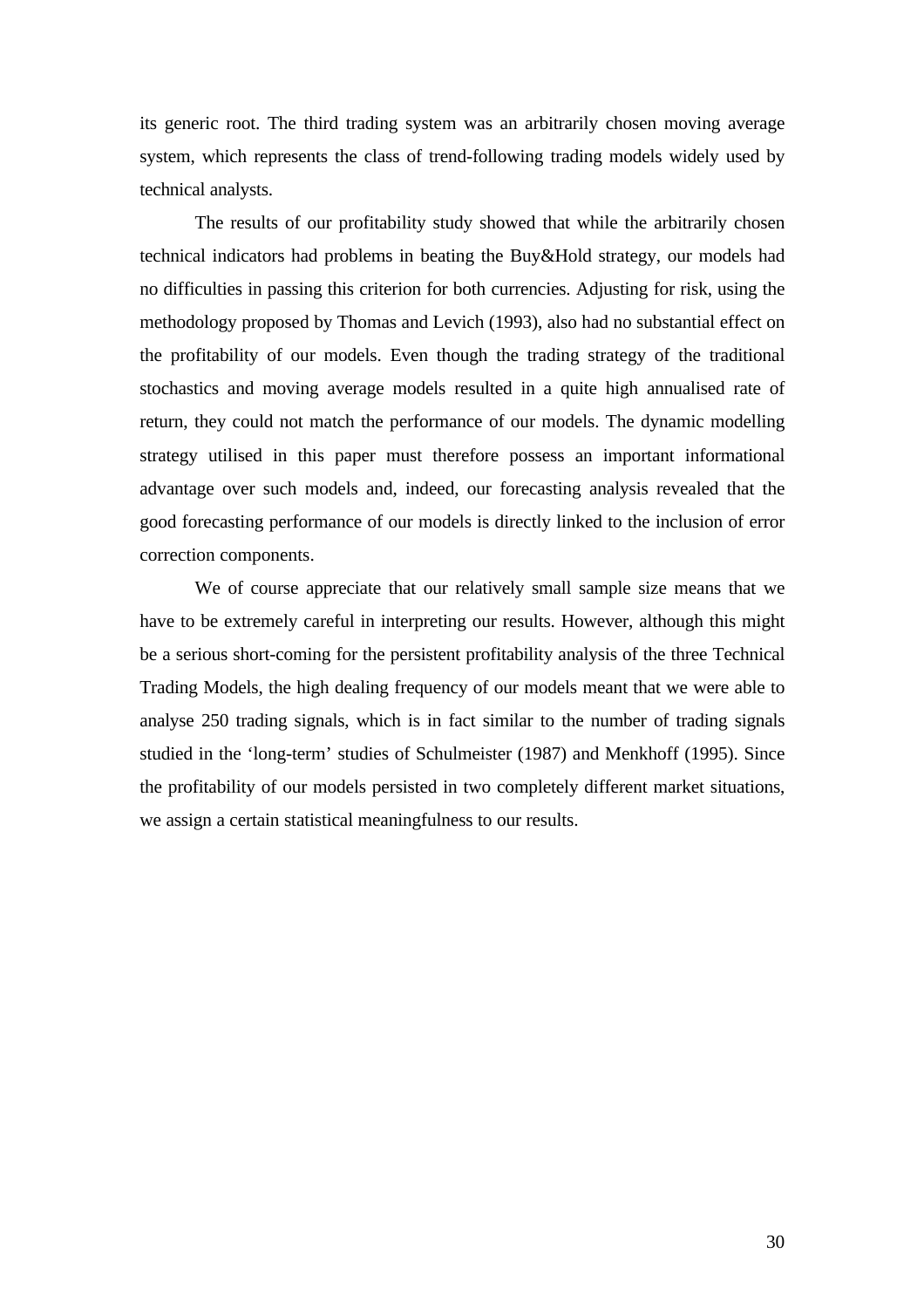# **Appendix**

|                | Coefficient | <b>ADF</b> Statistics | <b>ADF</b> Statistics | Phillips Perron |      |
|----------------|-------------|-----------------------|-----------------------|-----------------|------|
|                |             | (with Constant)       | (with Constant)       | <b>Test</b>     |      |
|                |             |                       |                       | (with Constant) |      |
|                |             | Number of lags in     | Number of lags in     |                 |      |
|                |             | brackets              | brackets              |                 |      |
|                |             |                       |                       |                 |      |
|                |             | without robusterrors  | with robusterrors     |                 |      |
| Close          | $-0.0033$   | $-2.88$               | $-2.59$               | $-2.92$         | I(1) |
|                |             | (0)                   | (0)                   |                 |      |
| $\Delta$ Close | $-1.007$    | $-53.54$              |                       |                 | I(0) |
|                |             | (0)                   |                       |                 |      |
| Open           | $-0.0034$   | $-2.89$               | $-2.55$               | $-2.87$         | I(1) |
|                |             | (0)                   | (0)                   |                 |      |
| $\Delta$ Open  | $-1.0170$   | $-29.65$              |                       |                 | I(0) |
|                |             | (0)                   |                       |                 |      |
| High           | $-0.0031$   | $-2.93$               | $-2.66$               | $-2.93$         | I(1) |
|                |             | (3)                   | (2)                   |                 |      |
| $\Delta$ High  | $-0.9280$   | $-29.71$              |                       |                 | I(0) |
|                |             | (2)                   |                       |                 |      |
| Low            | $-0.0031$   | $-3.04$               | $-2.80$               | $-2.90$         | I(1) |
|                |             | (1)                   | (1)                   |                 |      |
| $\Delta$ Low   | $-0.8650$   | $-45.97$              |                       |                 | I(0) |
|                |             | (0)                   |                       |                 |      |

## Table A1: Test for Unit Roots - USDDEM

Critical DF-value at the 5% level: -2.87

Critical DF-value at the 2.25% level -3.12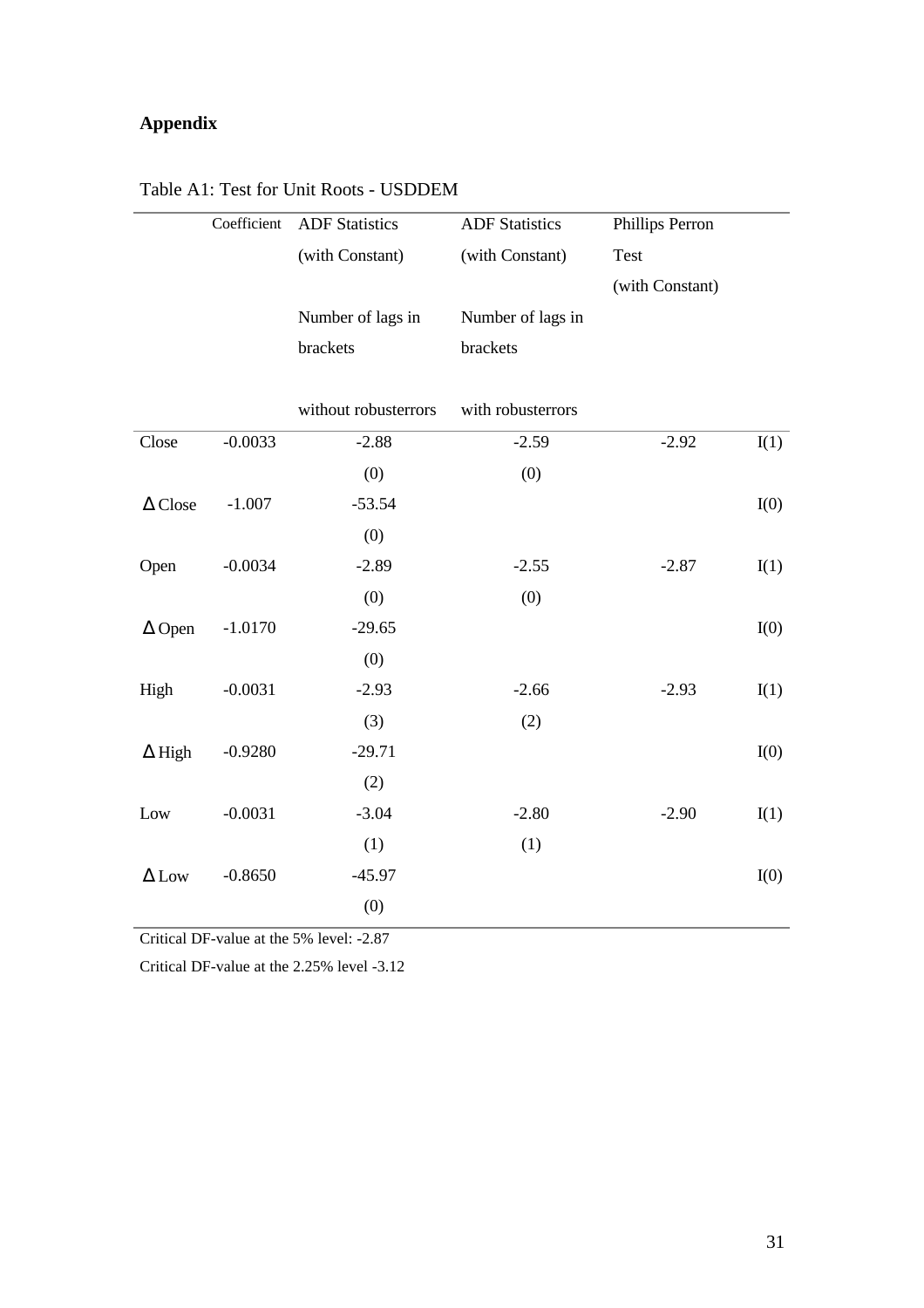|                | Coefficient | <b>ADF</b> Statistics | <b>ADF</b> Statistics | Phillips Perron |      |
|----------------|-------------|-----------------------|-----------------------|-----------------|------|
|                |             | (with Constant)       | (with Constant)       | Test            |      |
|                |             |                       |                       | (with Constant) |      |
|                |             | Number of lags in     | Number of lags in     |                 |      |
|                |             | brackets              | brackets              |                 |      |
|                |             |                       |                       |                 |      |
|                |             | without robusterrors  | with robusterrors     |                 |      |
| Close          | $-0.0015$   | $-2.59$               | $-2.32$               | $-2.48$         | I(1) |
|                |             | (10)                  | (10)                  |                 |      |
| $\Delta$ Close | $-0.9258$   | $-15.00$              |                       |                 | I(0) |
|                |             | (9)                   |                       |                 |      |
| Open           | $-0.0015$   | $-2.58$               | $-2.33$               | $-2.48$         | I(1) |
|                |             | (9)                   | (9)                   |                 |      |
| $\Delta$ Open  | $-0.958$    | $-15.01$              |                       |                 | I(0) |
|                |             | (9)                   |                       |                 |      |
| High           | $-0.0015$   | $-2.53$               | $-2.26$               | $-2.50$         | I(1) |
|                |             | (2)                   | (2)                   |                 |      |
| $\Delta$ High  | $-0.9185$   | $-16.13$              |                       |                 | I(0) |
|                |             | (8)                   |                       |                 |      |
| Low            | $-0.0015$   | $-2.62$               | $-2.17$               | $-2.51$         | I(1) |
|                |             | (1)                   | (1)                   |                 |      |
| $\Delta$ Low   | $-0.947$    | $-15.37$              |                       |                 | I(0) |
|                |             | (9)                   |                       |                 |      |

# Table A2: Test for Unit Roots - USDJPY

Critical DF-value at the 5% level: -2.87

Critical DF-value at the 2.25% level -3.12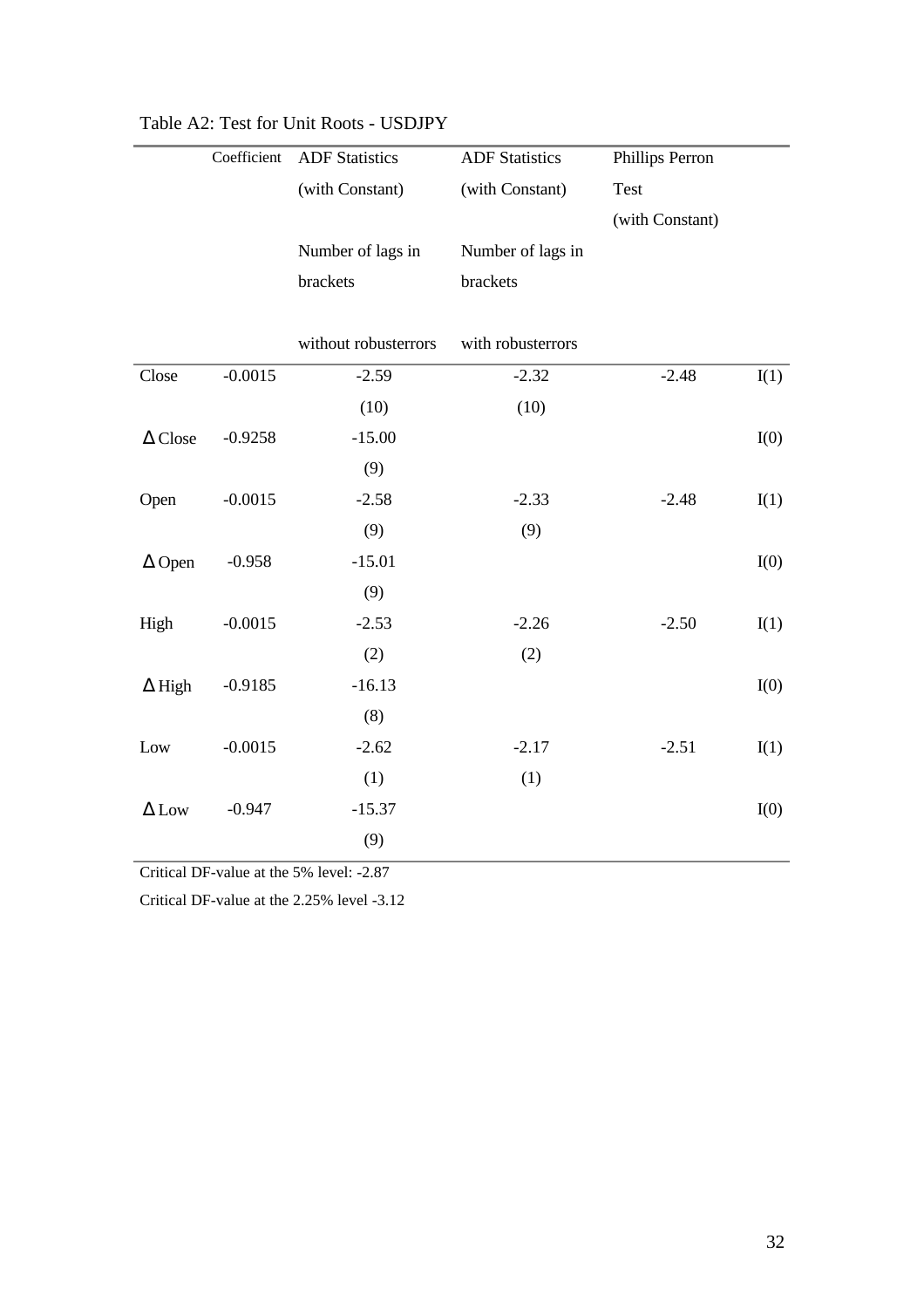|                | Coefficient | <b>ADF Statistics</b> | <b>ADF Statistics</b> | Phillips Perron |      |
|----------------|-------------|-----------------------|-----------------------|-----------------|------|
|                |             | (with Constant)       | (with Constant)       | <b>Test</b>     |      |
|                |             |                       |                       | (with Constant) |      |
|                |             | Number of lags in     | Number of lags in     |                 |      |
|                |             | brackets              | brackets              |                 |      |
|                |             |                       |                       |                 |      |
|                |             | without robusterrors  | with robusterrors     |                 |      |
| Close          | $-0.0038$   | $-1.93$               | $-1.86$               | $-2.06$         | I(1) |
|                |             | (6)                   | (6)                   |                 |      |
| $\Delta$ Close | $-0.9900$   | $-17.86$              |                       |                 | I(0) |
|                |             | (5)                   |                       |                 |      |
| Open           | $-0.0034$   | $-2.07$               | $-2.05$               | $-2.06$         | I(1) |
|                |             | (0)                   | (0)                   |                 |      |
| $\Delta$ Open  | $-0.1017$   | $-43.89$              |                       |                 | I(0) |
|                |             | (0)                   |                       |                 |      |
| High           | $-0.0036$   | $-2.00$               | $-2.00$               | $-2.06$         | I(1) |
|                |             | (2)                   | (1)                   |                 |      |
| $\Delta$ High  | $-0.8670$   | $-37.75$              |                       |                 | I(0) |
|                |             | (0)                   |                       |                 |      |
| Low            | $-0.0036$   | $-2.07$               | $-2.03$               | $-2.00$         | I(1) |
|                |             | (1)                   | (1)                   |                 |      |
| $\Delta$ Low   | $-0.8670$   | $-37.75$              |                       |                 | I(0) |
|                |             | (0)                   |                       |                 |      |

# Table A3: Test for Unit Roots - GBPUSD

Critical DF-value at the 5% level: -2.87, Critical DF-value at the 2.25% level -3.12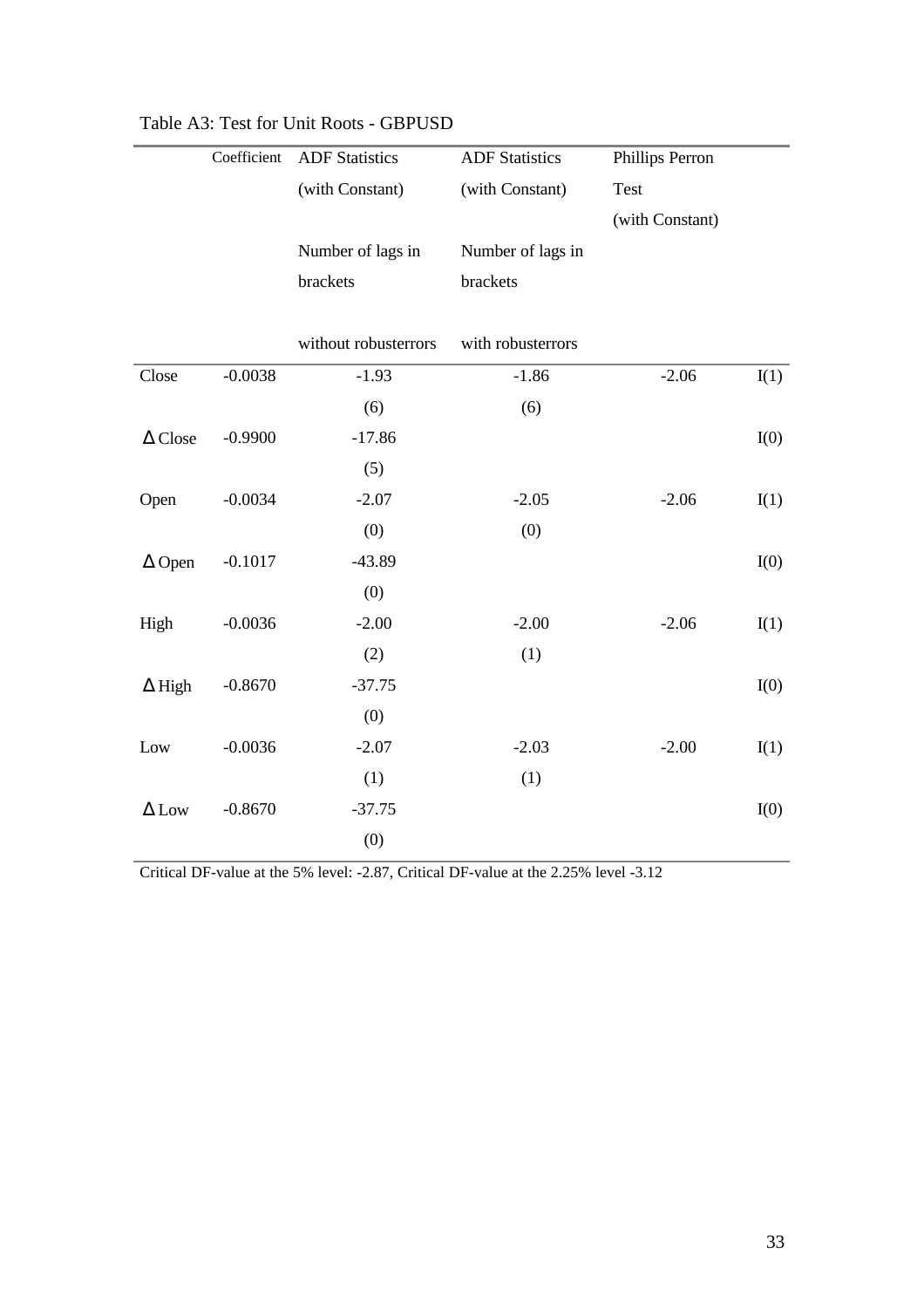|                                         |            | Coefficient ADF statistics | lags |      |
|-----------------------------------------|------------|----------------------------|------|------|
|                                         |            | (with constant)            |      |      |
| $Ht$ <sup>max</sup>                     | $-0.00161$ | $-2.91$                    | 6    | I(1) |
| $\Delta$ $\text{H}_\text{t}^\text{max}$ | $-0.507$   | $-16.33$                   | 5    | I(0) |
| $L_t^{\,\min}$                          | $-0.00163$ | $-2.92$                    | 6    | I(1) |
| $\Delta$ $L_t^{min}$                    | $-0.415$   | $-11.95$                   | 9    | I(0) |
| $C_t$ - $L_t^{\min}$                    | $-0.0965$  | $-9.26$                    | 13   | I(0) |
| ${H_{\rm t}}^{\rm max}$                 | $-0.0347$  | $-7.88$                    | 16   | I(0) |
| min                                     |            |                            |      |      |

Table A4: Unit root tests for time series modified according to Stochastics - USDDEM

Critical ADF t-value at 5% level: -2.87

Table A5: Unit root tests for time series modified according to Stochastics - USDJPY

|                                                               |            | Coefficient ADF statistics | lags |      |
|---------------------------------------------------------------|------------|----------------------------|------|------|
|                                                               |            | (with constant)            |      |      |
| $H_t^{\text{max}}$                                            | $-0.00082$ | $-2.19$                    | 16   | I(1) |
| $\Delta H_t^{\text{max}}$                                     | $-0.4519$  | $-11.38$                   | 15   | I(0) |
| $L_t^{\, \rm min}$                                            | $-0.00087$ | $-2.19$                    | 15   | I(1) |
| $\Delta$ $L_t^{min}$                                          | $-0.4178$  | $-10.81$                   | 14   | I(0) |
| $\mathbf{C}_\text{t}$ - $\mathbf{L}_\text{t}$ $^{\text{min}}$ | $-0.1009$  | $-8.62$                    | 14   | I(0) |
| $Ht$ <sup>max</sup>                                           | $-0.0453$  | $-7.33$                    | 14   | I(0) |
| $L_t^{\,min}$                                                 |            |                            |      |      |

Critical ADF t-value at 5% level: -2.87

Table A6: Unit root tests for time series modified according to Stochastics - GBPUSD

|                                              |           | Coefficient ADF statistics | lags |      |
|----------------------------------------------|-----------|----------------------------|------|------|
|                                              |           | (with constant)            |      |      |
| $H_t^{\,max}$                                | $-0.0018$ | $-1.64$                    | 3    | I(1) |
| $\Delta$ ${H_t}^{max}$                       | $-0.6411$ | $-19.75$                   | 2    | I(0) |
| $L_t^{\, \rm min}$                           | $-0.0022$ | $-1.89$                    | 3    | I(1) |
| $\Delta$ $L_t^{min}$                         | $-0.6229$ | $-19.13$                   | 2    | I(0) |
| $C_t$ - $L_t^{\min}$                         | $-0.1127$ | $-7.23$                    | 14   | I(0) |
| $\mathbf{H}_{\mathrm{t}}^{\ \mathrm{max}}$ - | 0.1180    | 5.31                       | 14   | I(0) |
| $L_t^{\min}$                                 |           |                            |      |      |

Critical ADF t-value at 5% level: -2.87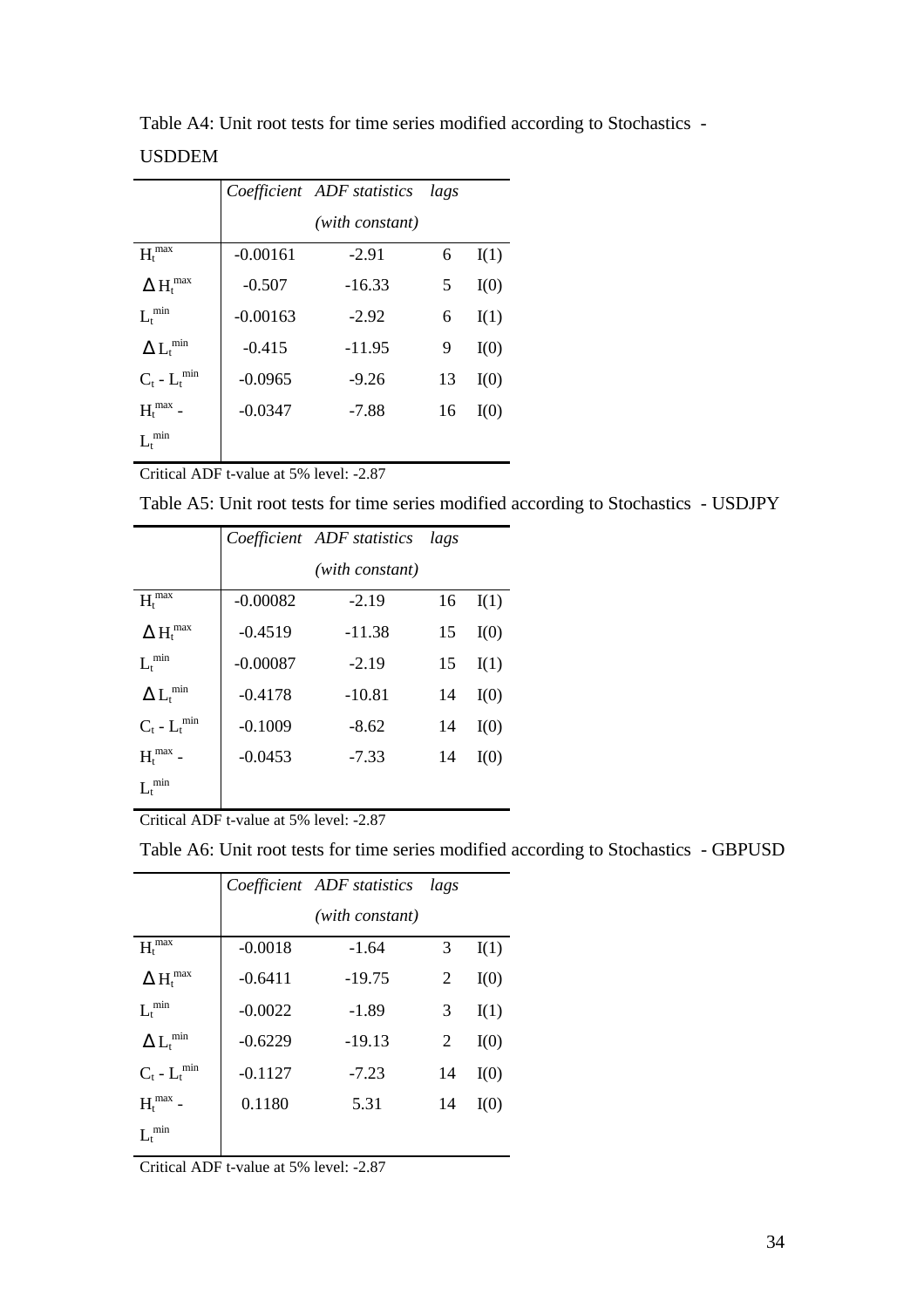|               | Lags | LB                                | L(I)                             | L(4)                        | Trace Log |          | $\cal SC$ | HC       | <b>ARCH</b>             | $R^2$                |
|---------------|------|-----------------------------------|----------------------------------|-----------------------------|-----------|----------|-----------|----------|-------------------------|----------------------|
|               |      |                                   |                                  |                             |           |          |           |          |                         |                      |
| <b>USDDEM</b> | 15   | 6118.02<br>chisq $(6030)$<br>0.21 | 30.96<br>chisq $(9)$<br>$0.00\,$ | 9.24<br>chisq $(9)$<br>0.42 | 0.21      | $-33.30$ | $-33.90$  | $-33.09$ | 90.24<br>65.94<br>27.52 | 0.04<br>0.30<br>0.30 |
| <b>USDJPY</b> | 15   | 5799.1<br>chisq $(6021)$<br>0.98  | 33.9<br>chisq $(9)$<br>$0.00\,$  | 7.93<br>chisq $(9)$<br>0.54 | 0.22      | $-33.30$ | $-33.90$  | $-33.10$ | 70.43<br>72.59<br>28.43 | 0.04<br>0.33<br>0.27 |
| <b>GBPUSD</b> | 15   | 4147.31<br>chisq $(3996)$<br>0.05 | 12.47<br>chisq(9)<br>0.19        | 20.97<br>chisq(9)<br>0.01   | 0.27      | $-32.96$ | $-32.26$  | $-32.66$ | 116.9<br>31.0<br>228.7  | 0.05<br>0.49<br>0.22 |

Table A7: Johansen approach: model specification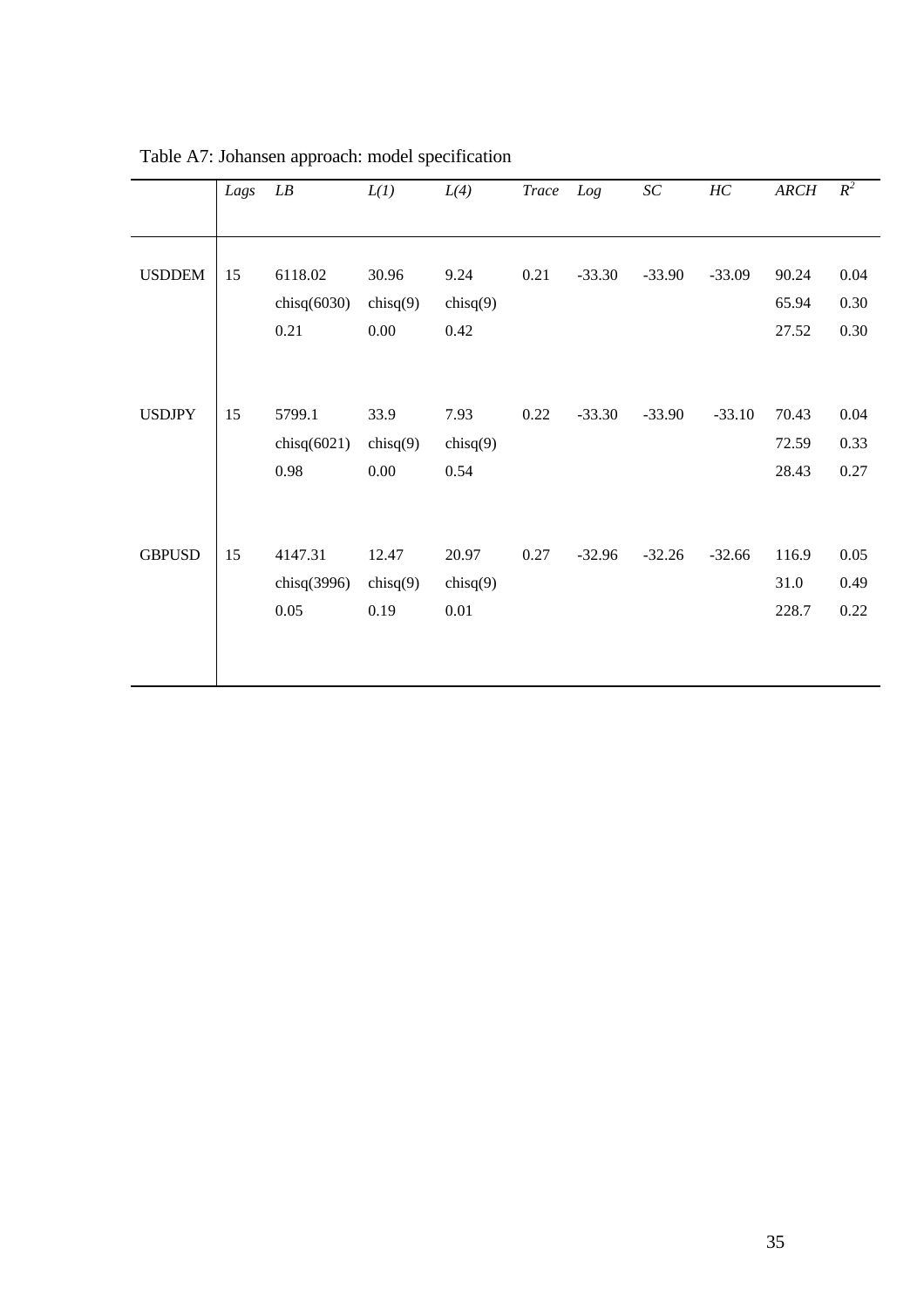### **Bibliography**

- Baillie, T.; Bollerslev, T. (1989): The message in daily exchange rates: a conditional variance tale, *Journal of Business and Economic Statistics*, 7, 297-305.
- BIS Bank of International Settlement (1996), Central Bank Survey of Foreign Exchange Market Activity in April 1995, Basle.
- Brock, W.; Lakonishok, J.; LeBaron, B. (1991): Simple technical trading rules and the stochastic properties of stock returns, Social Systems Research Institute, University of Wisconsin.
- Cheung, Y-W.; Lai, K.S. (1993): Finite sample size of Johansen likelihood ratio tests for cointegration, *Oxford Bulletin of Economics and Statistics*, 55, 313-328.
- Cheung, Y-W; Wong, C. Y-P. (1997): The performance of trading rules on four Asian currency exchange rates, University of Economics and University of Hong Kong.
- Clements, M.P.; Mizon, G.E. (1991): Empirical analysis of macroeconomic time series: VAR and structural models, *European Economic Review*, 35, 887-917.
- Crucio, R.; Goodhart, C. (1992): When support/ resistance levels are broken, can profit be made? Evidence from the foreign exchange market, Discussion Paper No. 142, LSE Financial Market Group, Discussion Paper Series, July.
- Cumby, R.E.; Modest, D.M. (1987): Testing for market timing ability, *Journal of Financial Economics* 19, 169-189.
- De Grauwe,P.; Decupere, D. (1992): Psychological barriers in the foreign exchange market, Centre for Economic Policy Reserach, Discussion Paper No. 621, London.
- Diebold, F.X.; Garedeazbald, j.; Yimlaz, K. (1994): On cointegration and exchange rate dynamics, *Journal of Finance* 49, 727-735.
- Diebold, F. X.; Mariano, R.S. (1995): Comparing predictive ability, *Journal of Business and Economic Statistics* 13, 253-263.
- Dooley, M.P.; Shafer, J. (1983): Analysis of short run exchange rate behaviour: March 1973 to November 1981. Chapter 3 in: D. Bigman and T. Taya (ed.): *Exchange Rate and Trade Instability*. Cambridge, Massachusetts: Ballinger Publishing.
- Edwards, R.D.; Magee, J. (1966): *Technical analysis of stock trends*, John Magee, Springfield, Massachusset, 5th ed..
- Feeny, M. (1989): Charting the foreign exchange markets, in : C. Dunis, M. Feeny (ed.): Exchange rates forecasting, New York et al., 99-163.
- Garman, M.B.; Klass, M.J. (1980): On the estimation of security price volatility from historical data, *Journal of Business*, 53, 1, 67-78.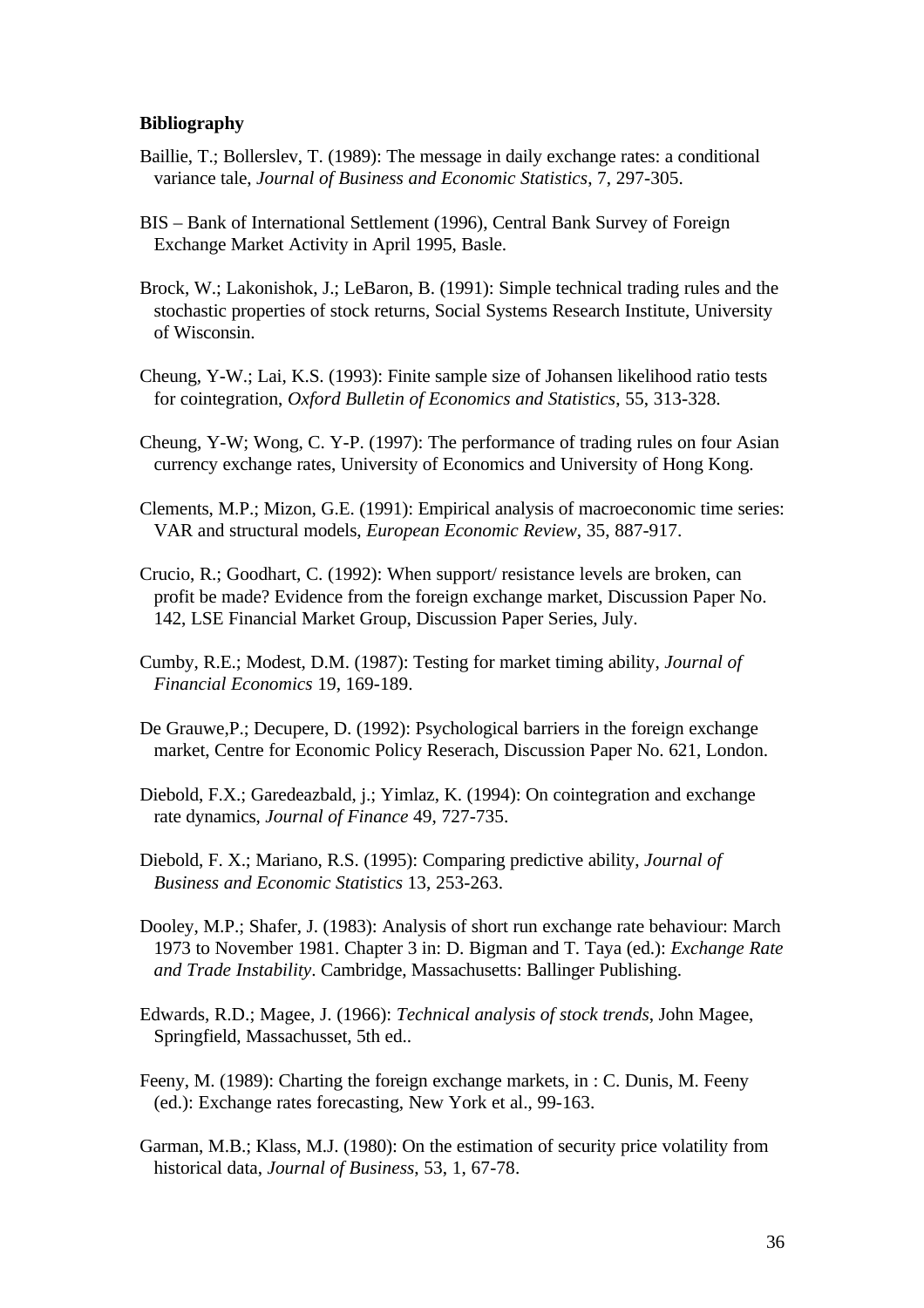- Granger, C.W. (1986): Developments in the study of cointegrated economic variables, in: *Oxford Bulletin of Economics and Statistics*, vol. 48, p. 213-228.
- Hendriksson, R.D,; Merton, R.C. (1981): On market timing and investment performance, II: Statistical procedures for evaluating forecasting skills, *Journal of Business* 54, 513-533.
- Hendry, D.F.; Doornik, J. (1994): *Pc-Fiml: Interactive econometric modelling of dynamic systems*, International Thomson, London.
- Hendry, D.F.; Mizon, G.E. (1993): Evaluating dynamic econometric models by encompassing the VAR, in: P.C.B. Phillips (ed.): Models, methods and applications of econometrics: Essays in honor of A.R. Bergstrom (Blackwell: Oxford, 1993)
- Hoek, H.; Lucas, A. ;van Dijk, H.K. (1995): Classical and Bayesian aspects of robust unit root interference, *Journal of Econometrics*, 69, p. 27 - 59.
- Hsiao, C. (1997): Cointegration and dynamic simultaneous equations model, *Econometrica*, 1997, 65, 3, 647-670.
- Johansen, S (1988): Statistical analysis of cointegration vectors, *Journal of Economic Dynamic and Control*, 12, 231-254.
- Johansen, S.; Juselius, K. (1990): Maximum likelihood estimation and inference on cointegration. With applications to the demand of money, *Oxford Bulletin of Economics and Statistics*, 52, p.169-210.
- Johansen, S.; Juselius, K. (1992): Testing structural hypothesis in a multivariate cointegration analysis of PPP and the UIP for UK, *Journal of Econometrics*, 53, p.169-209.
- Johansen, S.; Juselius, K. (1994): Identification of the long-run and the short run structure. An application of the ISLM model, *Journal of Econometrics*, 63, p.7-36.
- Johansen, S. (1995): Likelihood based inference in cointegration vector autoregressive models, Oxford.
- Lane, G.C. (1984): Lane Stochastics, in: Technical Analysis of Stocks and Commodities, May/ June.
- LeBeau, C., Lucas, D. (1992): Börsenanalyse mit dem Computer Technical traders guide to computer analyses of the futures market, Darmstadt et al.
- Leoni, W. (1990): Möglichkeiten der Wechselkursprognose: Empirische Untersuchungen zur Informationseffizienz des Devisenmarktes, Gießen.
- Levich, R.M¸ Thomas, L.R.(1993): The significance of technical trading rules in the FX market: a bootstrap approach¸ *Journal of Money and Fina*nce, 12, p.451-474.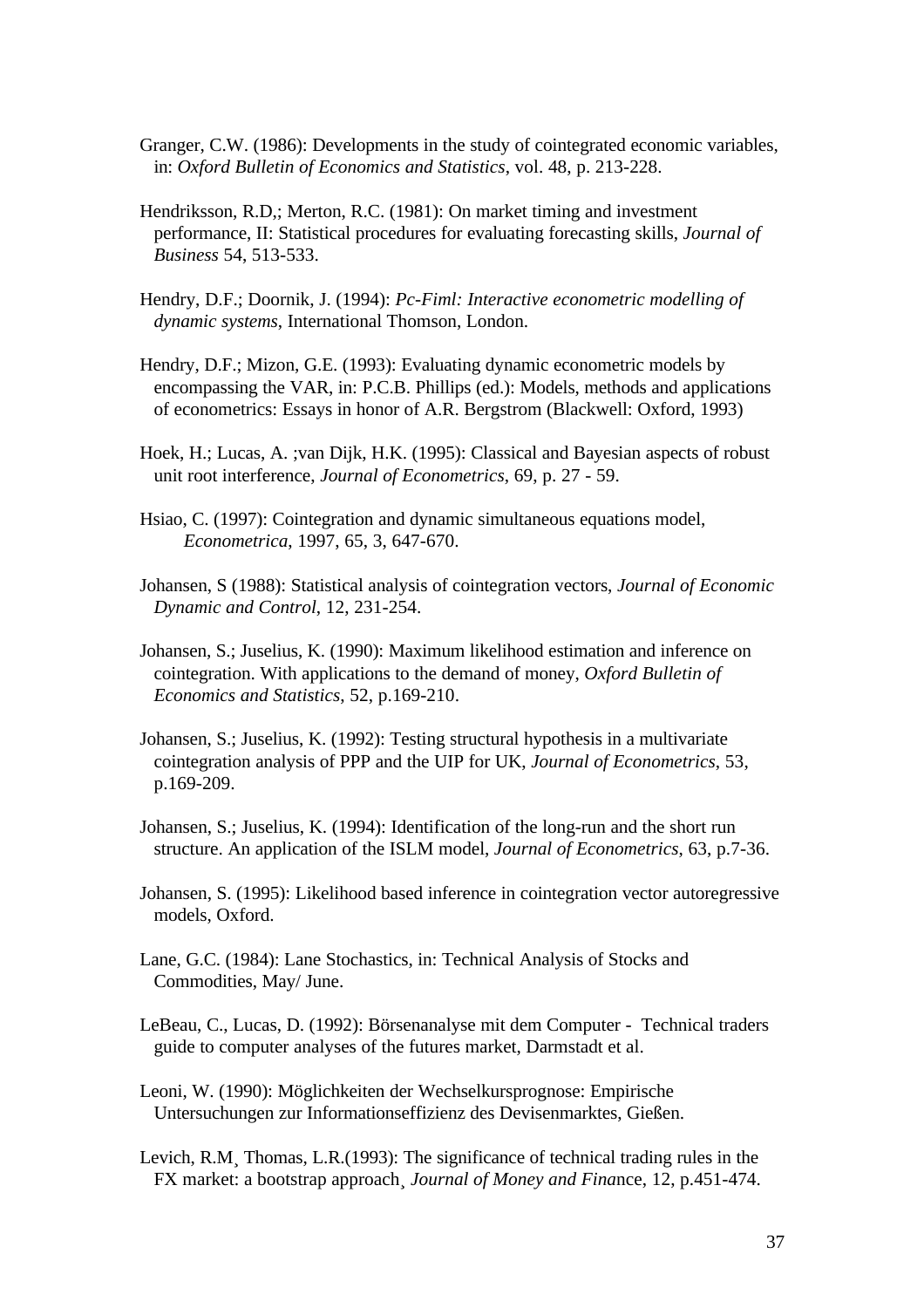- Lucas, A. (1995): Unit root tests based on M estimators, *Econometric Theory*, 11, p.331-346.
- MacDonald, R.; Marsh, I.W. (1995): On fundamentals and Exchange Rates: A Casselian Perspective, *Review of Economics and Statistics*, forthcoming.
- MacKinnon, J. (1991): Critical values for cointegration tests, in : R.F. Engle and C.W.J. Granger (eds.) : Long-Run Economic Relationships, Oxford University Press, 267-276.
- Menkhoff, L. (1995): Examining the use of technical currency analysis, University of Freiburg, Department of Economics¸ working paper, January.
- Menkhoff, L.; Schlumberger, M. (1995): Persistent profitability of technical analysis on foreign exchange markets? *Banca Nazionale del Lavoro, Quarterly Review*, 193, 189-214.
- Meese, R.A.; Rogoff, K. (1983): Empirical exchange rate models of the seventies: Do they fit out of sample?, *Journal of International Economics*, 14, 3-24.
- Murphy, J.L (1986): Technical analysis of the futures markets, a comprehensive guide to trading methods and applications, New York Institute of Finance, New York.
- Neftci, S.N. (1991): Naive trading rules in financial markets and Wiener-Kolmogorov prediction theory: a study of "technical analysis", *Journal of Business*, vol. 64, no.4, p. 549-571.
- Osterwald-Lenum, M. (1992): A note with quantiles of the asymptotic distribution of the maximum likelihood cointegration rank test, Oxford Bulletin of Economics and Statistics, 54, p. 461 -471.
- Parkinson, M. (1980): The extreme value method for estimating the variance of the rate of return, *Journal of Business*, 53, 1, 61-65.
- Schulmeister, S. (1987): An essay of exchange rate dynamics, Wissenschaftszentrum Berlin für Sozialforschung, IIM Discussion Papers: Labour Market Policy, 87-8.
- Sweeny, R. (1986): Beating the foreign exchange market, *Journal of Finance*, 41, 163-182.
- Takens, F. (1981): Detecting strange attractors in turbulence, in: D. Rand, L. Young (Eds.), Dynamical Systems and Turbulence, Berlin.
- Taylor, M.P. ; Allen, H. (1992): The use of Technical Anaysis in the foreign exchange market, *Journal of International Money and Finance*, 11, 304-314.

Thiessen, F. (1995): Wer braucht die Frankfurter Devisenbörse, *Die Bank*, 1, 15- 19.